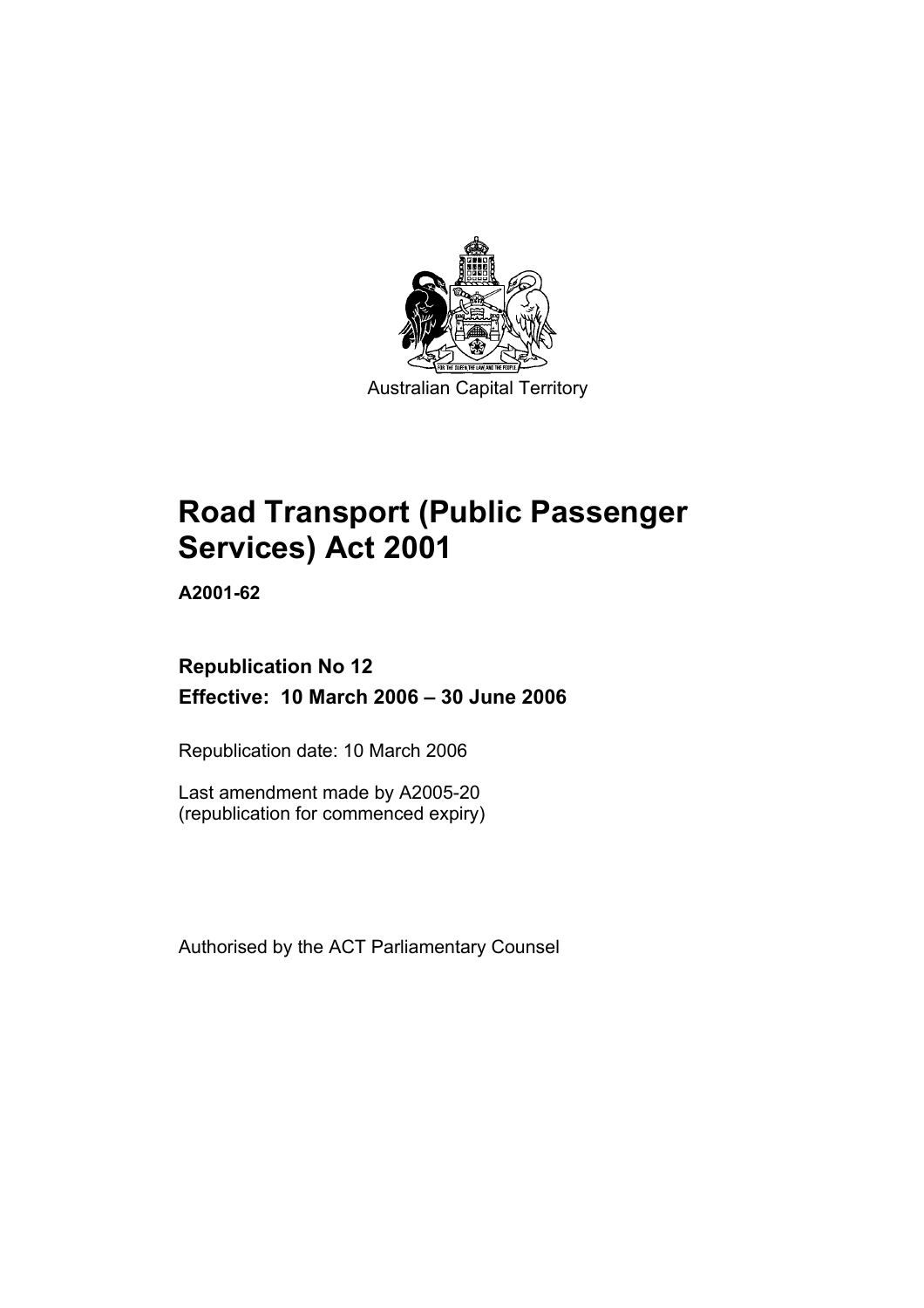#### **About this republication**

#### **The republished law**

This is a republication of the *Road Transport (Public Passenger Services) Act 2001* (including any amendment made under the *Legislation Act 2001*, part 11.3 (Editorial changes)) as in force on 10 March 2006*.* It also includes any amendment, repeal or expiry affecting the republished law to 10 March 2006.

The legislation history and amendment history of the republished law are set out in endnotes 3 and 4.

#### **Kinds of republications**

The Parliamentary Counsel's Office prepares 2 kinds of republications of ACT laws (see the ACT legislation register at www.legislation.act.gov.au):

- authorised republications to which the *Legislation Act 2001* applies
- unauthorised republications.

The status of this republication appears on the bottom of each page.

#### **Editorial changes**

The *Legislation Act 2001*, part 11.3 authorises the Parliamentary Counsel to make editorial amendments and other changes of a formal nature when preparing a law for republication. Editorial changes do not change the effect of the law, but have effect as if they had been made by an Act commencing on the republication date (see *Legislation Act 2001*, s 115 and s 117). The changes are made if the Parliamentary Counsel considers they are desirable to bring the law into line, or more closely into line, with current legislative drafting practice.

This republication includes amendments made under part 11.3 (see endnote 1).

#### **Uncommenced provisions and amendments**

If a provision of the republished law has not commenced or is affected by an uncommenced amendment, the symbol  $\mathbf{U}$  appears immediately before the provision heading. The text of the uncommenced provision or amendment appears only in the last endnote.

#### **Modifications**

If a provision of the republished law is affected by a current modification, the symbol  $\mathbf{M}$ appears immediately before the provision heading. The text of the modifying provision appears in the endnotes. For the legal status of modifications, see *Legislation Act 2001*, section 95.

#### **Penalties**

The value of a penalty unit for an offence against this republished law at the republication date is—

- (a) if the person charged is an individual—\$100; or
- (b) if the person charged is a corporation—\$500.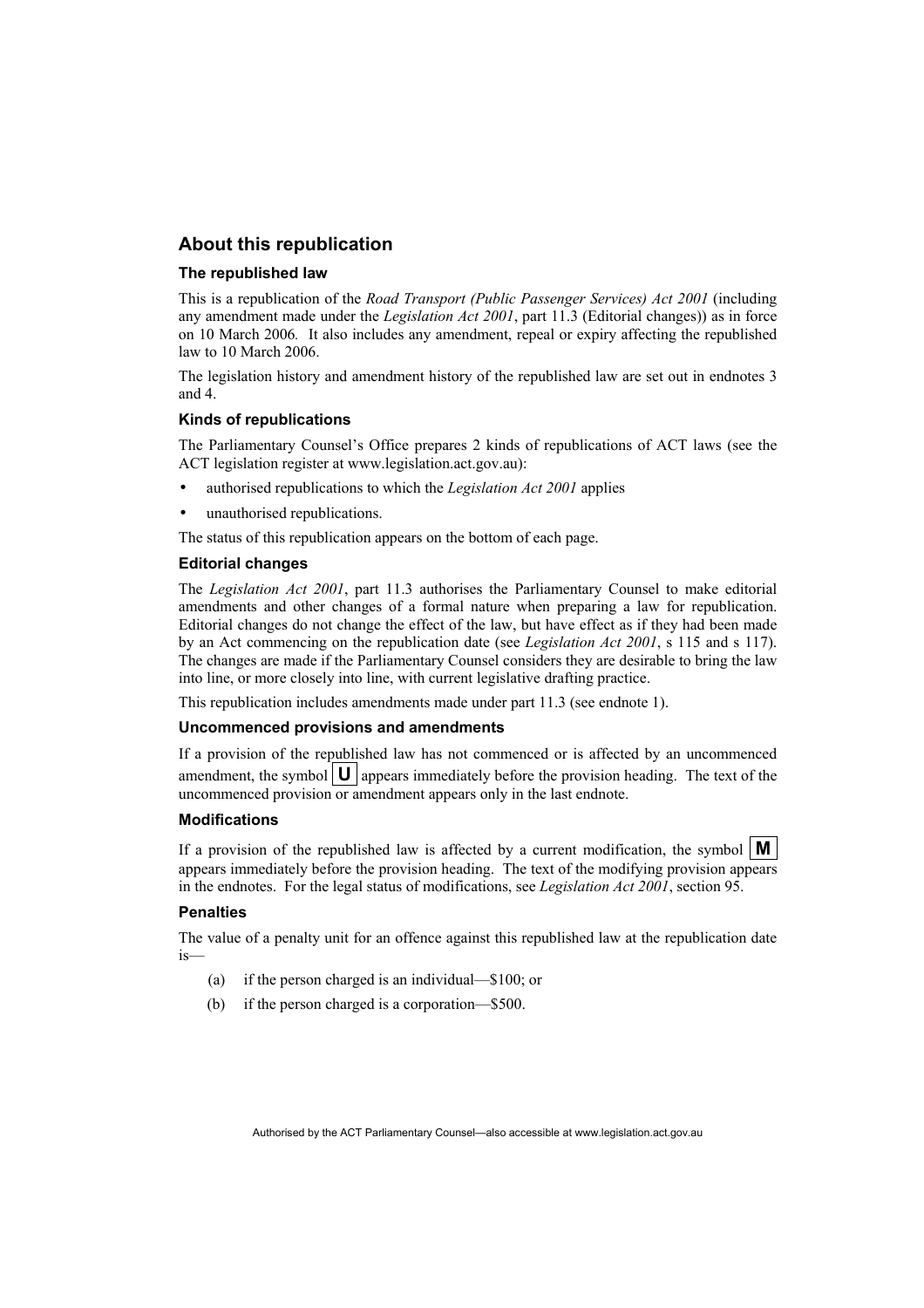

# **Road Transport (Public Passenger Services) Act 2001**

# **Contents**

| Part 1                      | <b>Preliminary</b>                                                                  |            |
|-----------------------------|-------------------------------------------------------------------------------------|------------|
|                             | Name of Act                                                                         | 2          |
| 2                           | Objects                                                                             | 2          |
| 3                           | Dictionary                                                                          | 3          |
| 4                           | <b>Notes</b>                                                                        | 3          |
| 4А                          | Offences against Act-application of Criminal Code etc                               | 3          |
| 5                           | Functions of road transport authority                                               | 4          |
| 6                           | Registers of accredited people and licences                                         | 4          |
| 7                           | Security and disclosure of information in registers                                 | 5          |
| 8                           | Trade Practices Act authorisation                                                   | 5          |
| 9                           | Combinations of accreditations and licences                                         | 6          |
| 10                          | What is a <i>public passenger service</i> ?                                         | 6          |
| R <sub>12</sub><br>10/03/06 | Road Transport (Public Passenger Services) Act 2001<br>Fffective: 10/03/06-30/06/06 | contents 1 |

Page

Effective: 10/03/06-30/06/06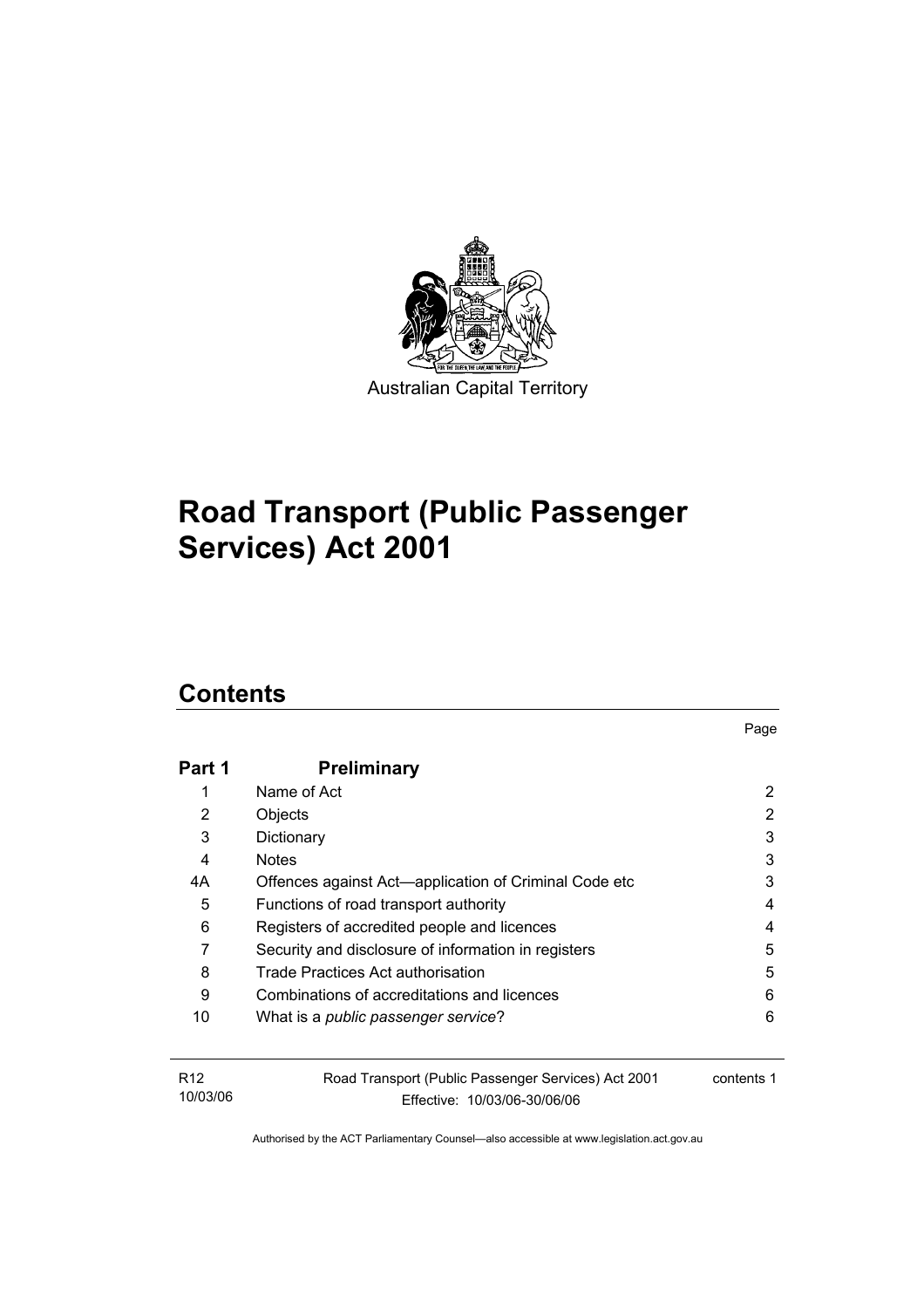#### **Contents**

| . .<br>×<br>٧<br>× |
|--------------------|
|--------------------|

| Part 2              | <b>Bus services</b>                                              |                 |
|---------------------|------------------------------------------------------------------|-----------------|
| <b>Division 2.1</b> | <b>Basic concepts</b>                                            |                 |
| 10A                 | Meaning of bus and public bus                                    | 7               |
| 11                  | Meaning of bus service                                           | $\overline{7}$  |
| 12                  | What is a regular route service?                                 | $\overline{7}$  |
| 13                  | What is a tour and charter service?                              | $\overline{7}$  |
| 14                  | What is a long-distance service?                                 | $\overline{7}$  |
| <b>Division 2.2</b> | <b>Accreditation of bus service operators</b>                    |                 |
| 15                  | Bus operators---purposes of accreditation                        | 8               |
| 16                  | Regulations about accreditation system                           | 8               |
| <b>Division 2.3</b> | Service contracts for regular route services                     |                 |
| 17                  | Service contracts                                                | 10              |
| Division 2.4        | Entitlement to operate certain bus services                      |                 |
| 18                  | Entitlement to operate regular route services                    | 11              |
| 19                  | Entitlement to operate tour and charter services                 | 11              |
| 20                  | Unaccredited operators not to operate certain bus services       | 11              |
| 21                  | Pretending to be an accredited bus service operator              | 12 <sup>2</sup> |
| 22                  | Operators of regular route services to hold service contracts    | 12              |
| <b>Division 2.5</b> | <b>Regulation of bus services</b>                                |                 |
| 23                  | Regular route services-power to determine maximum fares          | 12 <sup>2</sup> |
| 24                  | Regulations about operation of bus services by accredited people | 13              |
| 25                  | Regulations about operation of public buses                      | 14              |
| 26                  | Regulations about bus drivers                                    | 15              |
| 27                  | Regulations about conduct of passengers                          | 15              |
| Part 3              | <b>Taxi networks</b>                                             |                 |
| <b>Division 3.1</b> | <b>Basic concepts</b>                                            |                 |
| 28                  | Meaning of taxi network                                          | 16              |
| 29                  | Meaning of taxi booking service                                  | 16              |
| <b>Division 3.2</b> | Accreditation of taxi network providers                          |                 |
| 30                  | Taxi network providers--purposes of accreditation                | 16              |
| contents 2          | Road Transport (Public Passenger Services) Act 2001              | R <sub>12</sub> |
|                     | Effective: 10/03/06-30/06/06                                     | 10/03/06        |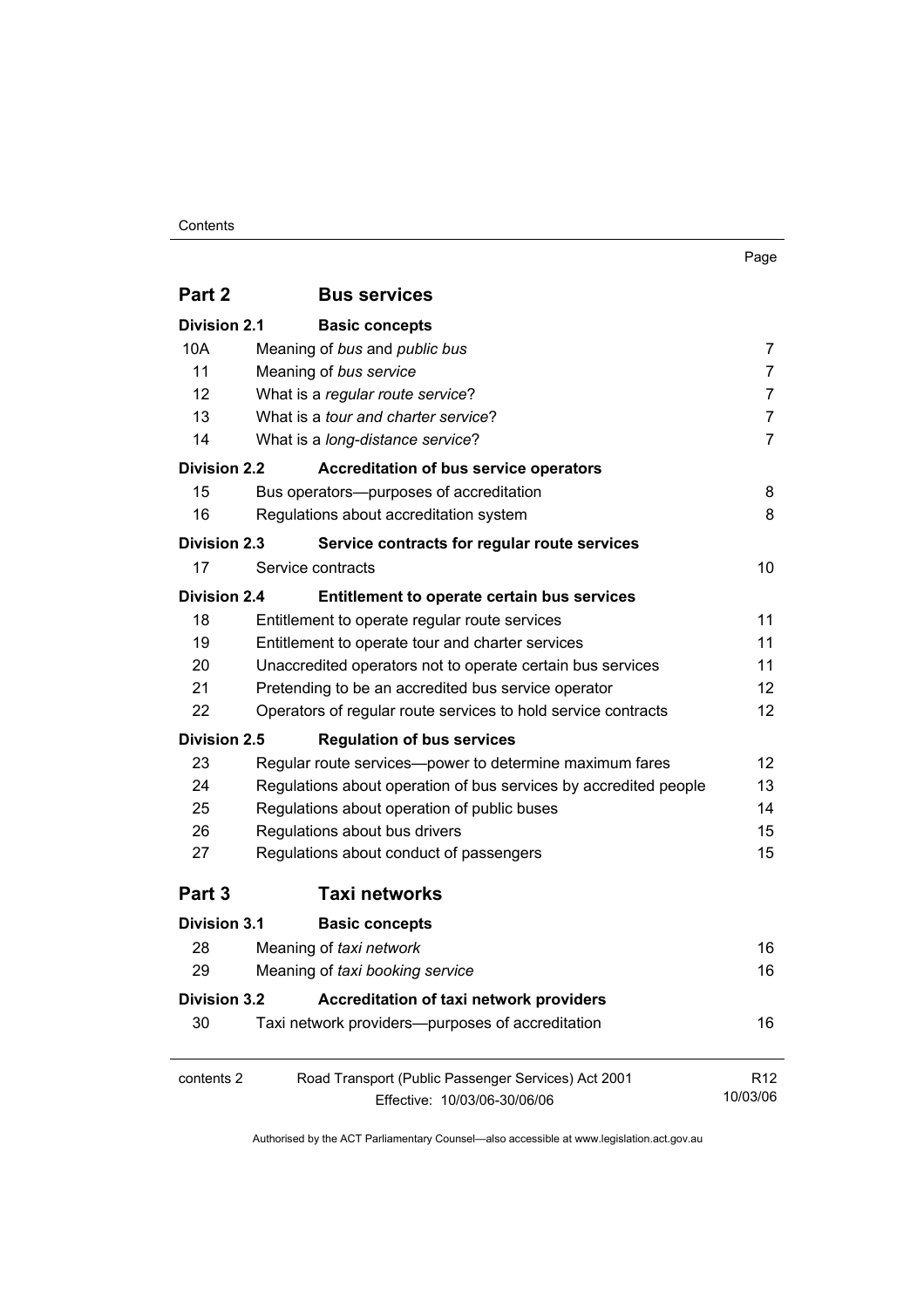#### Contents

|                     |                                                                   | Page |
|---------------------|-------------------------------------------------------------------|------|
| 31                  | Taxi network providers-regulations about accreditation system     | 17   |
| <b>Division 3.3</b> | <b>Entitlement to operate taxi networks</b>                       |      |
| 32                  | Entitlement to operate taxi networks                              | 18   |
| 33                  | Unaccredited persons not to operate taxi network                  | 18   |
| 34                  | Pretending to be an accredited taxi network provider              | 18   |
| <b>Division 3.4</b> | <b>Regulation of taxi networks</b>                                |      |
| 35                  | Regulations about operation of taxi networks by accredited people | 19   |
| 36                  | Regulations about operation of taxi networks                      | 20   |
| Part 4              | <b>Licensing of taxi vehicles</b>                                 |      |
| Division 4.1        | <b>Basic concepts</b>                                             |      |
| 37                  | Meaning of taxi licence                                           | 22   |
| 38                  | Meaning of restricted taxi licence                                | 22   |
| <b>Division 4.2</b> | <b>Taxi licences</b>                                              |      |
| 39                  | Maximum numbers of taxi licences                                  | 22   |
| 40                  | Issue of taxi licences                                            | 22   |
| 41                  | Transferability of taxi licences                                  | 23   |
| 42                  | Use of vehicles as taxis                                          | 23   |
| 43                  | Pretending vehicles are licensed taxis                            | 24   |
| 44                  | Regulations about taxi licences                                   | 24   |
| Part 5              | <b>Taxi services</b>                                              |      |
| Division 5.1        | <b>Basic concepts</b>                                             |      |
| 45                  | Meaning of taxi                                                   | 26   |
| 46                  | Meaning of restricted taxi                                        |      |
| 47                  | Meaning of taxi service                                           |      |
| 48                  | Meaning of restricted taxi service                                | 26   |
| Division 5.2        | <b>Accreditation of taxi service operators</b>                    |      |
| 49                  | Taxi service operators—purposes of accreditation                  | 27   |
| 50                  | Taxi service operators—regulations about accreditation system     | 27   |
|                     |                                                                   |      |

| R12      | Road Transport (Public Passenger Services) Act 2001 | contents 3 |
|----------|-----------------------------------------------------|------------|
| 10/03/06 | Effective: 10/03/06-30/06/06                        |            |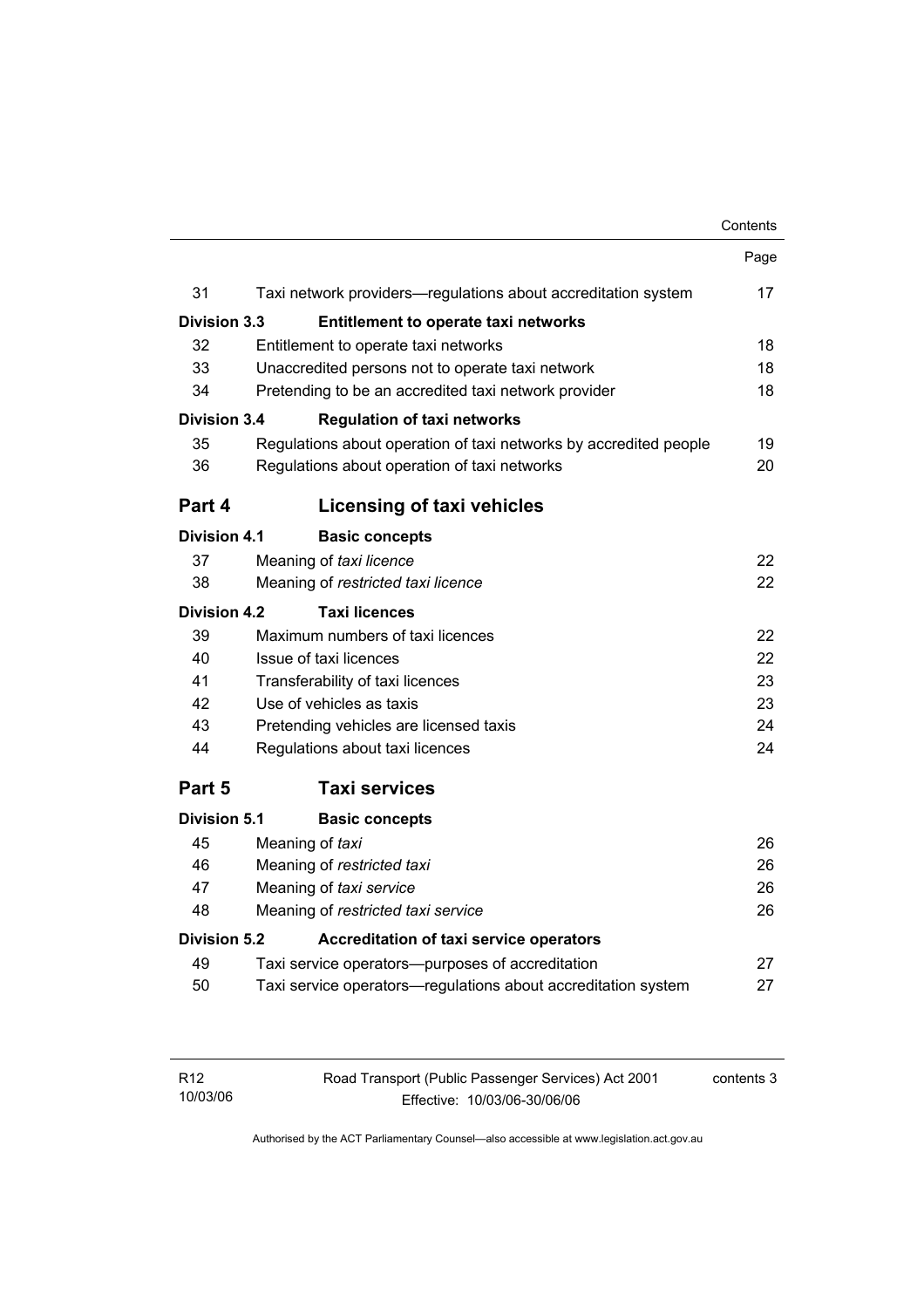#### **Contents**

| ۰.<br>×<br><br>× |
|------------------|
|------------------|

| <b>Division 5.3</b>                       | <b>Entitlement to operate taxi services</b>                       |                 |
|-------------------------------------------|-------------------------------------------------------------------|-----------------|
| 51                                        | Entitlement to operate taxi services                              | 29              |
| 52                                        | Unaccredited operators not to operate taxi services               |                 |
| 53                                        | Pretending to be an accredited taxi service operator              |                 |
| 54                                        | Taxi service operators to be affiliated with taxi network         | 30              |
| 55                                        | Pretending to be affiliated with taxi network                     | 30              |
| <b>Division 5.4</b>                       | <b>Regulation of taxi services</b>                                |                 |
| 56                                        | Regulations about operation of taxi services by accredited people | 30              |
| 57                                        | Regulations about operation of taxis                              | 32              |
| 58                                        | Regulations about taxi drivers                                    | 33              |
| 59                                        | Regulations about conduct of taxi passengers                      | 33              |
| 60                                        | Power to determine maximum taxi fares                             | 33              |
| Part 6                                    | Licensing of hire cars                                            |                 |
| <b>Division 6.1</b>                       | <b>Basic concepts</b>                                             |                 |
| 61                                        | Meaning of hire car licence                                       | 35              |
| 62                                        | Meaning of restricted hire car licence                            | 35              |
| <b>Division 6.2</b>                       | <b>Hire car licences</b>                                          |                 |
| 63                                        | Transferability of hire car licences                              | 35              |
| 64                                        | Use of vehicles as hire cars                                      | 36              |
| 65                                        | Pretending vehicles are licensed hire cars                        | 36              |
| 66<br>Regulations about hire car licences |                                                                   | 37              |
| Part 7                                    | Hire car services                                                 |                 |
| <b>Division 7.1</b>                       | <b>Basic concepts</b>                                             |                 |
| 67                                        | Meaning of hire car                                               | 39              |
| 68                                        | Meaning of restricted hire car                                    | 39              |
| 69                                        | Meaning of hire car service                                       |                 |
| 70                                        | Meaning of restricted hire car service                            | 40              |
| <b>Division 7.2</b>                       | Accreditation of hire car service operators                       |                 |
| 71                                        | Hire car service operators--purposes of accreditation             | 40              |
| 72                                        | Hire car service operators-regulations about accreditation system | 40              |
| contents 4                                | Road Transport (Public Passenger Services) Act 2001               | R <sub>12</sub> |
| 10/03/06<br>Effective: 10/03/06-30/06/06  |                                                                   |                 |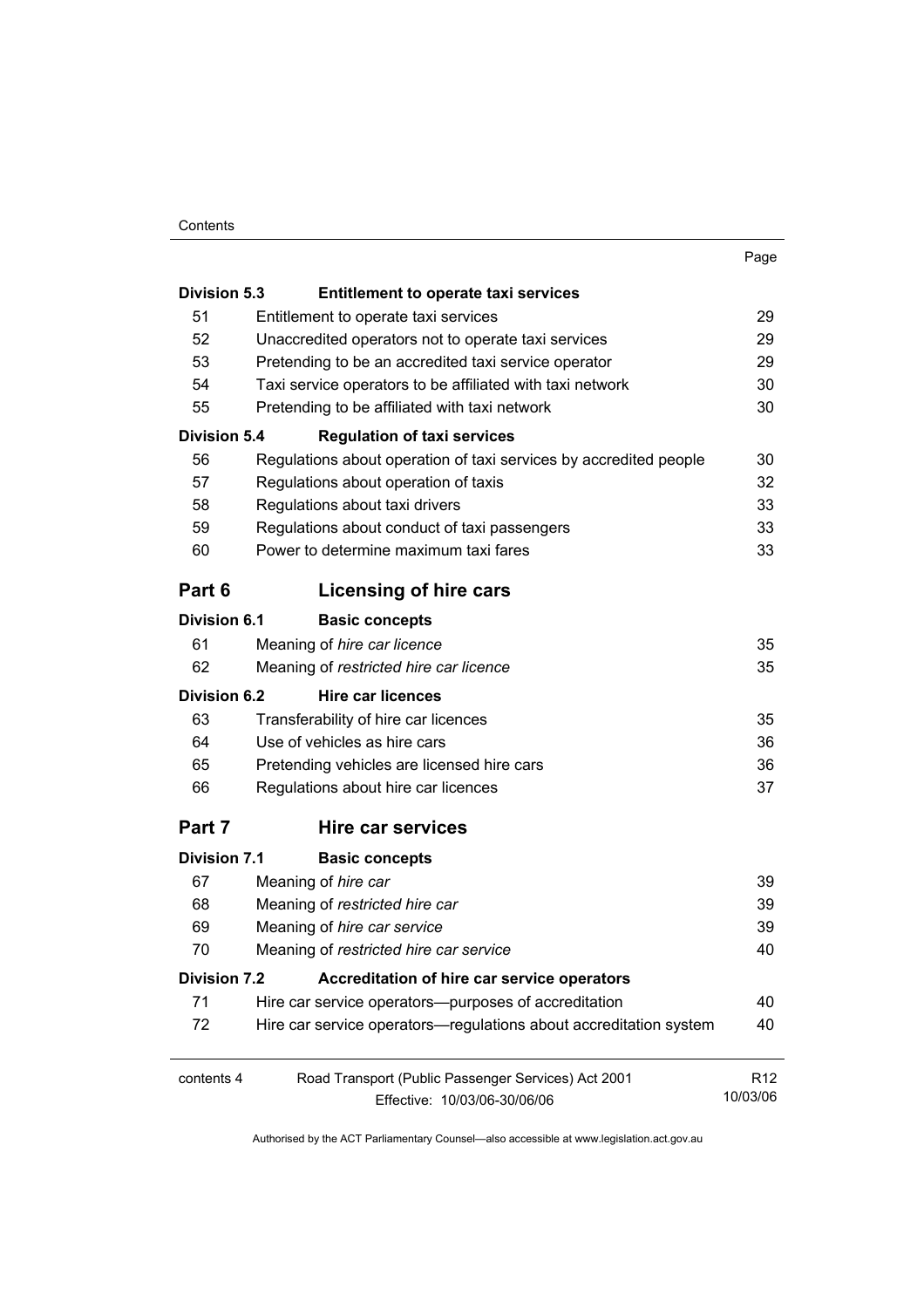| Contents |
|----------|
|----------|

|                     |                                                                       | Page |
|---------------------|-----------------------------------------------------------------------|------|
| <b>Division 7.3</b> | Entitlement to operate hire car services                              |      |
| 73                  | Entitlement to operate hire car services                              | 42   |
| 74                  | Unaccredited operators not to operate hire car services               | 42   |
| 75                  | Pretending to be an accredited hire car service operator              | 43   |
| <b>Division 7.4</b> | <b>Regulation of hire car services</b>                                |      |
| 76                  | Regulations about operation of hire car services by accredited people | 43   |
| 77                  | Regulations about operation of hire cars                              | 44   |
| 78                  | Regulations about hire car drivers                                    | 45   |
| 79                  | Regulations about conduct of hire car passengers                      | 46   |
| Part 8              | <b>Miscellaneous</b>                                                  |      |
| 80                  | Unauthorised public passenger services                                | 47   |
| 81                  | Regulation-making power                                               | 48   |
| 82                  | Regulations may apply certain laws and instruments                    | 48   |
| 83                  | Regulations about enforcement                                         | 48   |
| 84                  | Minister may exempt vehicles and people from Act                      | 48   |
| 85                  | Regulations may exempt vehicles and people from Act                   | 49   |
| 86                  | References to Motor Traffic Act, Traffic Act etc                      | 49   |

# **Dictionary** 51

#### **Endnotes**

|   | About the endnotes     | 55 |
|---|------------------------|----|
| 2 | Abbreviation key       | 55 |
| 3 | Legislation history    | 56 |
| 4 | Amendment history      | 57 |
| 5 | Earlier republications | 74 |
| 6 | Renumbered provisions  | 75 |

contents 5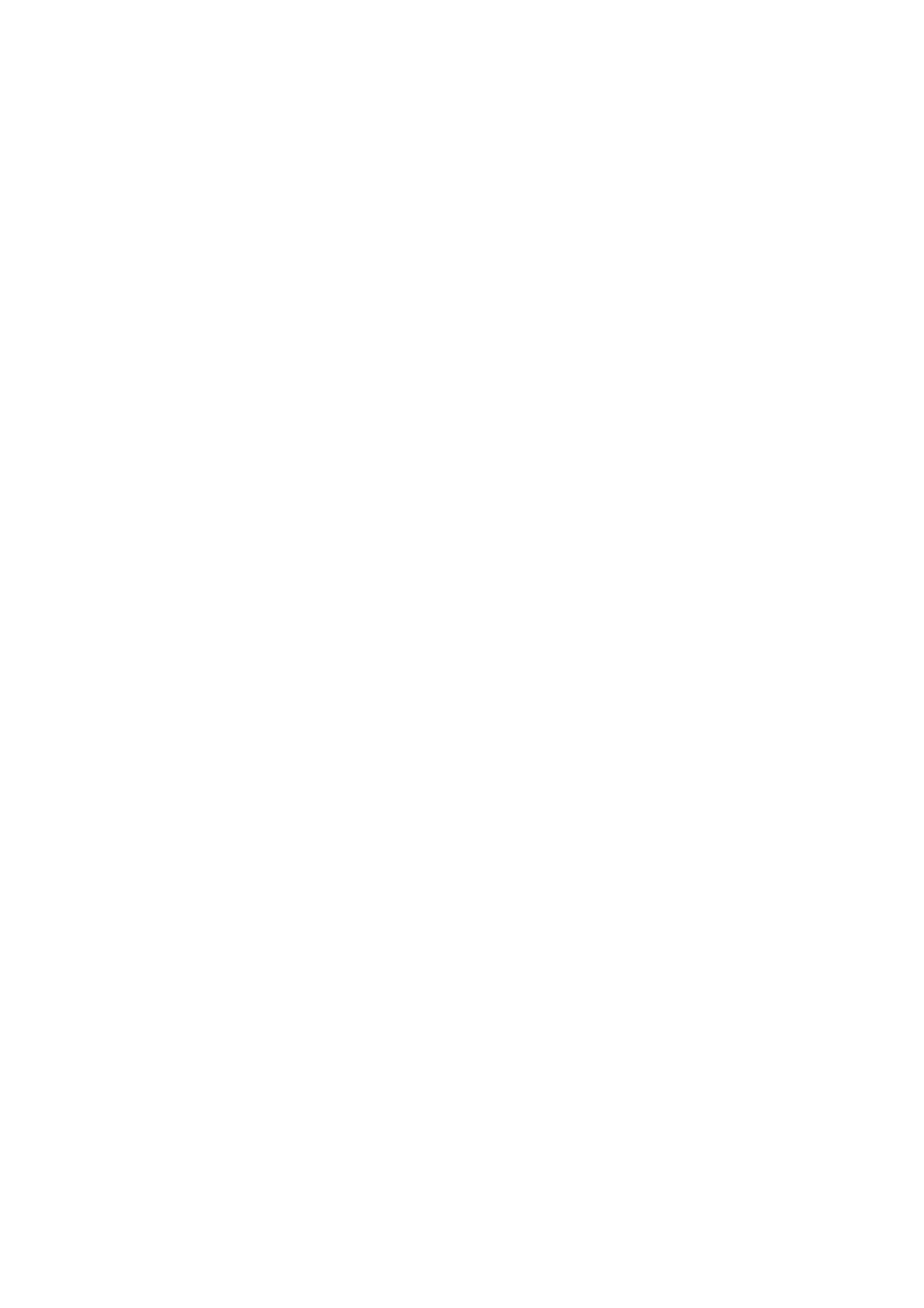

# **Road Transport (Public Passenger Services) Act 2001**

An Act to regulate public transport services, and for other purposes

R12 10/03/06

I

Road Transport (Public Passenger Services) Act 2001 Effective: 10/03/06-30/06/06

page 1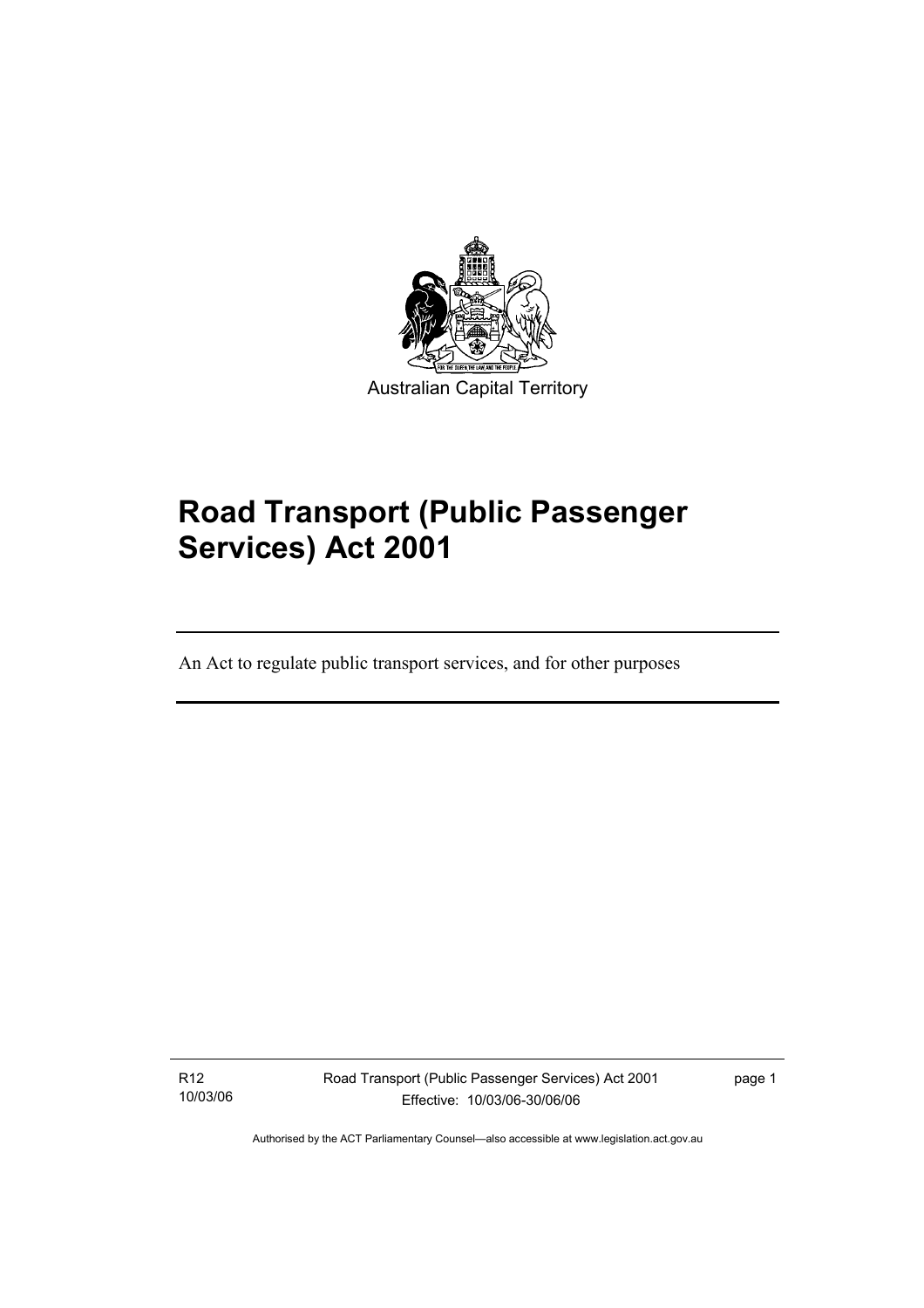#### **Part 1** Preliminary

Section 1

# **Part 1** Preliminary

#### **1 Name of Act**

This Act is the *Road Transport (Public Passenger Services) Act 2001.* 

- *Note 1* This Act is part of the road transport legislation. See the *Road Transport (General) Act 1999* for various provisions about the administration and enforcement of the road transport legislation generally.
- *Note 2* Other road transport legislation includes the following:
	- *Road Transport (Alcohol and Drugs) Act 1977*
	- *Road Transport (Dimensions and Mass) Act 1990*
	- *Road Transport (Driver Licensing) Act 1999*
	- *Road Transport (Safety and Traffic Management) Act 1999*
	- *Road Transport (Vehicle Registration) Act 1999*.
- *Note 3* A reference to an Act includes a reference to the statutory instruments made or in force under the Act, including any regulation (see Legislation Act, s 104).

#### **2 Objects**

The objects of this Act include—

- (a) to provide for the accreditation of the operators of public passenger services and taxi networks that operate in or partly in the ACT; and
- (b) to provide for the licensing of vehicles used as taxis and hire cars in or partly in the ACT; and
- (c) to encourage public passenger services that meet the reasonable expectations of the community for safe, reliable and efficient public passenger services.

R12 10/03/06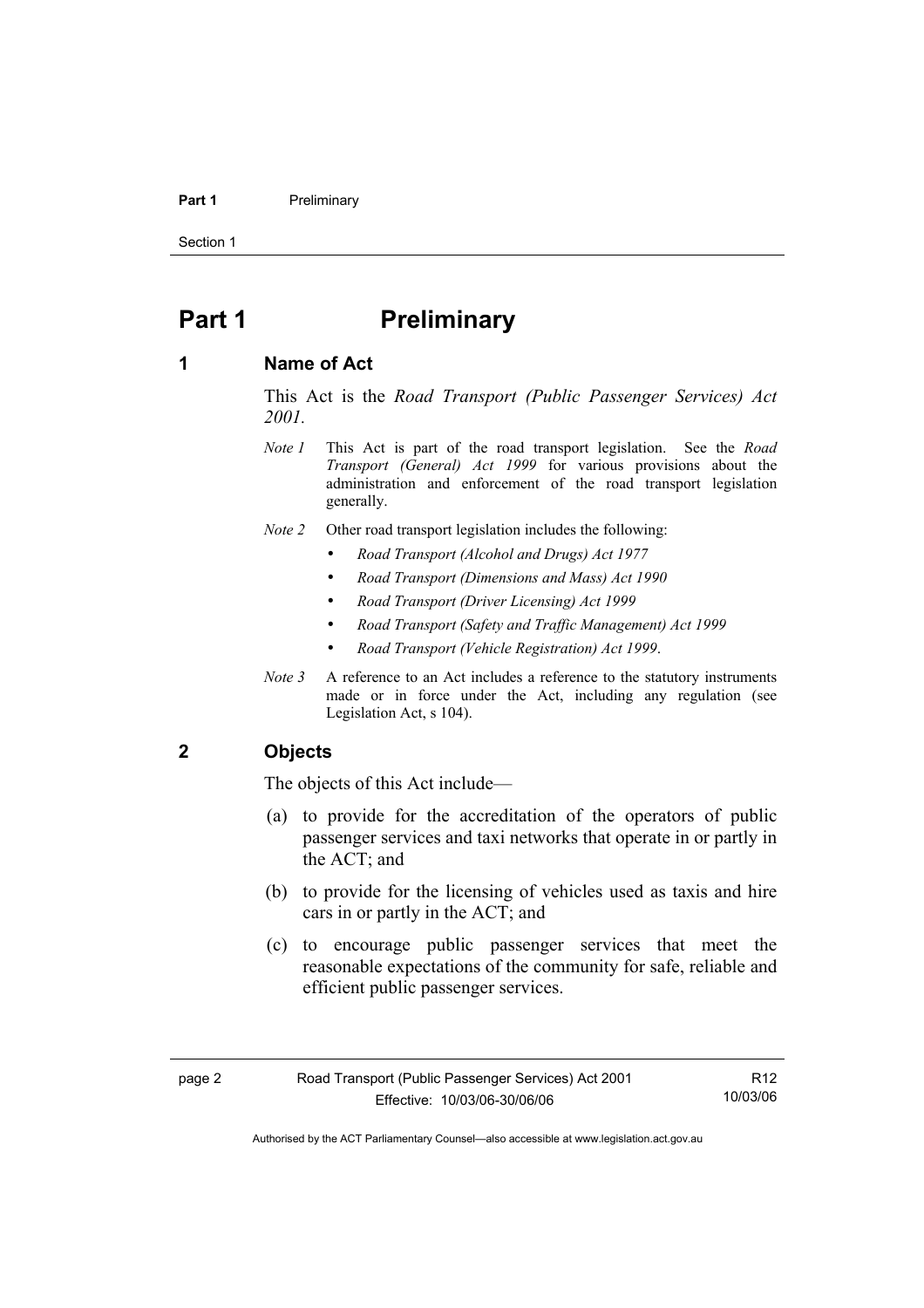#### **3 Dictionary**

The dictionary at the end of this Act is part of this Act.

*Note 1* The dictionary at the end of this Act defines certain terms used in this Act, and includes references (*signpost definitions*) to other terms defined elsewhere in this Act or in the road transport legislation.

> For example, the signpost definition '*bus service*—see section 11' means that the term 'bus service' is defined in section 11 of this Act.

*Note 2* A definition in the dictionary (including a signpost definition) applies to the entire Act unless the definition, or another provision of the Act, provides otherwise or the contrary intention otherwise appears (see Legislation Act,  $s$  155 and  $s$  156 (1)).

#### **4 Notes**

A note included in this Act is explanatory and is not part of this Act.

*Note* See the Legislation Act, s 127 (1), (4) and (5) for the legal status of notes.

#### **4A Offences against Act—application of Criminal Code etc**

Other legislation applies in relation to offences against this Act.

*Note 1 Criminal Code* 

The Criminal Code, ch 2 applies to the following offences against this Act (see Code, pt 2.1):

- $s$  64 (1) and (2) (Use of vehicles as hire cars)
- s 65 (1) and (2) (Pretending vehicles are licensed hire cars)
- s 74 (1) (Unaccredited operators not to operate hire car services)
- s 75 (1) and (2) (Pretending to be an accredited hire car service operator)
- s 80 (Unauthorised public passenger services).

The chapter sets out the general principles of criminal responsibility (including burdens of proof and general defences), and defines terms used for offences to which the Code applies (eg *conduct*, *intention*, *recklessness* and *strict liability*).

R12 10/03/06 page 3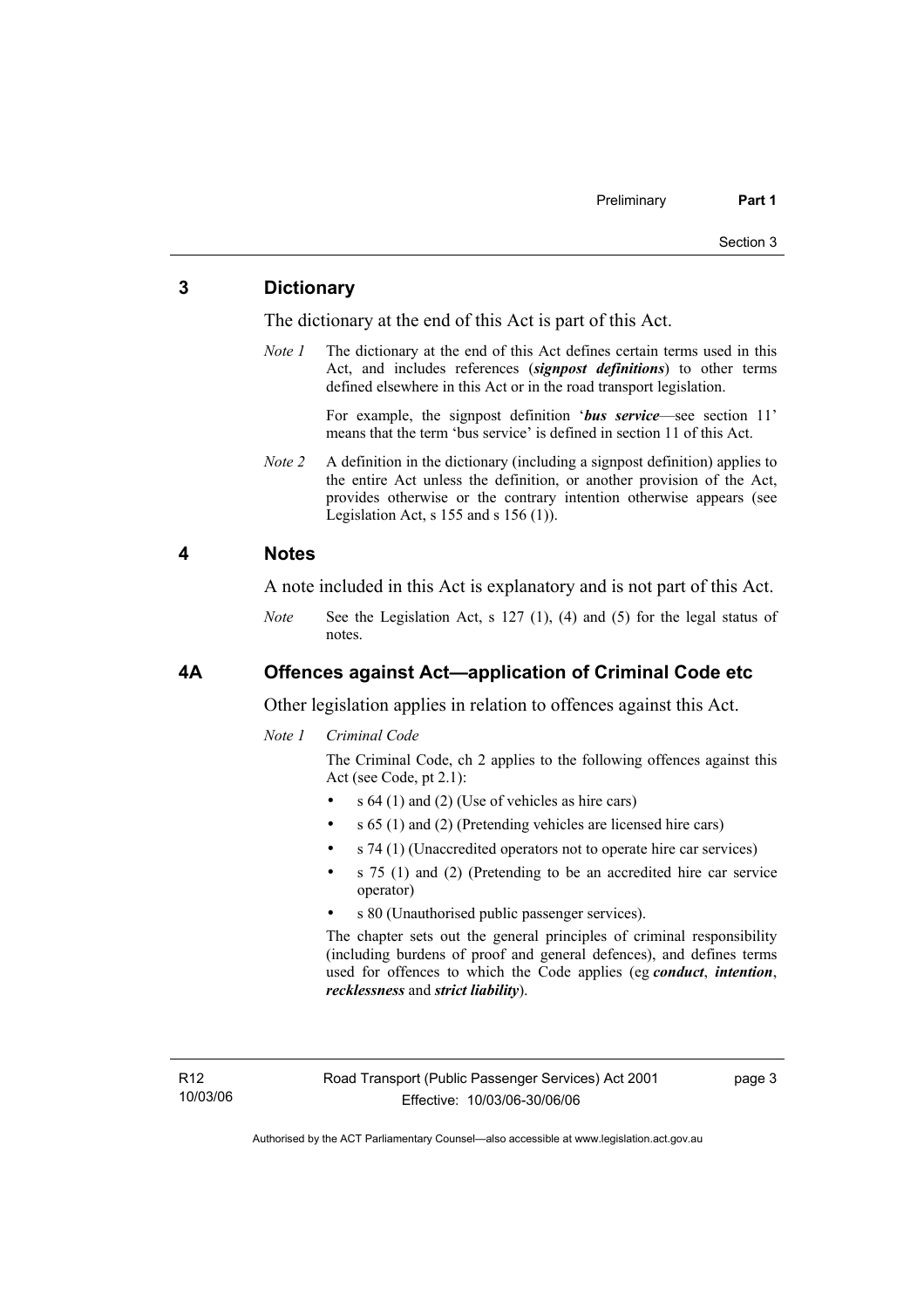#### **Part 1** Preliminary

Section 5

*Note 2 Penalty units* 

The Legislation Act, s 133 deals with the meaning of offence penalties that are expressed in penalty units.

#### **5 Functions of road transport authority**

The functions of the road transport authority under this Act are—

- (a) to administer the accreditation schemes established under this Act for the accreditation of the operators of public passenger services and taxi networks; and
- (b) to administer the licensing schemes established under this Act for the licensing of taxis and hire cars; and
- (c) to keep registers of accreditations given, and licences issued, under this Act; and
- (d) to provide information about accredited and licensed people in accordance with this Act and other laws in force in the ACT; and
- (e) to exercise any other functions given to the authority under this Act.

### **6 Registers of accredited people and licences**

 (1) A register of accreditations given, and licences issued, under this Act may include information given to the road transport authority under this Act and any other information the authority considers appropriate.

*Note* Section 5 (c) requires registers for the following to be kept:

- accredited bus service operators
- accredited taxi network providers
- accredited taxi service operators
- accredited hire car operators
- taxi licences
- restricted taxi licences

page 4 Road Transport (Public Passenger Services) Act 2001 Effective: 10/03/06-30/06/06

R12 10/03/06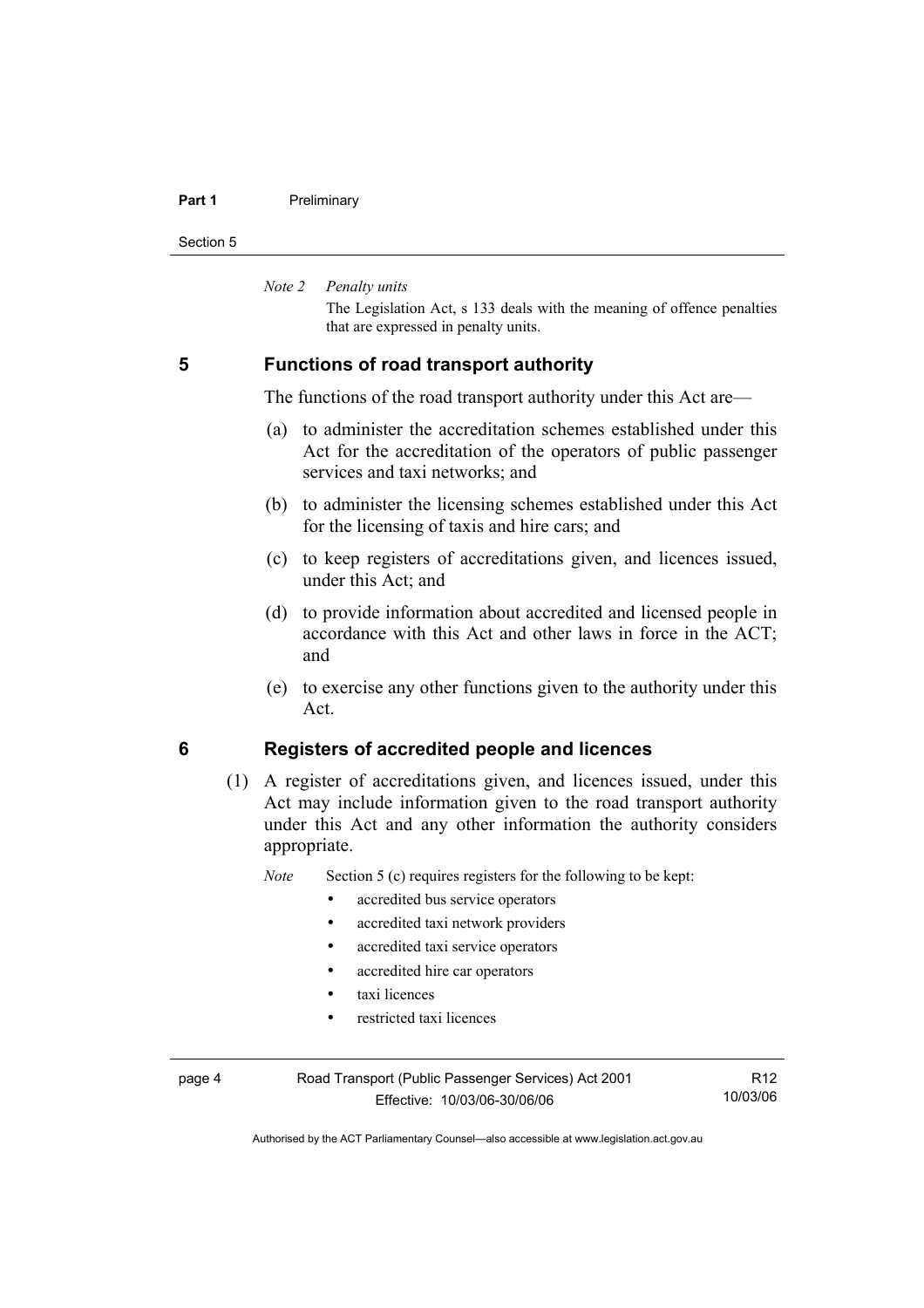- hire car licences
- restricted hire car licences.
- (2) A register may be kept in the form of, or as part of, 1 or more computer databases or in any other form the road transport authority considers appropriate.
- (3) The road transport authority may correct any mistake, error or omission in a register subject to the requirements (if any) prescribed by regulation.
- (4) This section does not limit the functions of the road transport authority in relation to a register.

#### **7 Security and disclosure of information in registers**

The road transport authority must ensure that information in a register of accreditations or licences is kept securely and disclosed only in accordance with this Act or another law in force in the ACT.

- *Note 1* The Information Privacy Principles apply to the road transport authority. Principle 4 states requirements about the storage and security of personal information and principle 11 states when personal information may be disclosed by an agency (see *Privacy Act 1988* (Cwlth), s 14).
- *Note 2* Access to the register may be sought under the *Freedom of Information Act 1989* (which also provides that certain information is exempt from disclosure).

#### **8 Trade Practices Act authorisation**

For the *Trade Practices Act 1974* (Cwlth) and the Competition Code of the Australian Capital Territory, the following are authorised by this Act:

- (a) everything done under this Act;
- (b) all service contracts made under this Act;

page 5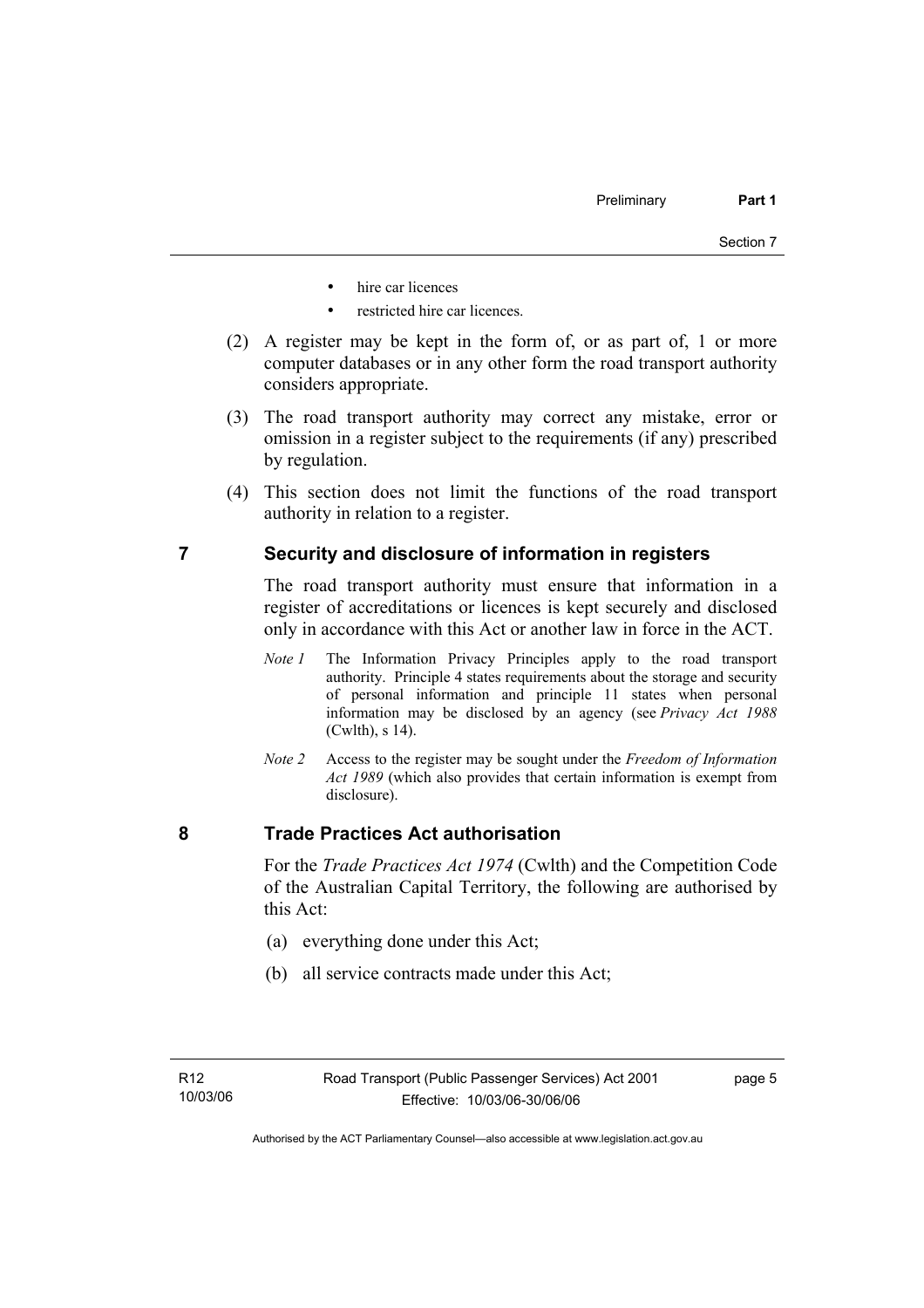#### **Part 1** Preliminary

#### Section 9

- (c) everything done under a service contract, or a provision of a service contract, authorised by this Act.
- *Note 1* For the Competition Code of the Australian Capital Territory, see the *Competition Policy Reform Act 1996*, s 5 and s 10.
- *Note 2* A reference to an Act includes a reference to statutory instruments made or in force under the Act, including regulations (see Legislation Act, s 104).

#### **9 Combinations of accreditations and licences**

This Act does not prevent a person from holding any combination of accreditations and licences under this Act.

#### **10 What is a** *public passenger service***?**

A *public passenger service* is a service for the transport of passengers for a fare or other consideration by public passenger vehicles along a road or road related area.

page 6 Road Transport (Public Passenger Services) Act 2001 Effective: 10/03/06-30/06/06

R12 10/03/06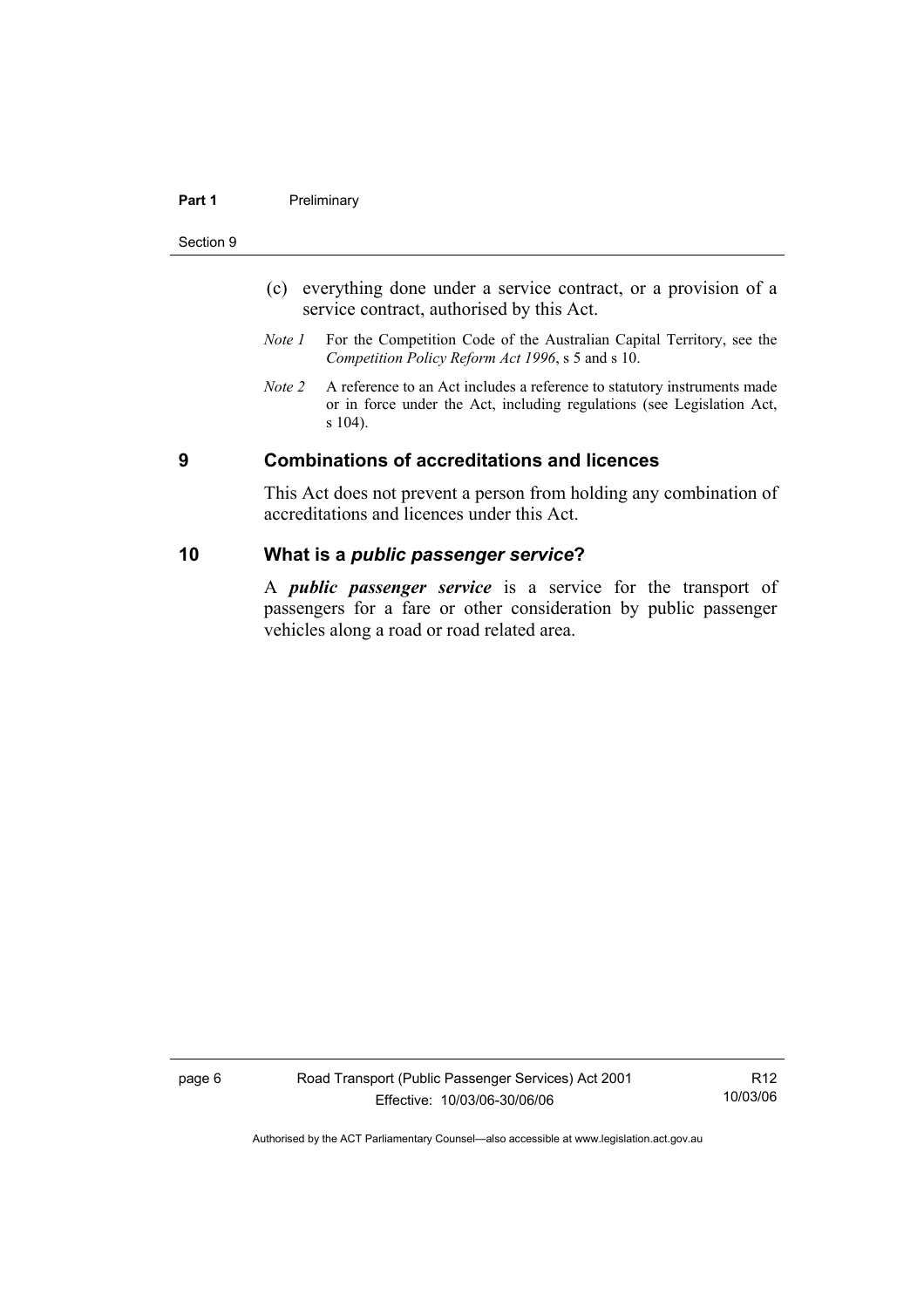# **Part 2 Bus services**

# **Division 2.1** Basic concepts

# **10A Meaning of** *bus* **and** *public bus*

In this Act:

*bus* means a motor vehicle built mainly to carry people that seats over 9 adults (including the driver).

*public bus* means a bus used to provide a bus service.

#### **11 Meaning of** *bus service*

A *bus service* is a service for the transport of passengers for a fare or other consideration by a bus along a road or road related area.

#### **12 What is a** *regular route service***?**

A bus service is a *regular route service* if it is conducted according to regular routes and timetables, but does not include—

- (a) a bus service designed mainly to transport tourists; or
- (b) a long-distance service.

#### **13 What is a** *tour and charter service***?**

A bus service is a *tour and charter service* if the bus service is not a regular route service or a long-distance service.

**14 What is a** *long-distance service***?**

A bus service is a *long-distance service* if—

- (a) it is conducted according to regular routes and timetables; and
- (b) each passenger travels at least 40km.

| R12      | Road Transport (Public Passenger Services) Act 2001 | page 7 |
|----------|-----------------------------------------------------|--------|
| 10/03/06 | Effective: 10/03/06-30/06/06                        |        |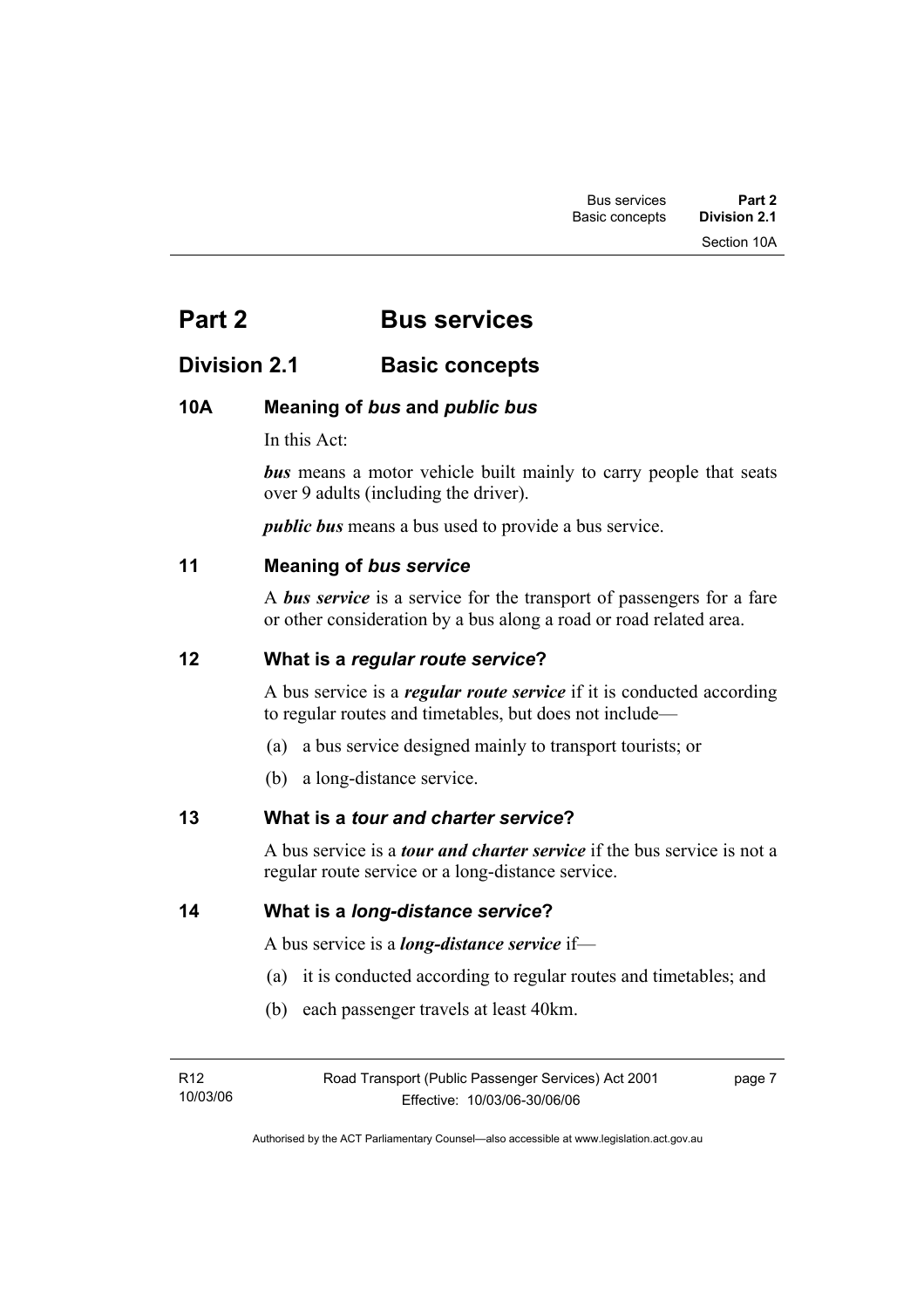# **Division 2.2 Accreditation of bus service operators**

#### **15 Bus operators—purposes of accreditation**

The purpose of accreditation under the regulations to operate a bus service is to ensure that—

- (a) the accredited person has the financial capacity to meet the service standards for the service; and
- (b) the accredited person, and each person who is concerned with, or takes part in, the management of the service, are suitable people to operate the service; and
- (c) the accredited person, and each person who is concerned with, or takes part in, the management of the service, have demonstrated the capacity to comply with the relevant regulations and, in particular, the regulations about—
	- (i) the safety of passengers and the public; and
	- (ii) the maintenance of public buses.

#### **16 Regulations about accreditation system**

- (1) The regulations are to provide a system for the accreditation of operators of bus services, including, for example—
	- (a) the kinds of accreditations; and
	- (b) the bus services that a person who holds a kind of accreditation is entitled to operate; and
	- (c) the conditions of accreditations; and
	- (d) matters relating to the giving, refusal or surrender of accreditations; and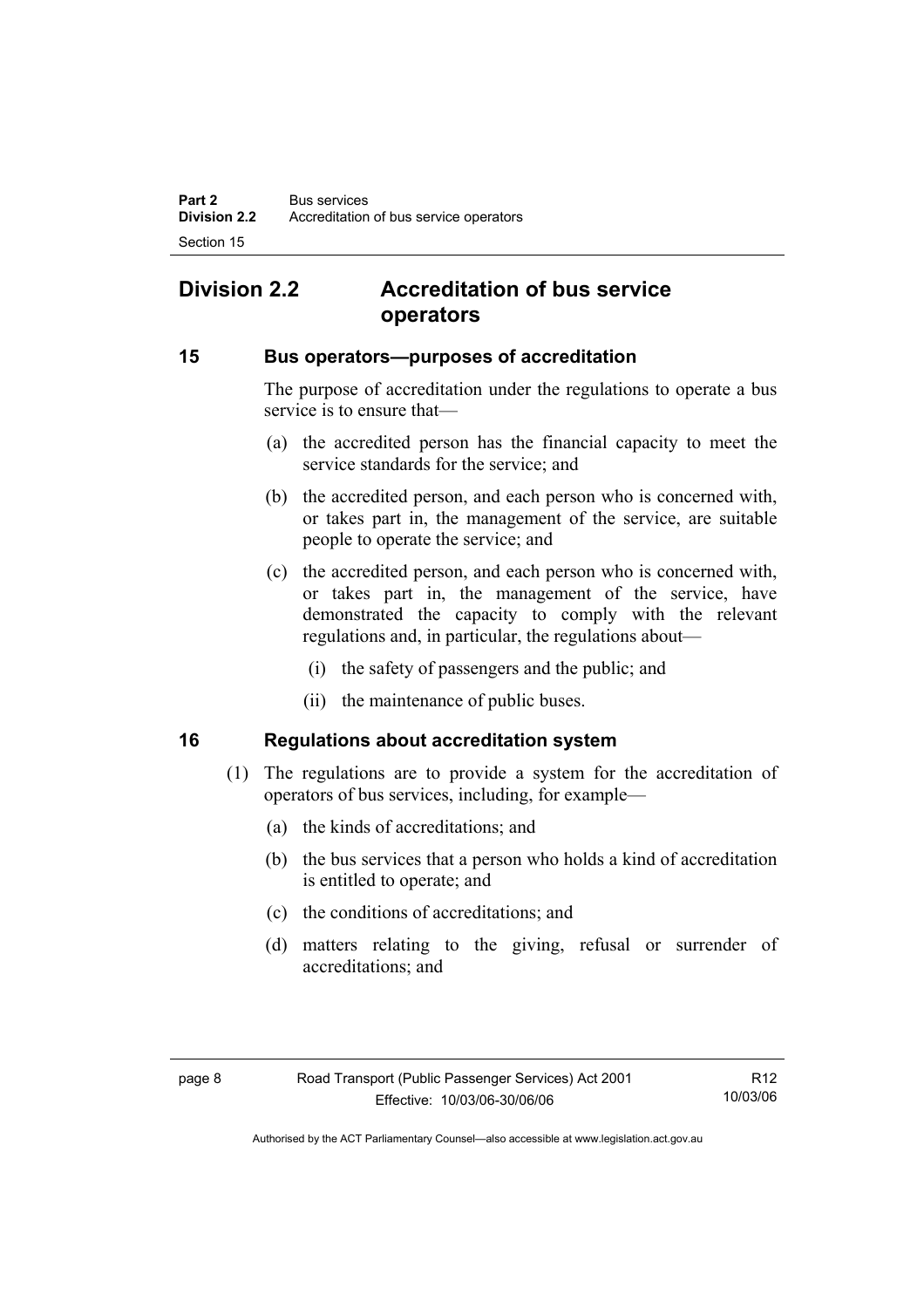- (e) the action that may be taken in relation to accreditations in circumstances prescribed by regulation, including—
	- (i) the suspension or cancellation of an accreditation; and
	- (ii) the imposition of a condition on, or the amendment of a condition of, an accreditation; and
	- (iii) an order that an accredited person pay to the Territory an amount of not more than—
		- (A) for an individual—\$5 000; or
		- (B) for a corporation—\$25 000; and
	- (iv) the reprimanding of an accredited person.
- *Note* An example is part of the Act, is not exhaustive and may extend, but does not limit, the meaning of the provision in which it appears (see Legislation Act, s 126 and s 132).
- (2) A regulation may make provision in relation to the accreditation of people to operate bus services, including, for example—
	- (a) requirements about the suitability of the applicant and each person who will be concerned with, or take part in, the management of the services; and
	- (b) capacity to meet service standards; and
	- (c) financial viability.
- (3) For subsection (1) (a), the regulations must provide for the accreditation of people to operate the following kinds of bus services:
	- (a) regular route services;
	- (b) tour and charter services.
- (4) However, this section does not require the regulations to provide an accreditation system for all kinds of bus services.

page 9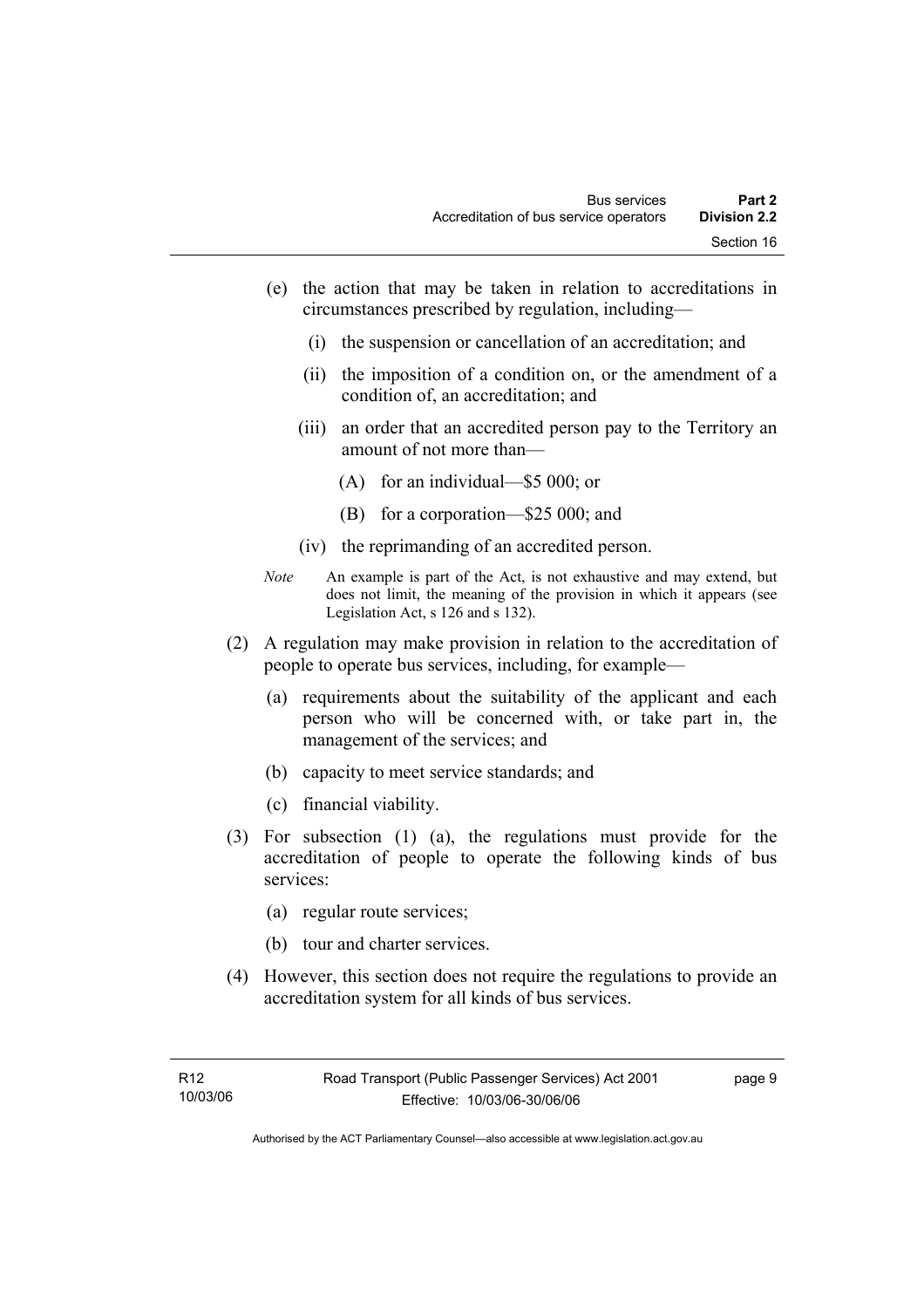# **Division 2.3 Service contracts for regular route services**

### **17 Service contracts**

- (1) The road transport authority may, on behalf of the Territory, enter into a contract (a *service contract*) for the operation of a regular route service with a person accredited to operate regular route services.
- (2) A service contract must state whether the right given under the contract to operate a route is an exclusive right to operate the route or a stated part of the route.
- (3) A service contract may make provision in relation to the operation of a regular route service and the administration of the contract, including, for example—
	- (a) service requirements under the contract; and
	- (b) the transfer, suspension, cancellation and surrender of the contract; and
	- (c) the fees (if any) payable under the contract; and
	- (d) the adjustment of payments and refunds in relation to any contract fees; and
	- (e) financial or other penalties for breaches of the contract; and
	- (f) the records (including accounts) to be made and kept, how they are to be made and kept, and their inspection; and
	- (g) the provision of information and reports to the road transport authority about the regular route service and the verification of the information and reports; and
	- (h) the publication and the collection of fares payable by passengers; and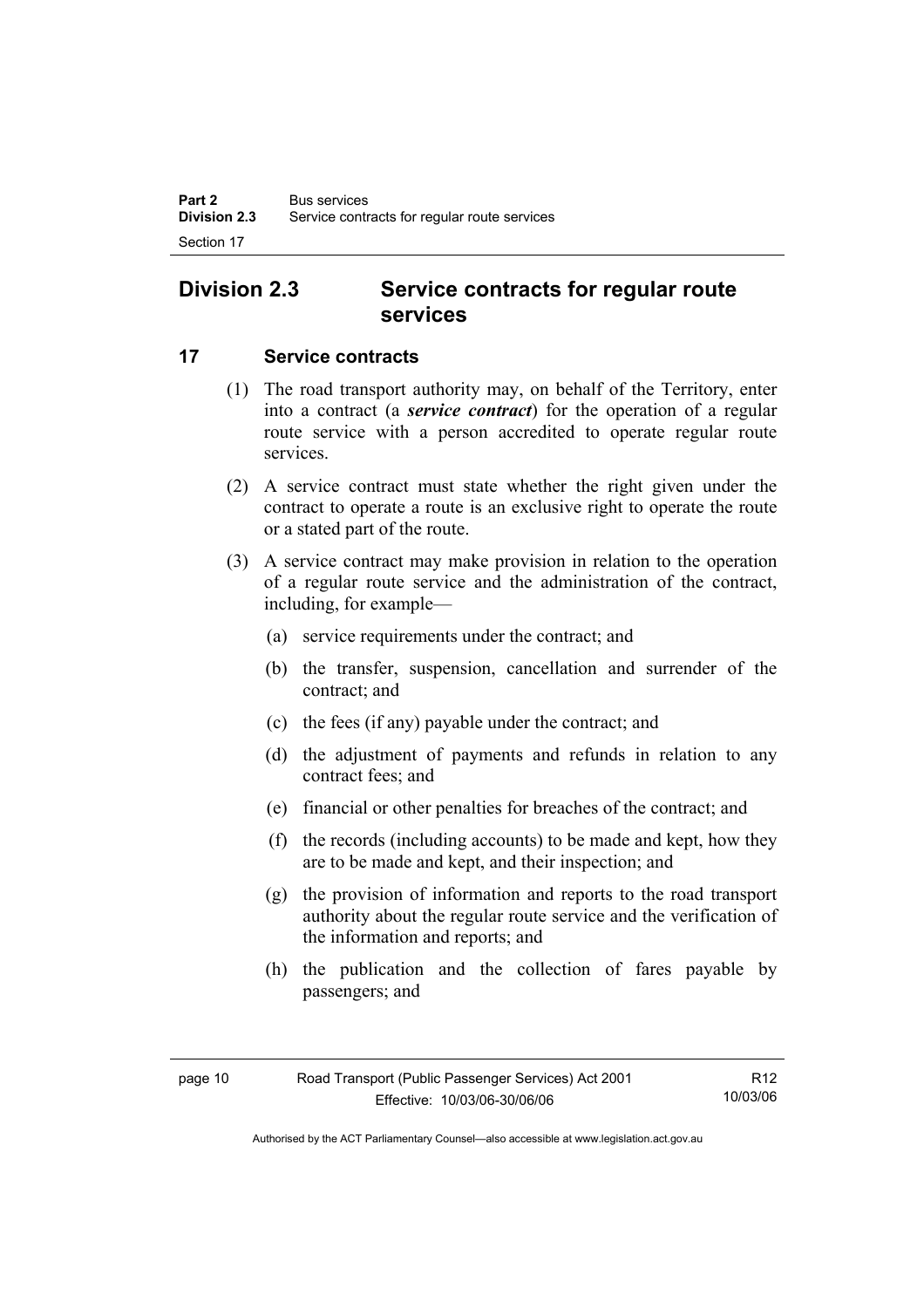- (i) the sale of tickets and the conditions under which tickets must be sold; and
- (j) free or reduced fares for travel; and
- (k) the issue and acceptance of free or concession passes.
- *Note* An example is part of the Act, is not exhaustive and may extend, but does not limit, the meaning of the provision in which it appears (see Legislation Act, s 126 and s 132).
- (4) Subsection (3) does not limit the matters about which a service contract may make provision.

# **Division 2.4 Entitlement to operate certain bus services**

#### **18 Entitlement to operate regular route services**

A person is entitled to operate a regular route service, in or partly in the ACT, if—

- (a) the person is accredited under the regulations to operate regular route services; and
- (b) the person holds a service contract for the service.

#### **19 Entitlement to operate tour and charter services**

A person is entitled to operate a tour and charter service, in or partly in the ACT, if the person is accredited under the regulations to operate tour and charter services.

#### **20 Unaccredited operators not to operate certain bus services**

 (1) A person must not operate, in or partly in the ACT, a regular route service unless the person is accredited under the regulations to operate regular route services.

Maximum penalty: 50 penalty units.

| R12      | Road Transport (Public Passenger Services) Act 2001 | page 11 |
|----------|-----------------------------------------------------|---------|
| 10/03/06 | Effective: 10/03/06-30/06/06                        |         |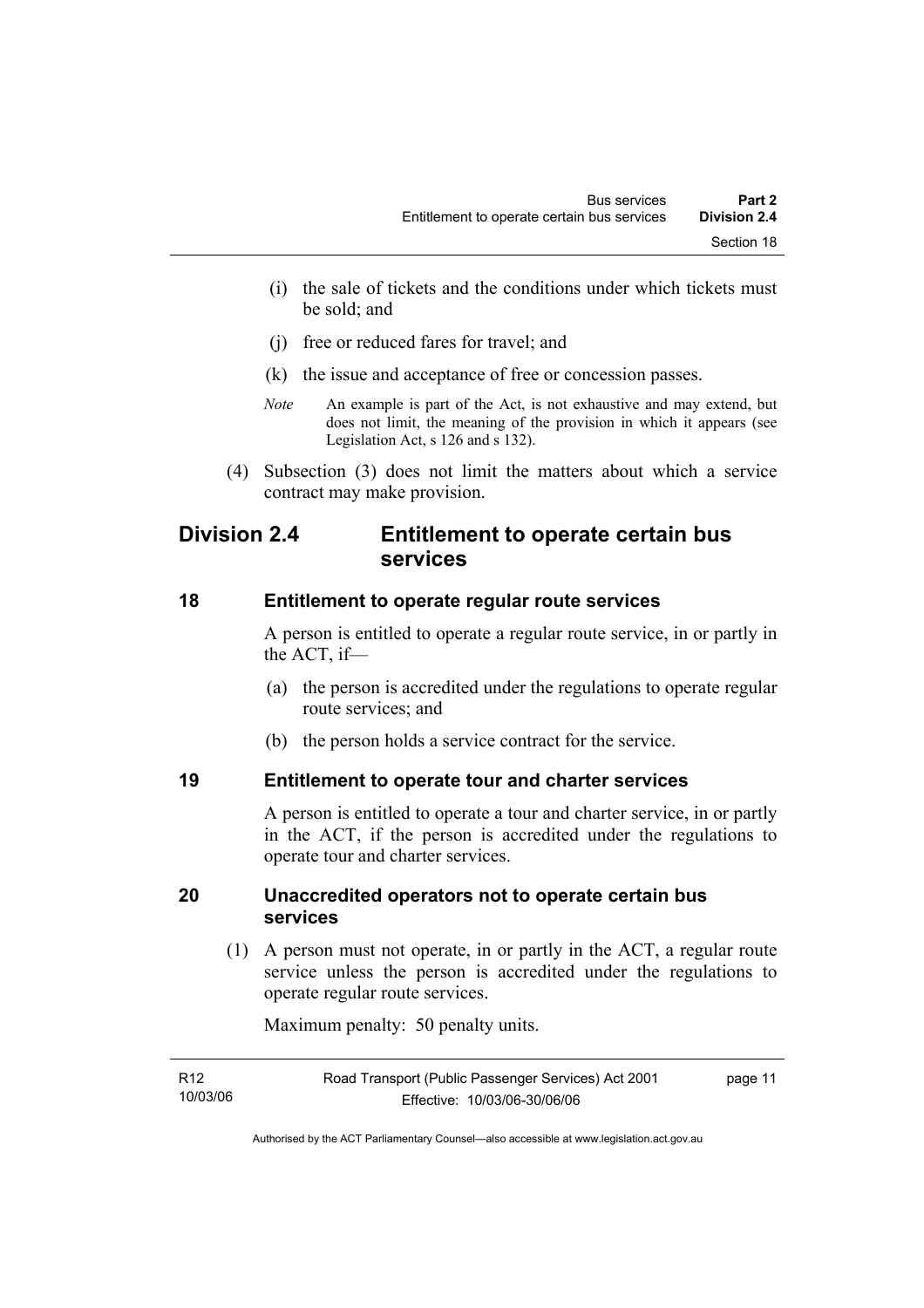(2) A person must not operate, in or partly in the ACT, a tour and charter service unless the person is accredited under the regulations to operate tour and charter services.

Maximum penalty: 50 penalty units.

# **21 Pretending to be an accredited bus service operator**

A person must not pretend to be accredited under the regulations to operate a bus service.

Maximum penalty: 30 penalty units.

### **22 Operators of regular route services to hold service contracts**

 (1) A person must not operate, in or partly in the ACT, a regular route service unless the person holds a service contract for the service.

Maximum penalty: 50 penalty units.

 (2) However, if a regular route service is discontinued because of a variation or termination of a service contract, the road transport authority may make arrangements with an appropriately accredited person to operate a temporary regular route service to replace the discontinued service even though the person does not hold a service contract for the replacement service.

# **Division 2.5 Regulation of bus services**

### **23 Regular route services—power to determine maximum fares**

 (1) The Minister may determine maximum fares, and ways of calculating maximum fares, payable by passengers on regular route services.

| page 12 | Road Transport (Public Passenger Services) Act 2001 | R <sub>12</sub> |
|---------|-----------------------------------------------------|-----------------|
|         | Effective: 10/03/06-30/06/06                        | 10/03/06        |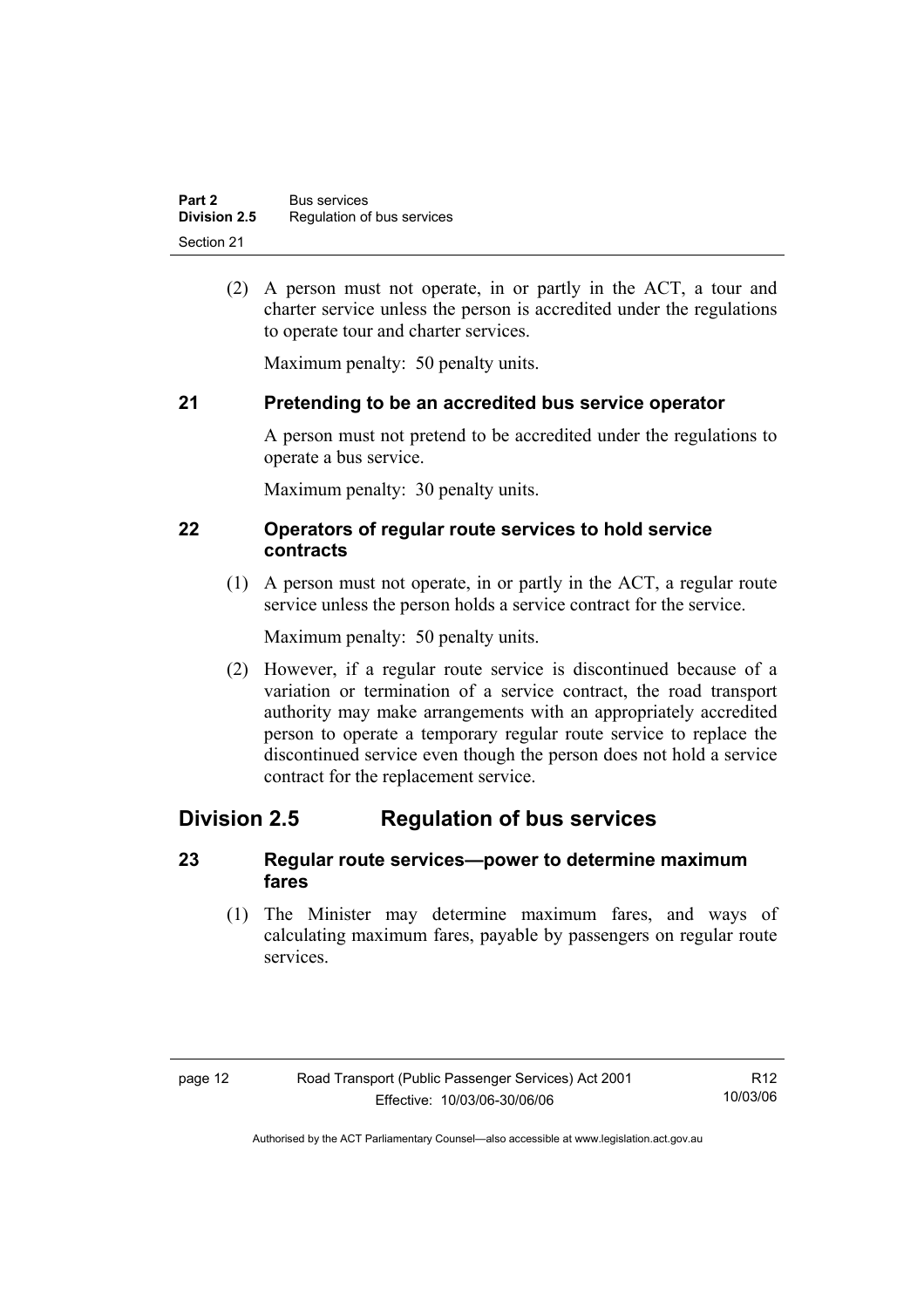- (2) A determination is a disallowable instrument.
	- *Note* A disallowable instrument must be notified and presented to the Legislative Assembly, under the Legislation Act.

### **24 Regulations about operation of bus services by accredited people**

A regulation may make provision in relation to the operation of bus services by accredited bus service operators, including, for example—

- (a) the conduct of bus services, including, for example—
	- (i) the safety of passengers and the public; and
	- (ii) the qualifications, training and experience of bus drivers and other people providing services on behalf of accredited bus service operators; and
	- (iii) maximum driving times and minimum rest times of bus drivers; and
	- (iv) insurance; and
	- (v) the issue of tickets; and
	- (vi) customer complaints and inquiries; and
- (b) the preparation and publication of, and compliance with, timetables for regular route services; and
- (c) the obligations of drivers of public buses and other people providing services on behalf of accredited bus service operators; and
- (d) the requirements that public buses, and their equipment and fittings (internal and external), must comply with; and
- (e) the maintenance and cleaning of public buses; and
- (f) maintenance, parking and other facilities for public buses; and

page 13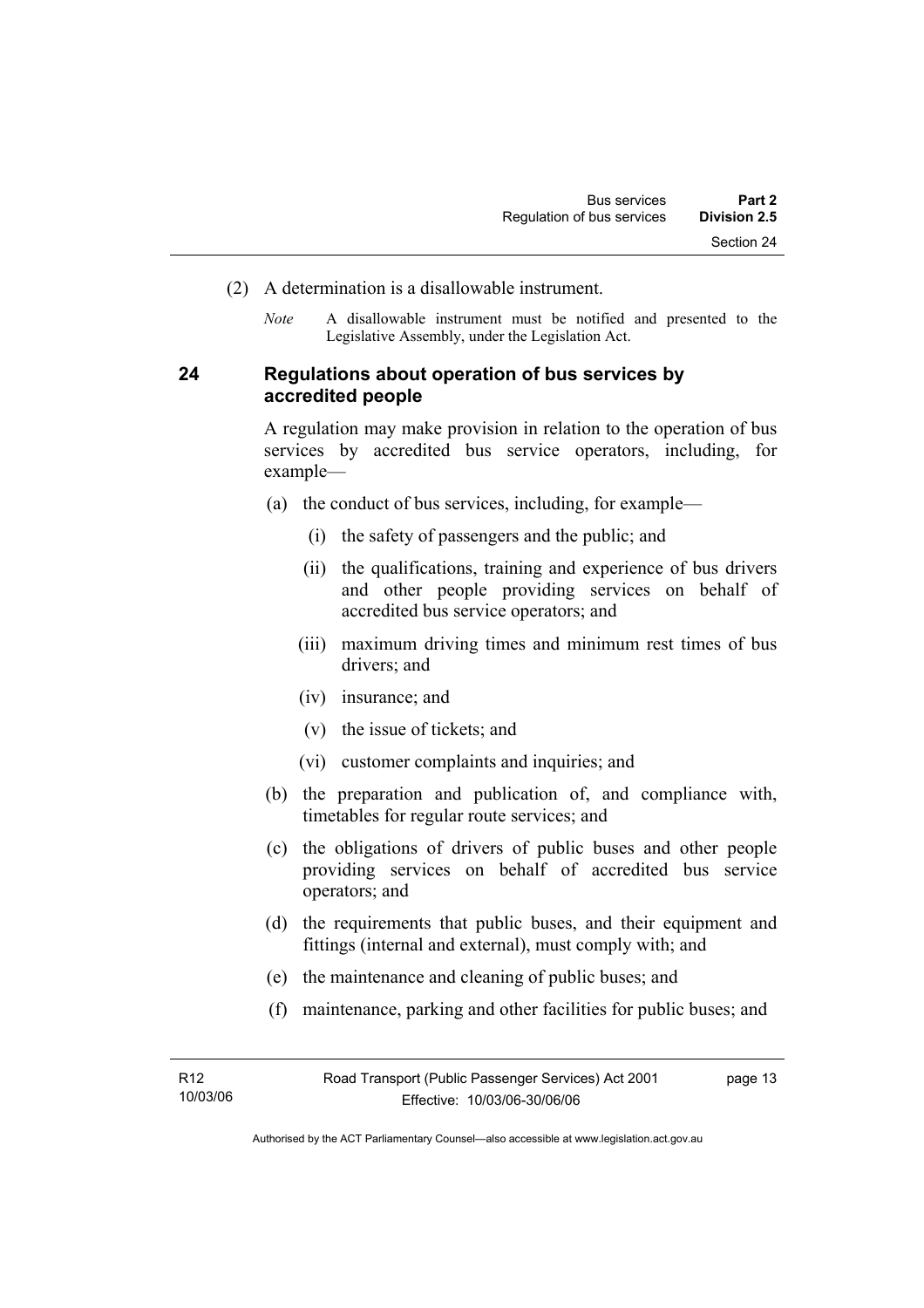- (g) the making and keeping of records and their inspection; and
- (h) the auditing of records and systems; and
- (i) requirements for display of accreditation numbers on advertisements for the service; and
- (j) the provision of information and reports to the road transport authority.
- *Note* An example is part of the Act, is not exhaustive and may extend, but does not limit, the meaning of the provision in which it appears (see Legislation Act, s 126 and s 132).

#### **25 Regulations about operation of public buses**

A regulation may make provision in relation to the operation of public buses, including, for example—

- (a) the regulation or prohibition of the use of public buses on certain roads or road related areas; and
- (b) the picking-up and dropping-off of passengers and other matters relating to the transport of passengers; and
- (c) the records to be made and kept by drivers, how they are to be made and kept, and their inspection; and
- (d) the transport of passengers' luggage or other goods, and animals; and
- (e) the regulation or prohibition of the transportation of passengers standing in or on any part of a public bus; and
- (f) the maximum speed of public buses; and
- (g) the prohibition of anyone from soliciting for passengers or for a hiring; and
- (h) the design, equipment and fittings (internal or external) of public buses; and
- (i) the sections, terminal points and bus stops on bus routes; and

| page 14 | Road Transport (Public Passenger Services) Act 2001 | R12      |
|---------|-----------------------------------------------------|----------|
|         | Effective: 10/03/06-30/06/06                        | 10/03/06 |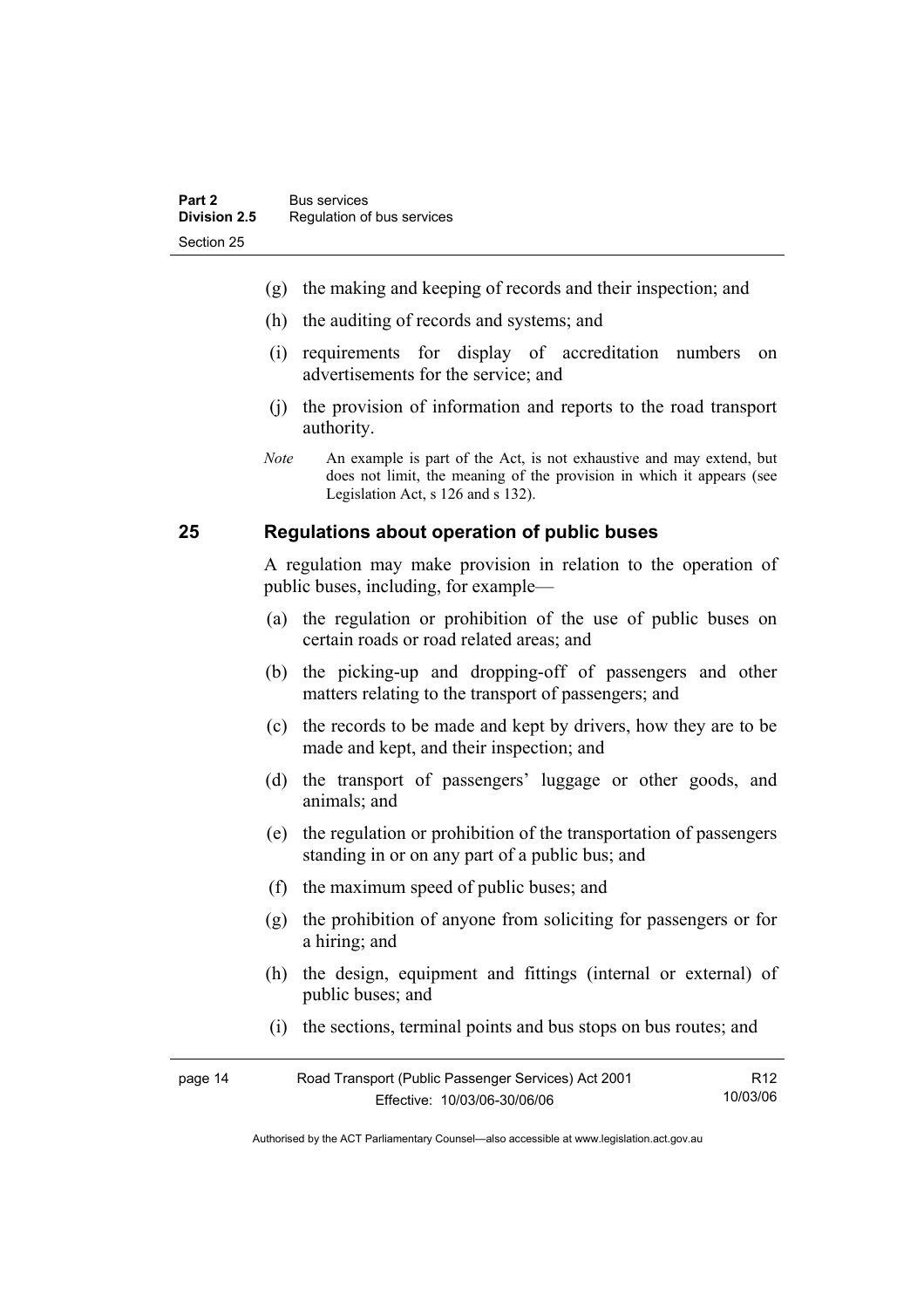- (j) the regulation or prohibition of notices, signs and advertisements inside or on the outside of public buses.
- *Note* An example is part of the Act, is not exhaustive and may extend, but does not limit, the meaning of the provision in which it appears (see Legislation Act, s 126 and s 132).

#### **26 Regulations about bus drivers**

A regulation may make provision in relation to drivers of public buses, including, for example—

- (a) the powers, duties and conduct of drivers; and
- (b) how drivers must dress.
- *Note* An example is part of the Act, is not exhaustive and may extend, but does not limit, the meaning of the provision in which it appears (see Legislation Act, s 126 and s 132).

#### **27 Regulations about conduct of passengers**

A regulation may make provision in relation to the conduct of passengers on public buses, including, for example—

- (a) the regulation or prohibition of eating and drinking; and
- (b) the authority of public bus drivers, police officers and authorised people to direct people contravening a regulation to leave a bus and to remove them if they fail to leave.
- *Note* An example is part of the Act, is not exhaustive and may extend, but does not limit, the meaning of the provision in which it appears (see Legislation Act, s 126 and s 132).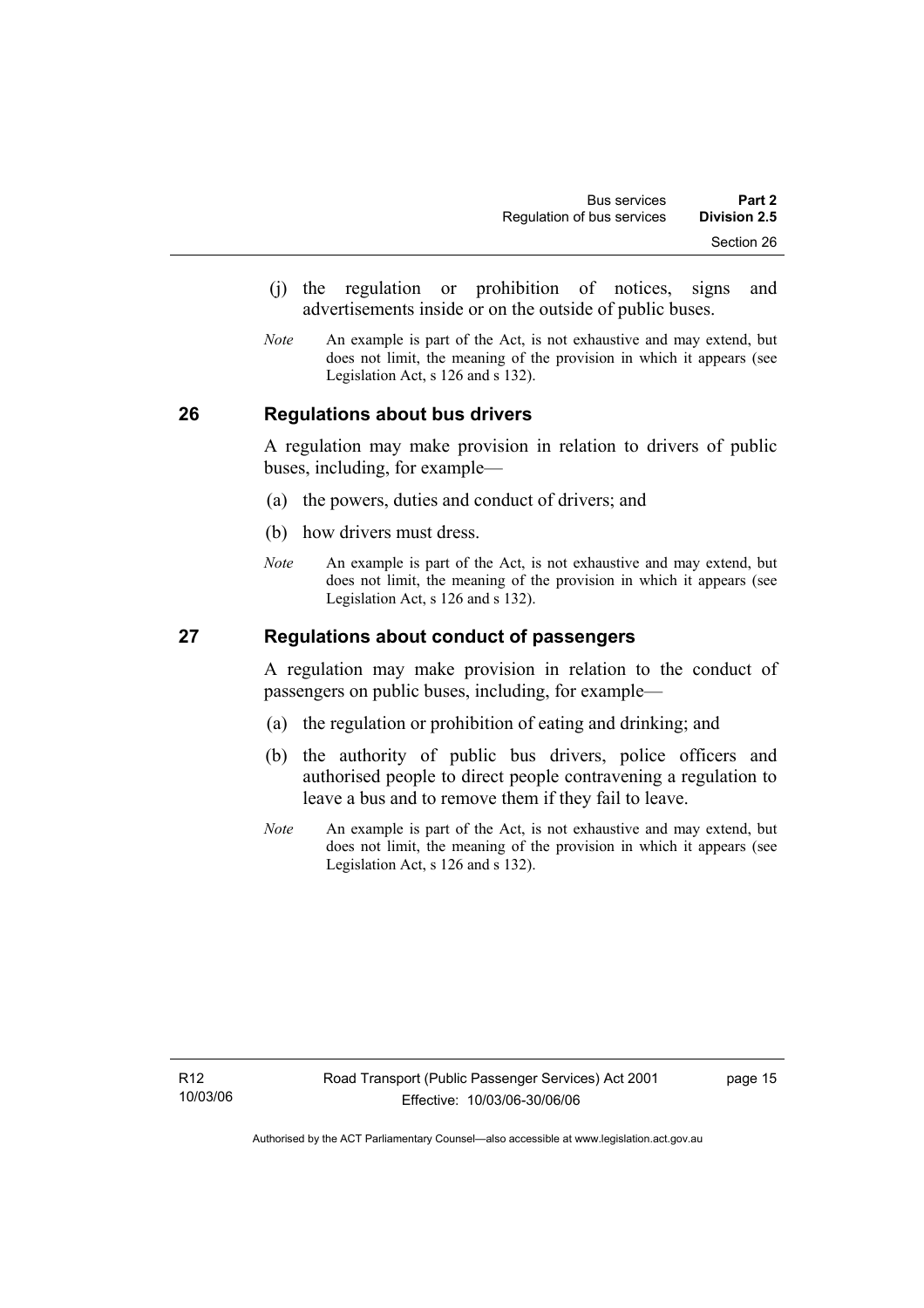**Part 3 Taxi networks**<br>**Division 3.1 Basic concept Basic concepts** Section 28

# **Part 3 Taxi networks**

# **Division 3.1** Basic concepts

### **28 Meaning of** *taxi network*

A *taxi network* is an entity that provides taxi related services to affiliated accredited taxi service operators, including providing (directly or through another entity) a taxi booking service for the network.

# **29 Meaning of** *taxi booking service*

A *taxi booking service* is a service provided by or for an accredited taxi network provider that—

- (a) accepts bookings for taxis from people; and
- (b) sends messages about bookings to taxi drivers by electromagnetic energy to equipment in taxis that can receive such messages.

# **Division 3.2 Accreditation of taxi network providers**

#### **30 Taxi network providers—purposes of accreditation**

The purpose of accreditation under the regulations to operate a taxi network is to ensure that—

- (a) the accredited person has the financial capacity to meet the service standards for the network; and
- (b) the accredited person, and each person who is concerned with, or takes part in, the management of the network, are suitable people to operate the network; and

| page 16 | Road Transport (Public Passenger Services) Act 2001 | R <sub>12</sub> |
|---------|-----------------------------------------------------|-----------------|
|         | Effective: 10/03/06-30/06/06                        | 10/03/06        |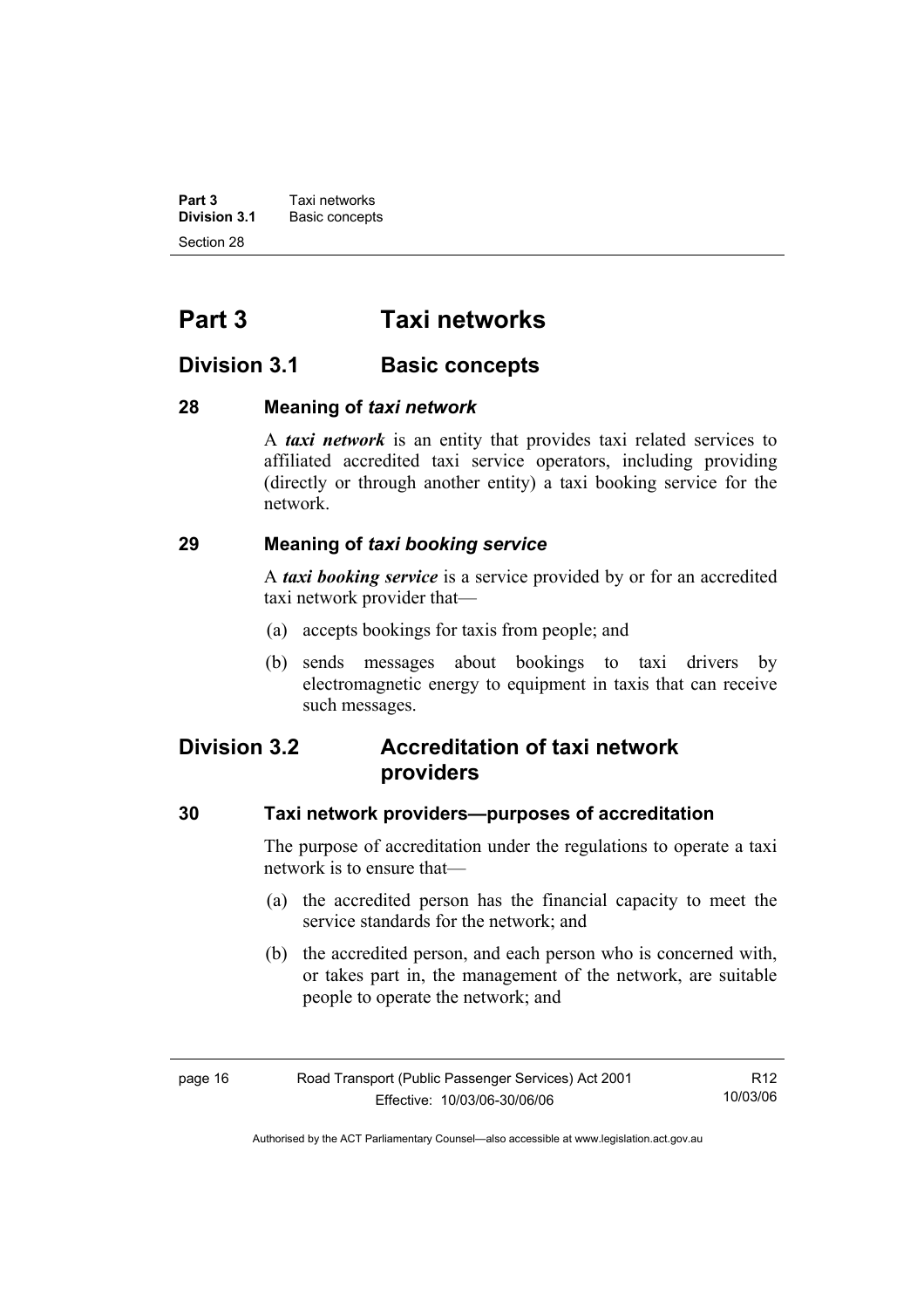- (c) the accredited person, and each person who is concerned with, or takes part in, the management of the network, have demonstrated the capacity to comply with the relevant regulations and, in particular, the regulations about—
	- (i) the operation of the network; and
	- (ii) the supervision and monitoring of affiliated accredited taxi service operators and drivers of taxis operated by affiliated accredited taxi service operators.

### **31 Taxi network providers—regulations about accreditation system**

- (1) The regulations are to provide a system for the accreditation of people to operate taxi networks, including, for example—
	- (a) the kind or kinds of taxi services in relation to which an accredited person is entitled to provide taxi related services; and
		- *Note* For kinds of taxi services, see s 47 and s 48.
	- (b) the conditions of an accreditation; and
	- (c) matters relating to the giving, refusal or surrender of an accreditation; and
	- (d) the action that may be taken in relation to an accredited person in circumstances prescribed by regulation, including—
		- (i) the suspension or cancellation of an accreditation; and
		- (ii) the imposition of a condition on, or the amendment of a condition of, an accreditation; and
		- (iii) an order that an accredited person pay to the Territory an amount of not more than—
			- (A) for an individual—\$5 000; or
			- (B) for a corporation—\$25 000; and

| R12      | Road Transport (Public Passenger Services) Act 2001 | page 17 |
|----------|-----------------------------------------------------|---------|
| 10/03/06 | Effective: 10/03/06-30/06/06                        |         |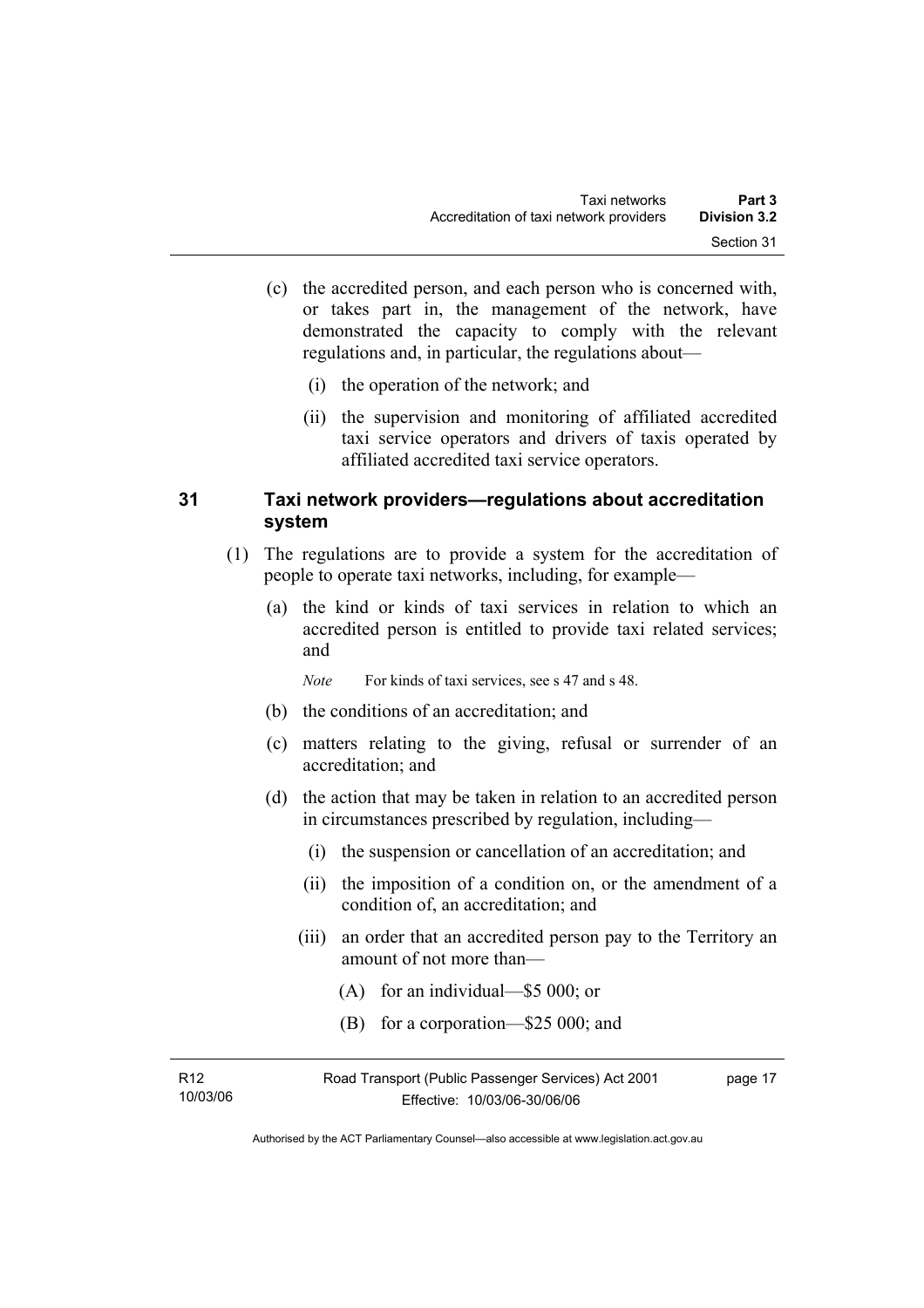(iv) the reprimanding of an accredited person.

- (2) A regulation may make provision in relation to the accreditation of people to operate taxi networks, including, for example—
	- (a) requirements about the suitability of the applicant and each person who will be concerned with, or take part in, the management of the network; and
	- (b) capacity to meet service standards; and
	- (c) financial viability.
	- *Note* An example is part of the Act, is not exhaustive and may extend, but does not limit, the meaning of the provision in which it appears (see Legislation Act, s 126 and s 132).

# **Division 3.3 Entitlement to operate taxi networks**

### **32 Entitlement to operate taxi networks**

A person is entitled to operate a taxi network, in or partly in the ACT, for a particular kind of taxi service if the person is accredited under the regulations to operate a taxi network for that kind of taxi service.

# **33 Unaccredited persons not to operate taxi network**

A person must not operate, in or partly in the ACT, a taxi network for a particular kind of taxi service unless the person is accredited under the regulations to operate a taxi network for that kind of taxi service.

Maximum penalty: 50 penalty units.

#### **34 Pretending to be an accredited taxi network provider**

 (1) A person must not pretend to be accredited under the regulations to operate a taxi network.

Maximum penalty: 30 penalty units.

page 18 Road Transport (Public Passenger Services) Act 2001 Effective: 10/03/06-30/06/06 R12 10/03/06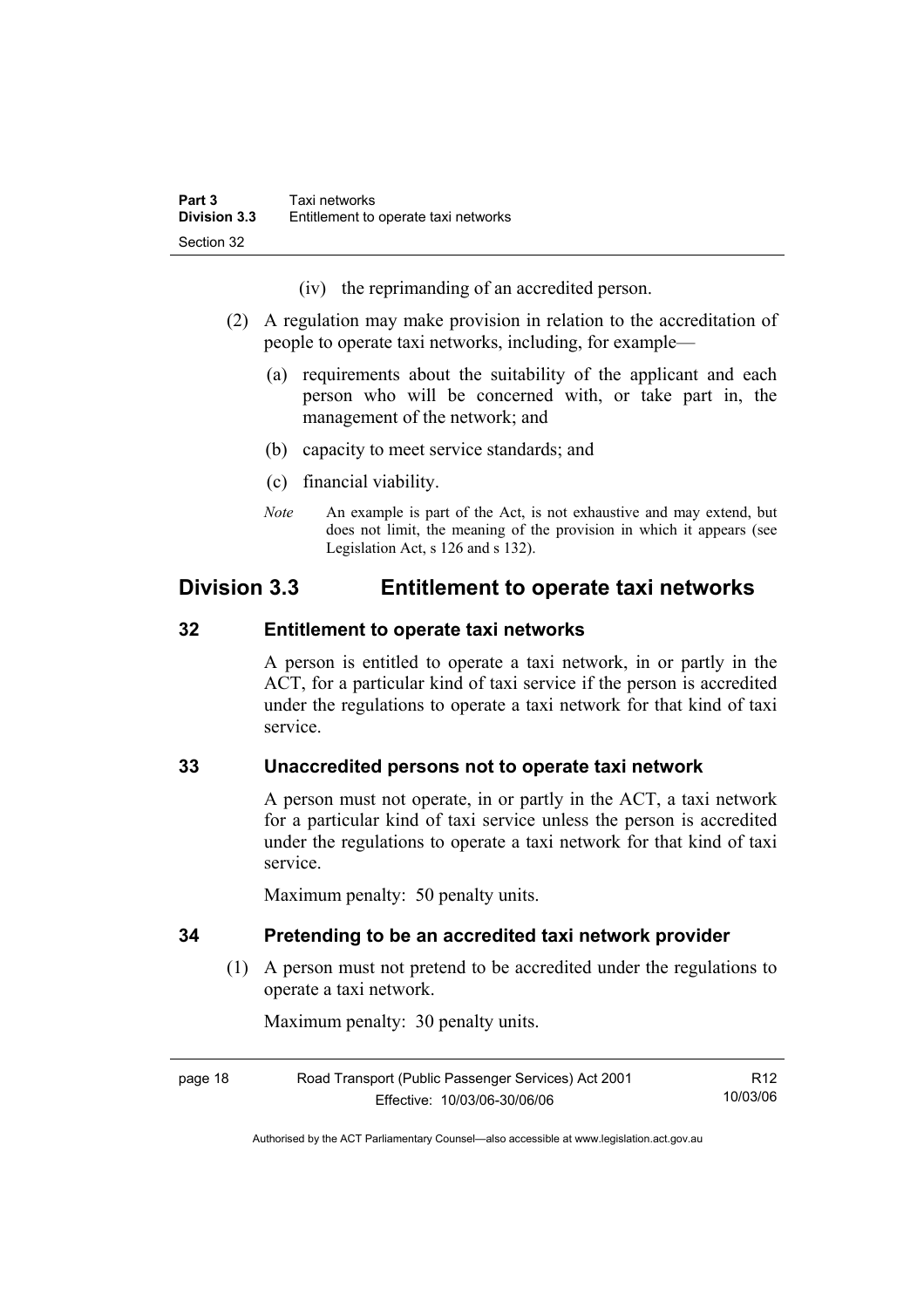(2) A person must not pretend to be accredited under the regulations to operate a taxi network for a particular kind of taxi service.

Maximum penalty: 30 penalty units.

# **Division 3.4 Regulation of taxi networks**

### **35 Regulations about operation of taxi networks by accredited people**

A regulation may make provision in relation to the operation of taxi networks by accredited people, including, for example—

- (a) the affiliation of accredited taxi service operators with networks; and
- (b) network rules for affiliated accredited taxi service operators and drivers of taxis operated by affiliated accredited taxi service operators; and
- (c) the specifications for equipment operated by or for networks for sending messages (including messages sent through a taxi booking service) to taxi drivers; and
- (d) the specifications for taximeters; and
- (e) the circumstances in which networks must accept applications for affiliation from, and maintain affiliation with, accredited taxi service operators; and
- (f) the operation of, and service standards for, taxi booking services operated by or for networks (including, for example, service standards about when a booking must be transferred to another taxi or a taxi booking service for another taxi network); and
- (g) the numbers and kinds of taxis, and the numbers of taxis with particular equipment (including, for example, baby capsules), operated by affiliated accredited taxi service operators that are to be available at particular times and places; and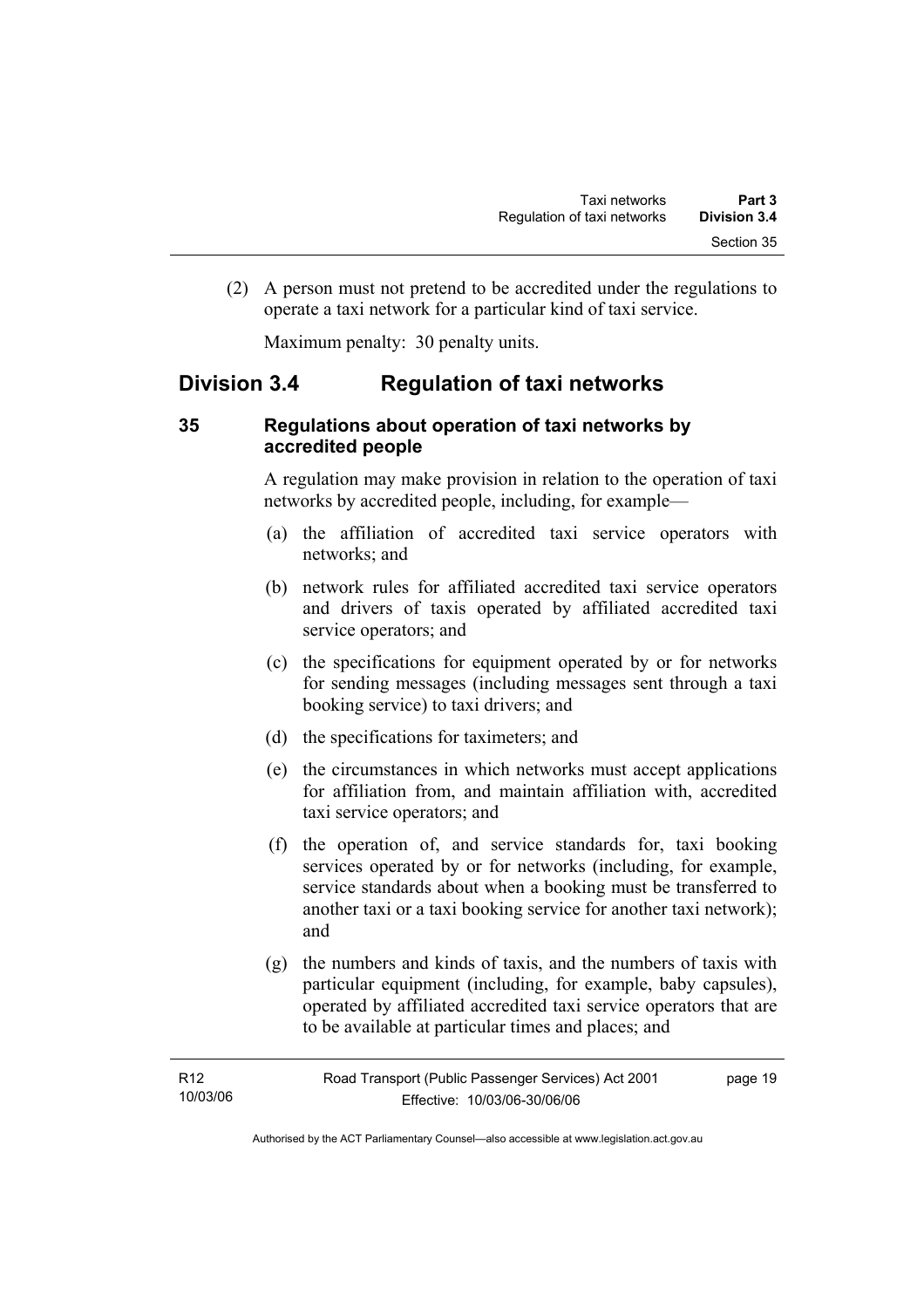- (h) directions that networks may give to affiliated accredited taxi service operators and drivers of taxis operated by affiliated accredited taxi service operators; and
- (i) the supervision and monitoring of affiliated accredited taxi service operators, and drivers of taxis operated by affiliated accredited taxi service operators, for compliance with network service standards and other requirements and the responsibilities of networks in relation to a failure to comply with the standards; and
- (j) the management of particular kinds of taxis (including, for example, taxis with wheelchair access) and taxi services; and
- (k) customer complaints and inquiries; and
- (l) the making and keeping of records and their inspection; and
- (m) the auditing of records and systems; and
- (n) the provision of information and reports to the road transport authority.
- *Note* An example is part of the Act, is not exhaustive and may extend, but does not limit, the meaning of the provision in which it appears (see Legislation Act, s 126 and s 132).

#### **36 Regulations about operation of taxi networks**

A regulation may make provision in relation to the obligations that an accredited taxi network provider must ensure that affiliated accredited taxi service operators, and drivers of taxis operated by affiliated accredited taxi service operators, must comply with, including, for example—

- (a) service standards for booked taxis; and
- (b) the safety of drivers and passengers (including, for example, particular kinds of security devices); and

R12 10/03/06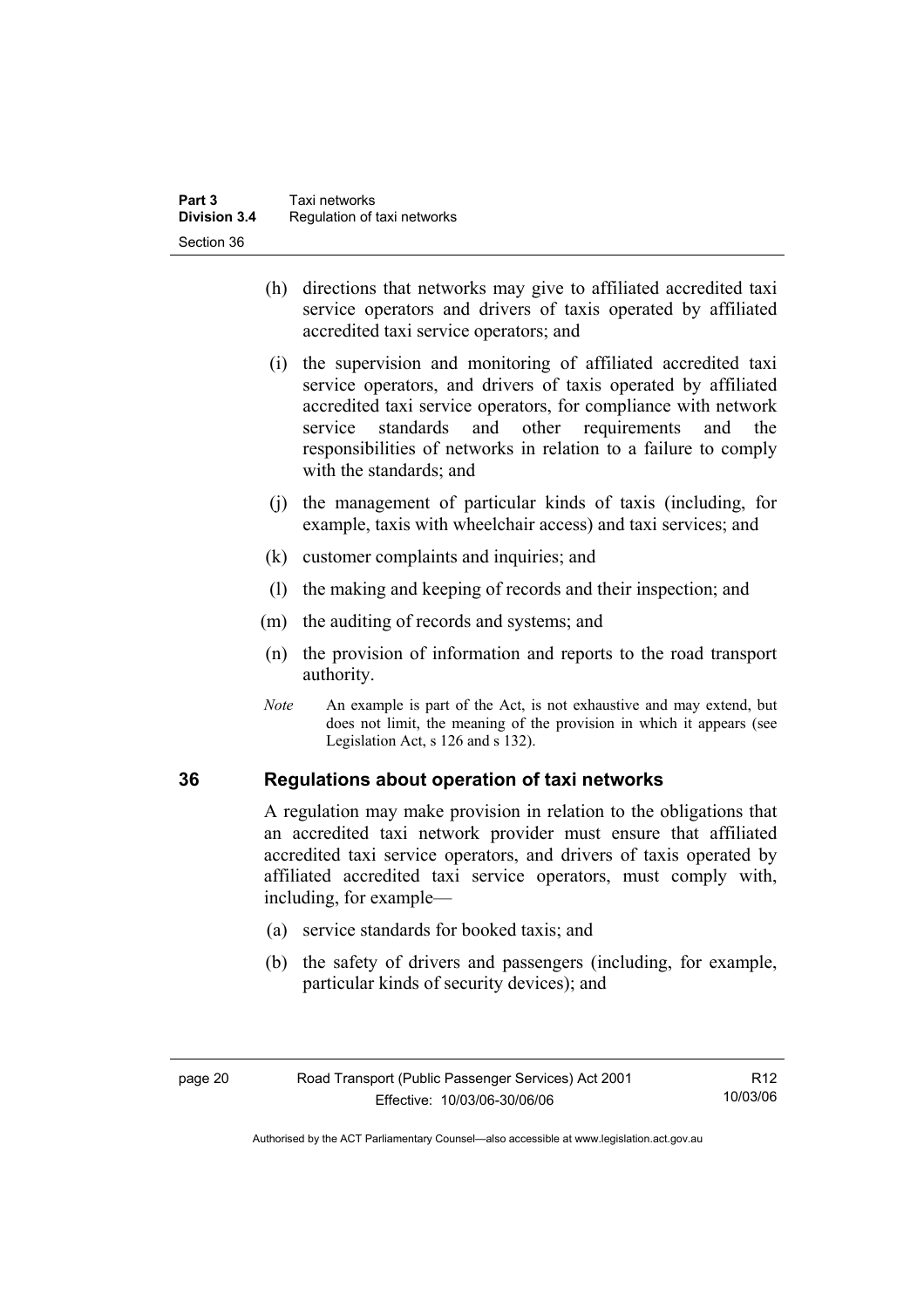- (c) the qualifications, training and experience of affiliated accredited taxi service operators, taxi drivers and other people providing services on behalf of networks; and
- (d) the operation of equipment for sending messages between a network (including messages sent through a taxi booking service) and taxi drivers; and
- (e) the maintenance and cleaning of taxis.
- *Note* An example is part of the Act, is not exhaustive and may extend, but does not limit, the meaning of the provision in which it appears (see Legislation Act, s 126 and s 132).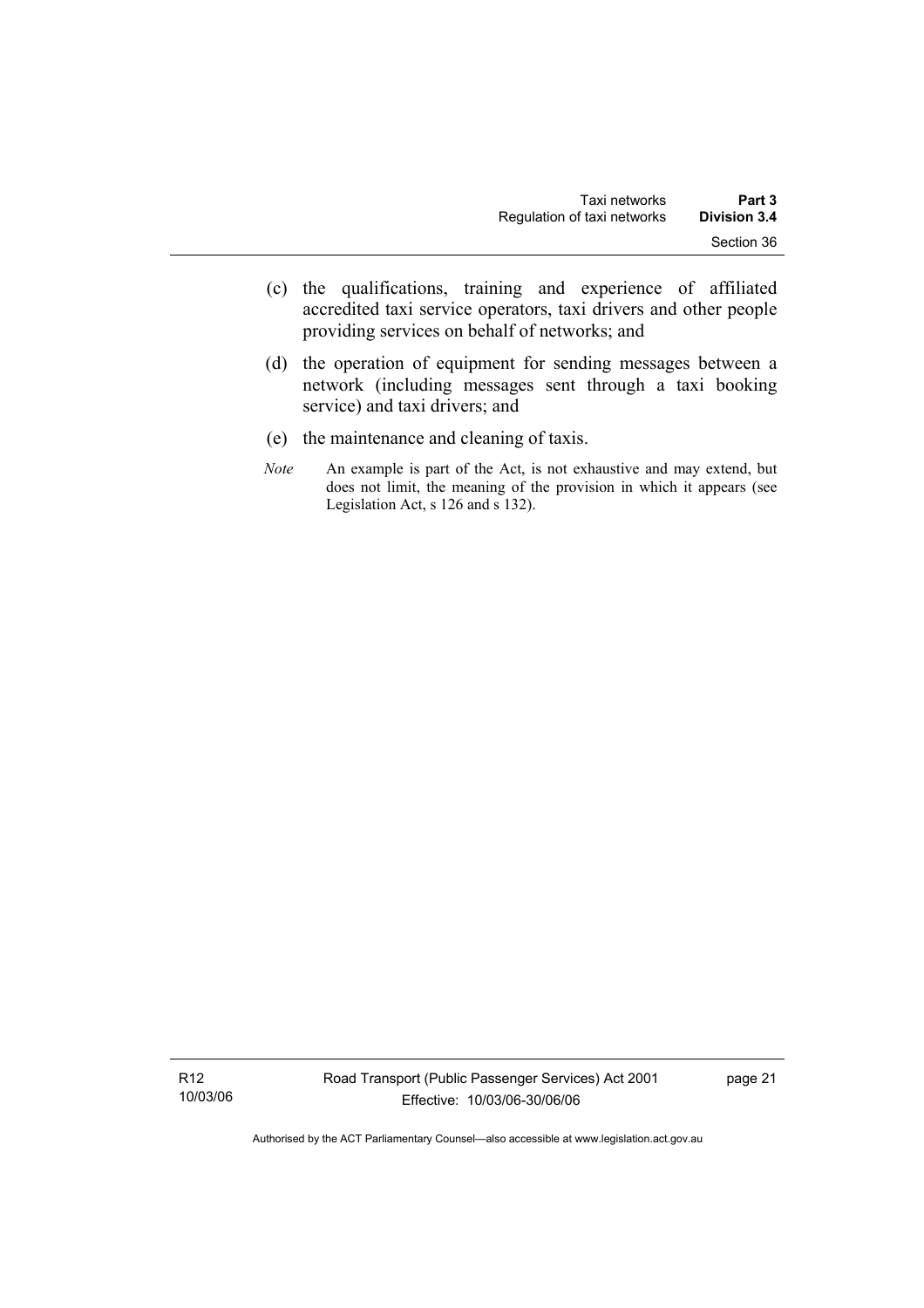**Part 4 Licensing of taxi vehicles**<br>**Division 4.1** Basic concepts **Division 4.1** Basic concepts Section 37

# **Part 4 Licensing of taxi vehicles**

# **Division 4.1 Basic concepts**

#### **37 Meaning of** *taxi licence*

A *taxi licence* is a licence issued under the regulations to use a vehicle as a taxi, and includes a restricted taxi licence.

*Note* References to *taxi licence* include a *restricted taxi licence* unless the contrary intention otherwise appears (see Legislation Act, s 155).

#### **38 Meaning of** *restricted taxi licence*

A *restricted taxi licence* is a licence issued under the regulations to use a vehicle as a restricted taxi.

# **Division 4.2 Taxi licences**

#### **39 Maximum numbers of taxi licences**

- (1) The Minister may, in writing, determine the number of taxi licences or restricted taxi licences.
- (2) A determination is a notifiable instrument.

*Note* A notifiable instrument must be notified under the Legislation Act.

#### **40 Issue of taxi licences**

The road transport authority must not issue a taxi licence or a restricted taxi licence if the number of taxi licences or restricted taxi licences (as appropriate) would exceed the relevant number determined by the Minister.

R12 10/03/06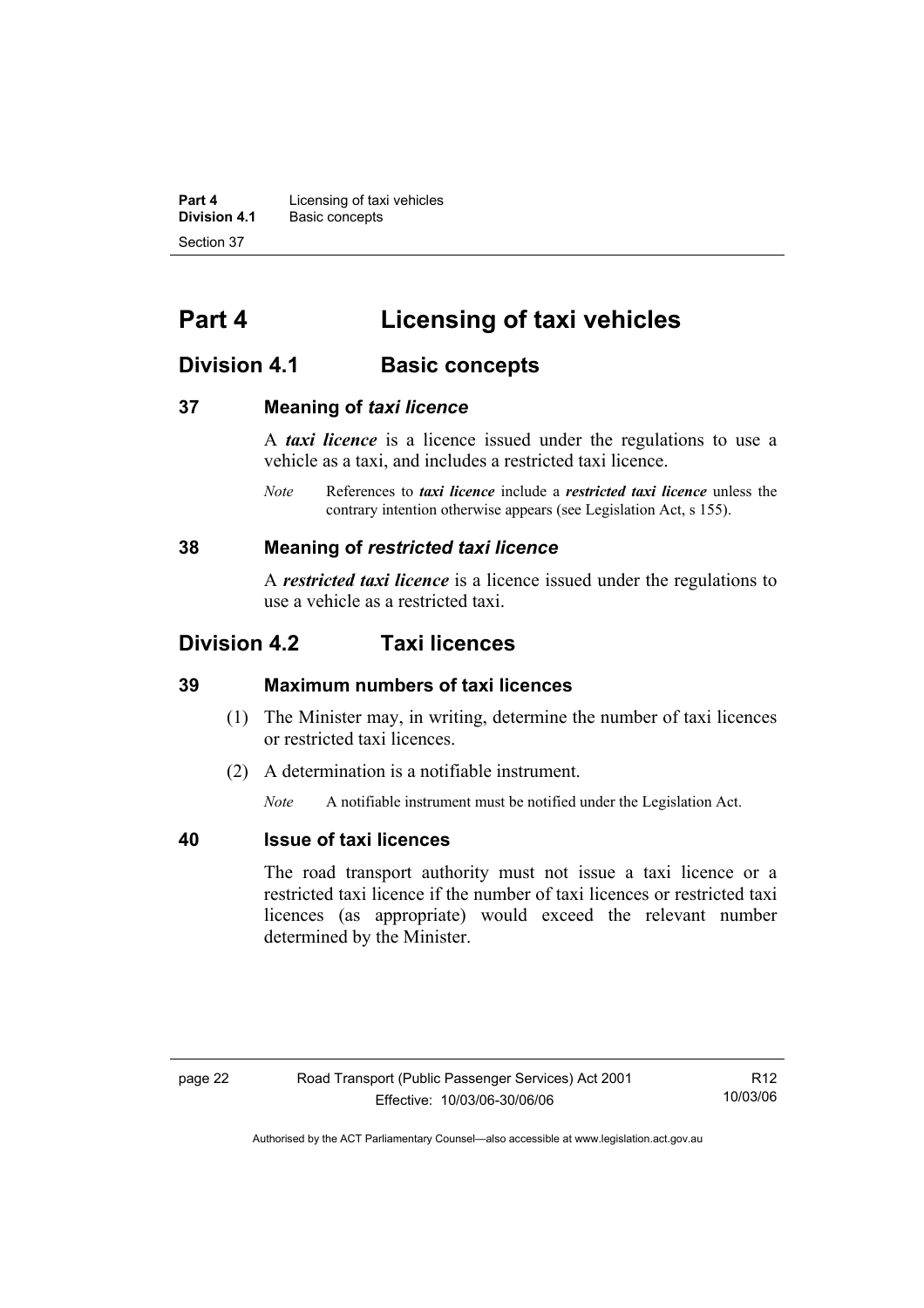#### **41 Transferability of taxi licences**

- (1) If the holder of a taxi licence (other than a restricted taxi licence) asks the road transport authority to transfer the licence to someone else, the authority must transfer the licence to the person.
- (2) A restricted taxi licence is not transferable (including, for example, by hiring the licence to another person).
	- *Note* An example is part of the Act, is not exhaustive and may extend, but does not limit, the meaning of the provision in which it appears (see Legislation Act, s 126 and s 132).

### **42 Use of vehicles as taxis**

 (1) A person must not use a vehicle as a taxi (other than a restricted taxi) unless the vehicle is licensed under the regulations as a taxi.

Maximum penalty: 50 penalty units.

 (2) A person must not use a vehicle as a restricted taxi unless the vehicle is licensed under the regulations as a restricted taxi.

Maximum penalty: 50 penalty units.

- (3) This section does not apply to a person in relation to the hiring of a vehicle used by the person if—
	- (a) the vehicle is licensed as a taxi under the law of another jurisdiction; and
	- (b) the hiring begins in that jurisdiction and is completed in the ACT.
- (4) This section also does not apply to a person who is using a substitute vehicle as a licensed taxi in accordance with the regulations.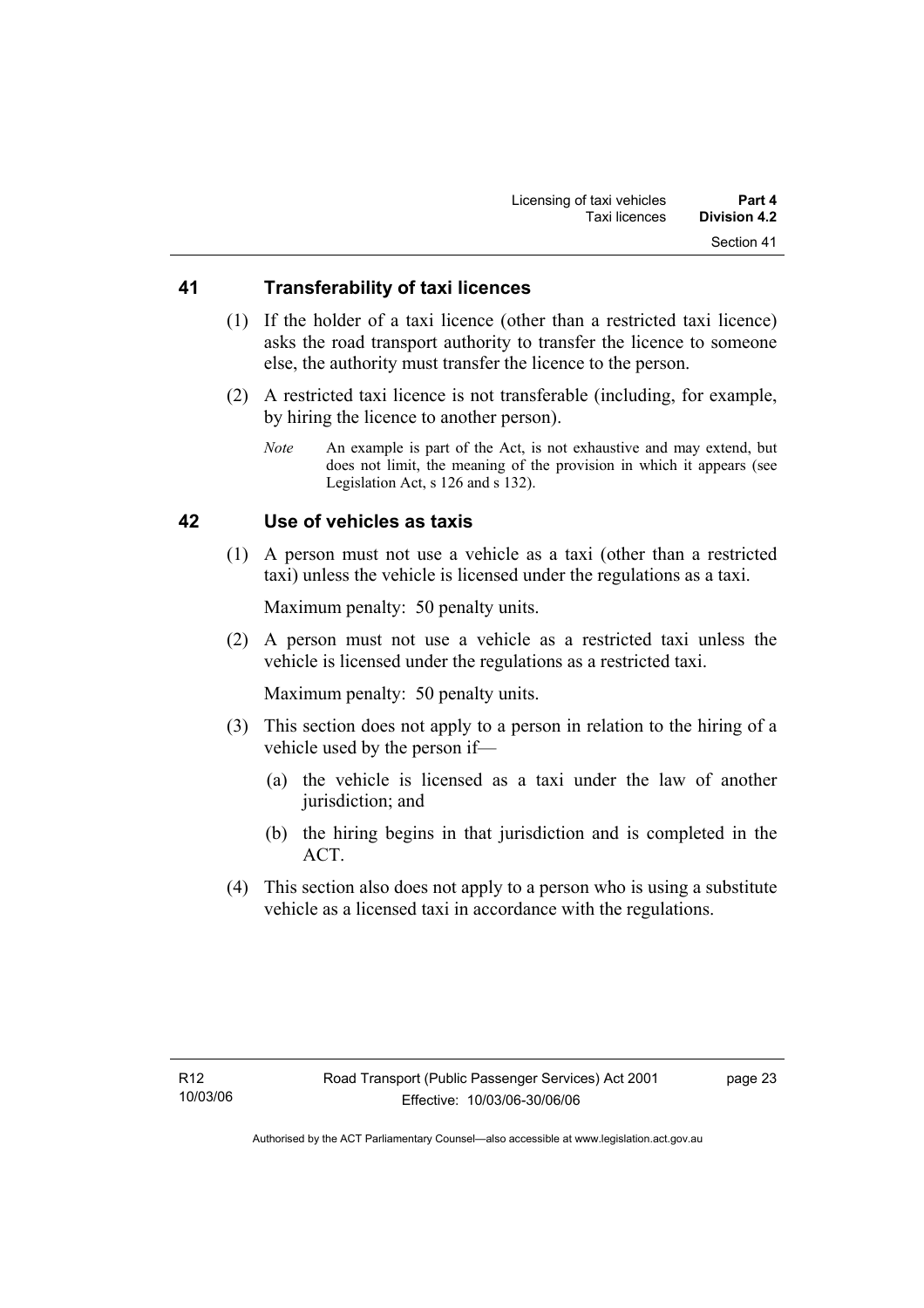# **43 Pretending vehicles are licensed taxis**

 (1) A person must not pretend that a vehicle is licensed under the regulations as a taxi (other than a restricted taxi).

Maximum penalty: 30 penalty units.

 (2) A person must not pretend that a vehicle is licensed under the regulations as a restricted taxi.

Maximum penalty: 30 penalty units.

### **44 Regulations about taxi licences**

- (1) The regulations are to provide a system for the licensing of taxis and restricted taxis, including, for example—
	- (a) matters relating to the giving, refusal or surrender of licences; and
	- (b) the term of restricted taxi licences; and
	- (c) the conditions of licences; and
	- (d) the circumstances in which a substitute vehicle may be used as a licensed taxi; and
	- (e) the action that may be taken in relation to licences in circumstances prescribed by regulation, including—
		- (i) the suspension or cancellation of a licence; and
		- (ii) the imposition of a condition on, or the amendment of a condition of, a licence; and
		- (iii) an order that the holder of a licence pay to the Territory an amount of not more than—
			- (A) for an individual—\$5 000; or
			- (B) for a corporation—\$25 000; and

| r<br>٠<br>ı |  |
|-------------|--|
|-------------|--|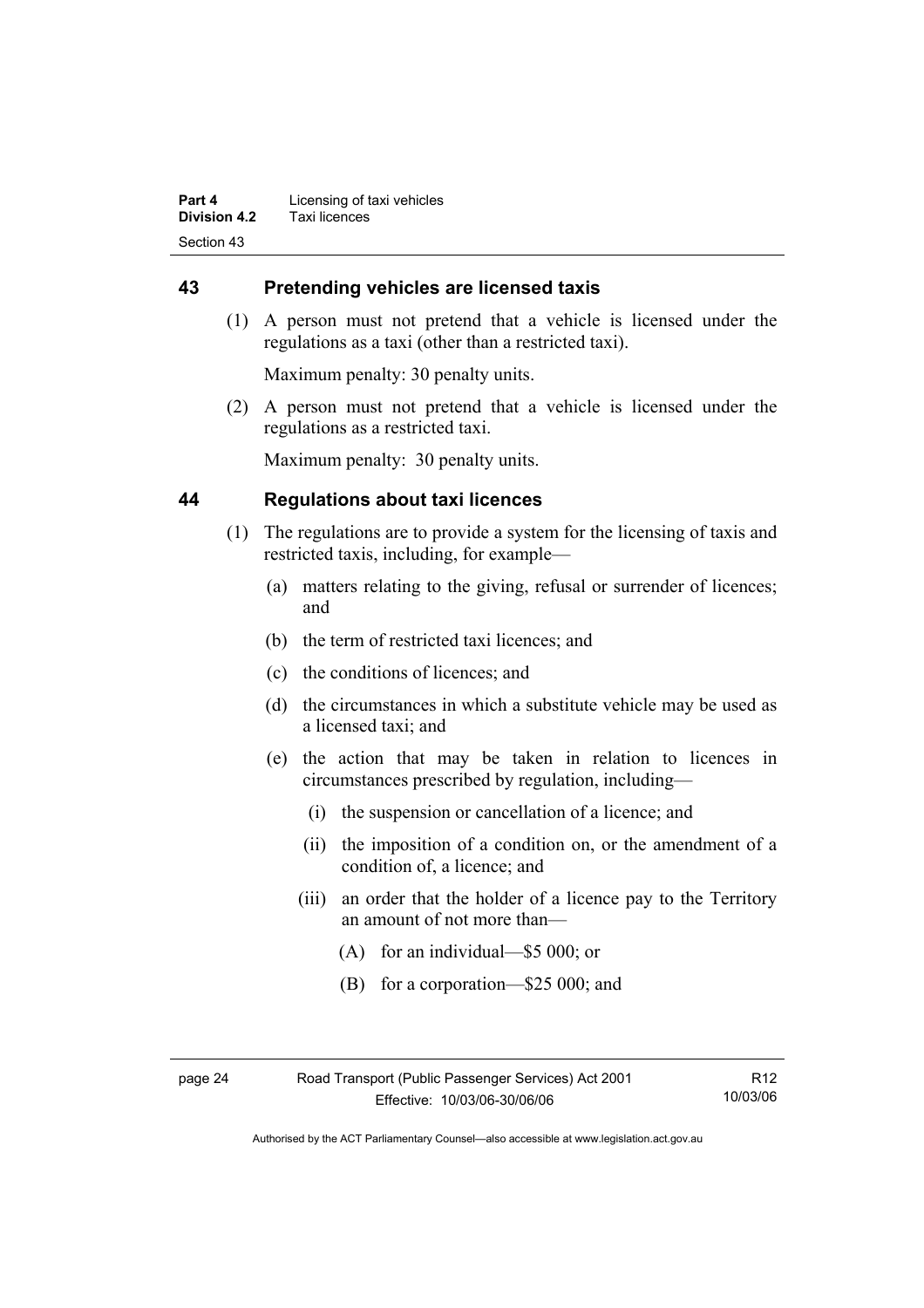(iv) the reprimanding of the holder of a licence.

#### **Examples of conditions for restricted taxi licences—s (1) (c)**

- 1 how the vehicle to which the restricted taxi licence relates must be equipped
- 2 the kinds of restricted taxi services that may be operated using the vehicle
- *Note* An example is part of the Act, is not exhaustive and may extend, but does not limit, the meaning of the provision in which it appears (see Legislation Act, s 126 and s 132).
- (2) The regulations may place different requirements on the person to whom a taxi licence (other than a restricted taxi licence) is issued and a person to whom the licence is hired.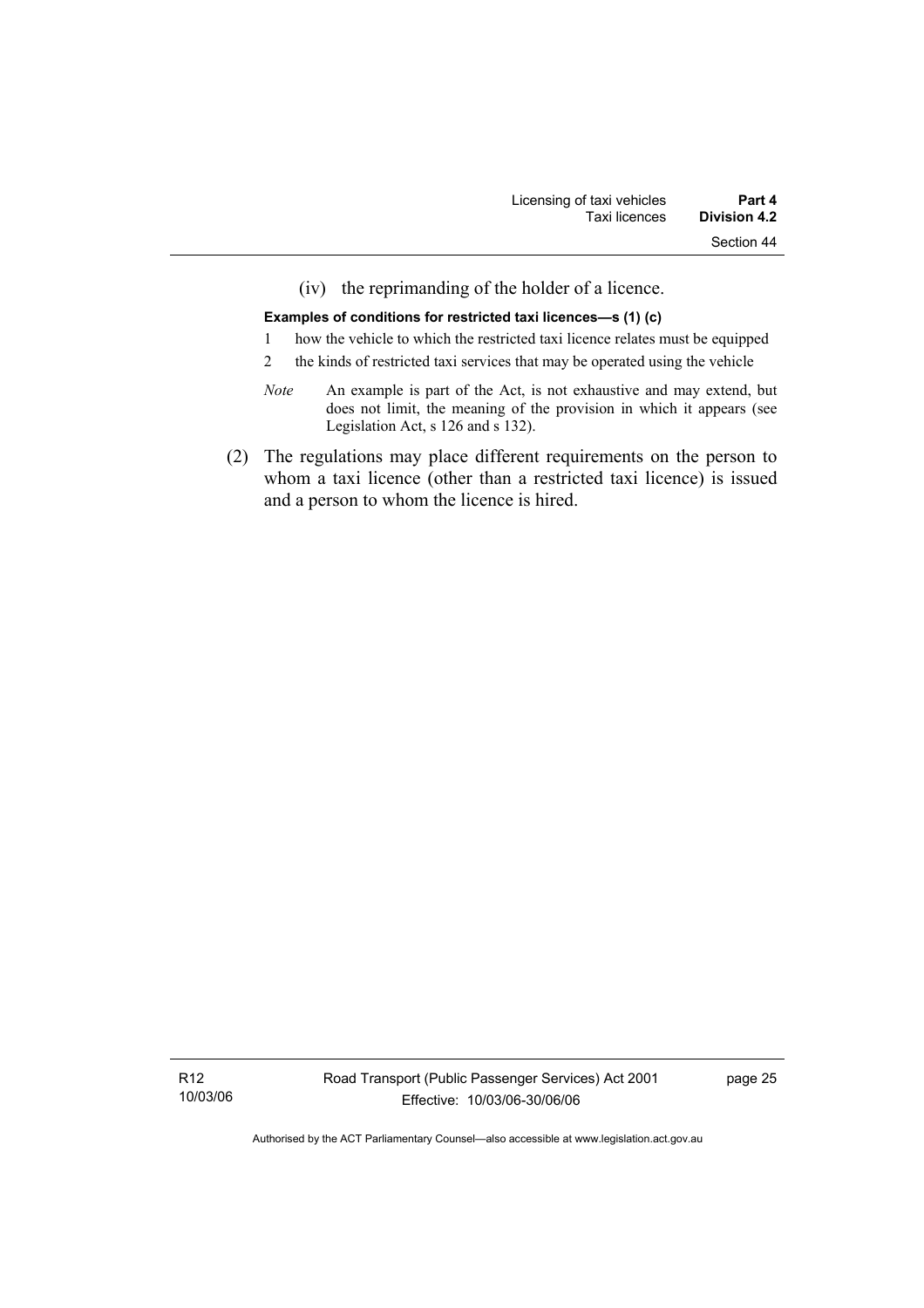**Part 5 Taxi services**<br>**Division 5.1 Basic concep Division 5.1** Basic concepts Section 45

# **Part 5 Taxi services**

# **Division 5.1** Basic concepts

#### **45 Meaning of** *taxi*

A *taxi* is a vehicle (other than a bus) that stands or plies for hire for the transport of passengers along a road or road related area, and includes a restricted taxi.

*Note* References to *taxi* include a *restricted taxi* unless the contrary intention otherwise appears (see Legislation Act, s 155).

### **46 Meaning of** *restricted taxi*

A *restricted taxi* is a vehicle (other than a bus) that stands or plies for hire for the transport of passengers along a road or road related area and that is licensed under the regulations as a restricted taxi.

#### **47 Meaning of** *taxi service*

A *taxi service* is a public passenger service operated using 1 or more taxis (including restricted taxis).

#### **48 Meaning of** *restricted taxi service*

A *restricted taxi service* is a public passenger service operated using only 1 or more restricted taxis.

#### **Examples of kinds of restricted taxi services**

- 1 a service that must give priority to the transport of people with disabilities
- 2 a service with no requirement to give priority to the transport of people with disabilities
- *Note* An example is part of the Act, is not exhaustive and may extend, but does not limit, the meaning of the provision in which it appears (see Legislation Act, s 126 and s 132).

R12 10/03/06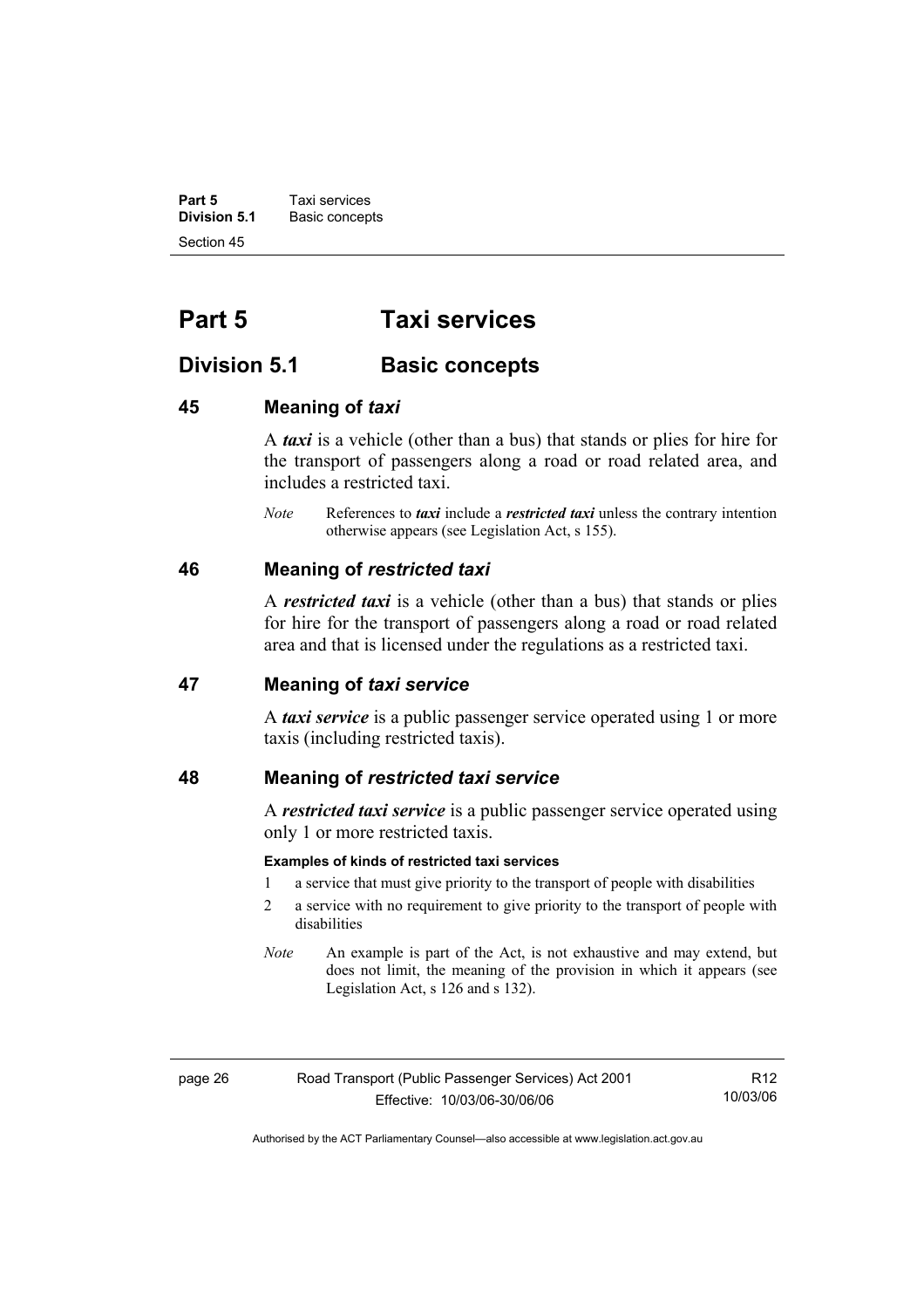# **Division 5.2 Accreditation of taxi service operators**

# **49 Taxi service operators—purposes of accreditation**

The purpose of accreditation under the regulations to operate a taxi service is to ensure that—

- (a) the accredited person has the financial capacity to meet the service standards for the service; and
- (b) the accredited person, and each person who is concerned with, or takes part in, the management of the service, are suitable people to operate the service; and
- (c) the accredited person, and each person who is concerned with, or takes part in, the management of the service, have demonstrated the capacity to comply with the relevant regulations and, in particular, the regulations about—
	- (i) the safety of passengers and the public; and
	- (ii) the maintenance of taxis.

# **50 Taxi service operators—regulations about accreditation system**

- (1) The regulations are to provide a system for the accreditation of people to operate taxi services, including, for example—
	- (a) the kinds of accreditations; and
	- (b) the kinds of taxis and taxi services that a person who holds a particular kind of accreditation is entitled to operate; and
	- (c) the conditions of accreditations; and
	- (d) matters relating to the giving, refusal or surrender of accreditations; and
	- (e) the action that may be taken in relation to an accredited person in circumstances prescribed by regulation, including—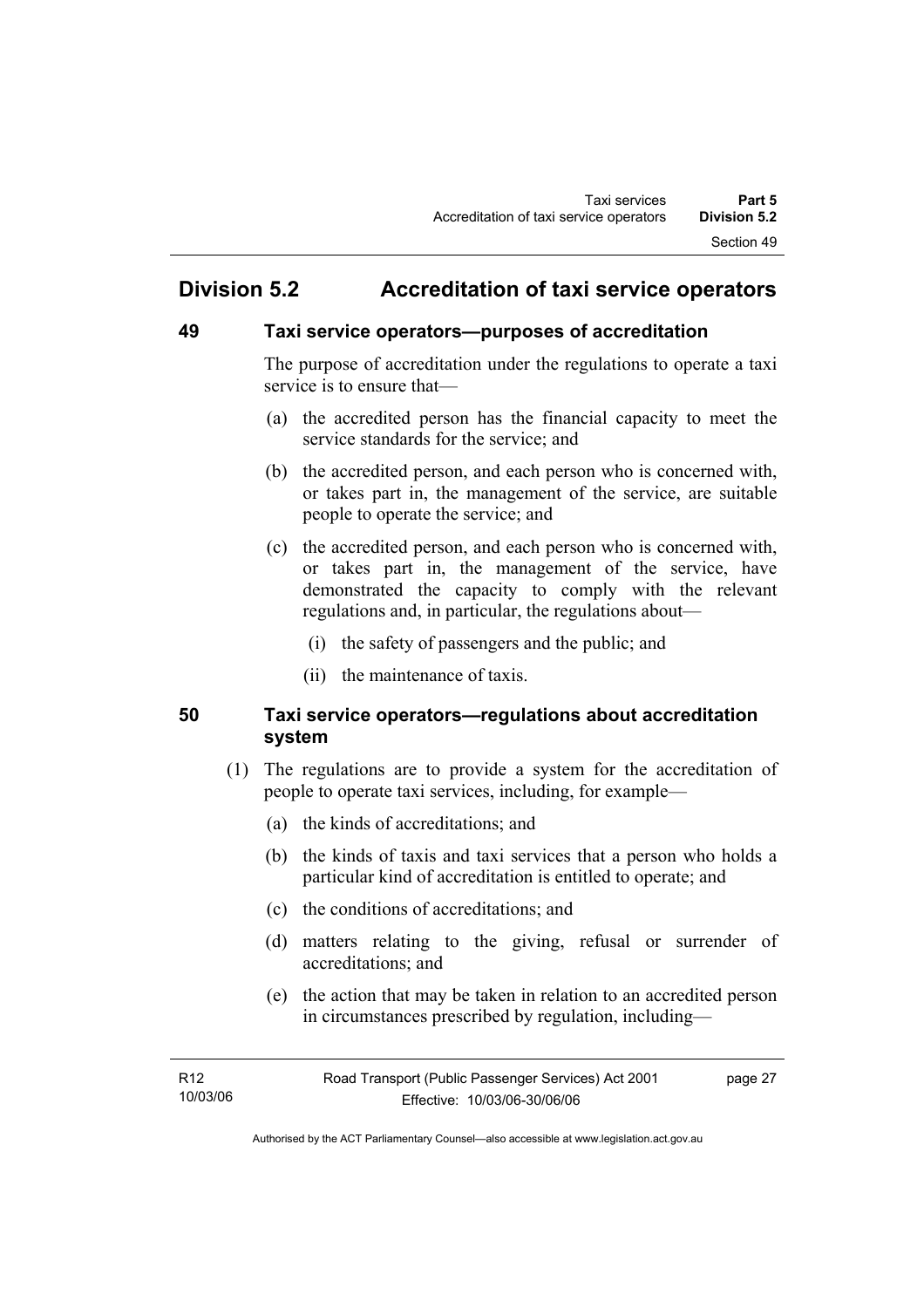- (i) the suspension or cancellation of an accreditation; and
- (ii) the imposition of a condition on, or the amendment of a condition of, an accreditation; and
- (iii) an order that an accredited person pay to the Territory an amount of not more than—
	- (A) for an individual—\$5 000; or
	- (B) for a corporation—\$25 000; and
- (iv) the reprimanding of an accredited person.
- *Note* An example is part of the Act, is not exhaustive and may extend, but does not limit, the meaning of the provision in which it appears (see Legislation Act, s 126 and s 132).
- (2) The regulations may make provision in relation to the accreditation of people to operate taxi services, including, for example—
	- (a) requirements about the suitability of the applicant and each person who will be concerned with, or take part in, the management of the service; and
	- (b) capacity to meet service standards; and
	- (c) financial viability.
- (3) For subsection (1) (a), the regulations must provide for the accreditation of people to operate—
	- (a) a taxi service (other than a restricted taxi service); and
	- (b) a restricted taxi service.
	- *Note* For examples of kinds of restricted taxi services, see s 48.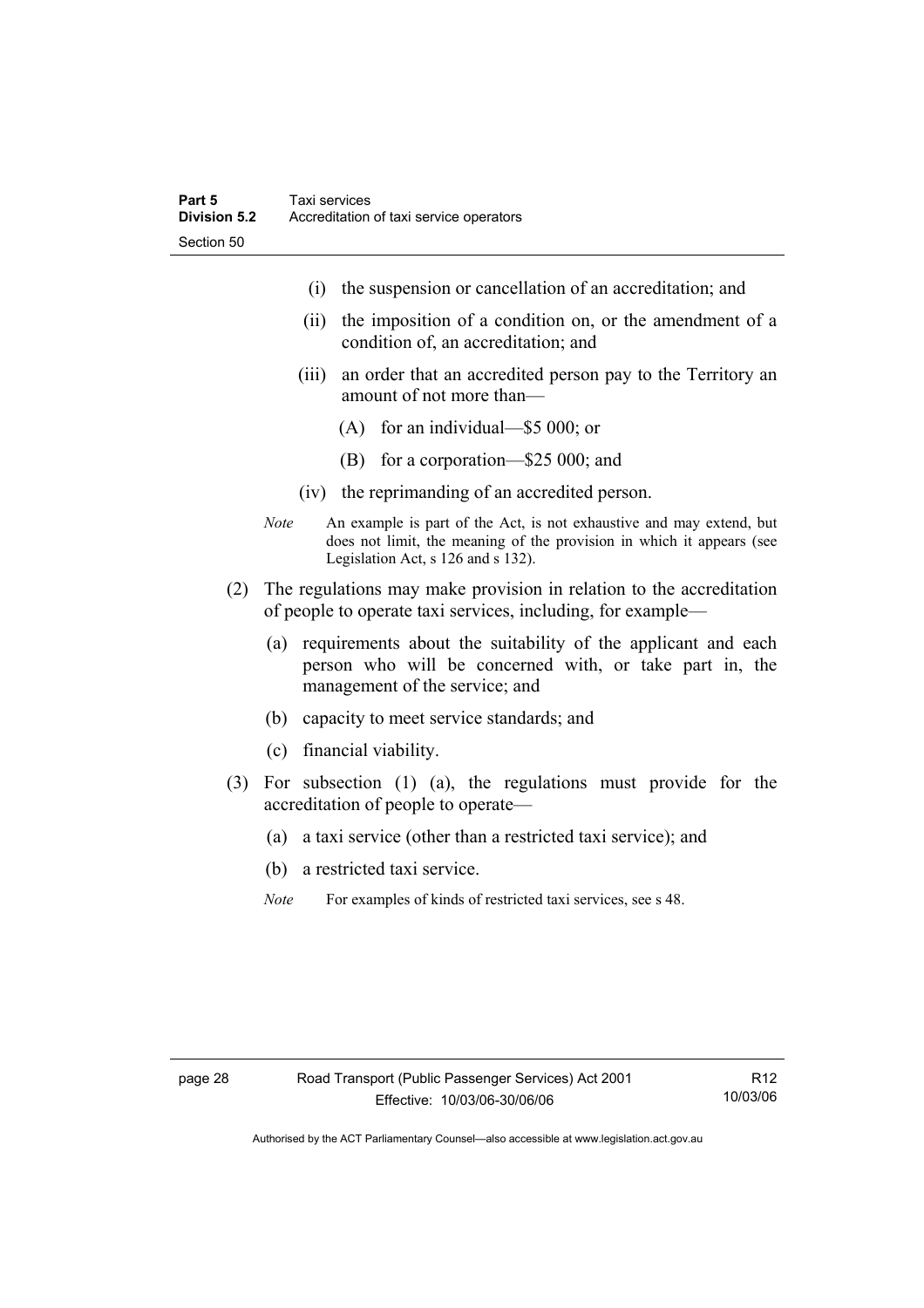# **Division 5.3 Entitlement to operate taxi services**

# **51 Entitlement to operate taxi services**

A person is entitled to operate a particular kind of taxi service, in or partly in the ACT, if—

- (a) the person is accredited under the regulations to operate a taxi service of that kind; and
- (b) the vehicles used to operate the service are licensed under the regulations as taxis for that kind of taxi service; and
- (c) the person is affiliated with an accredited taxi network provider who is entitled to provide taxi related services to that kind of taxi service.

## **52 Unaccredited operators not to operate taxi services**

 (1) A person must not operate, in or partly in the ACT, a taxi service of a particular kind unless the person is accredited under the regulations to operate the taxi service of that kind.

Maximum penalty: 50 penalty units.

- (2) This section does not apply to a person in relation to the hiring of a taxi operated by the person if—
	- (a) the person is authorised to operate a taxi service under the law of another jurisdiction; and
	- (b) the hiring begins in that jurisdiction and is completed in the ACT.

# **53 Pretending to be an accredited taxi service operator**

 (1) A person must not pretend to be accredited under the regulations to operate a taxi service.

Maximum penalty: 30 penalty units.

page 29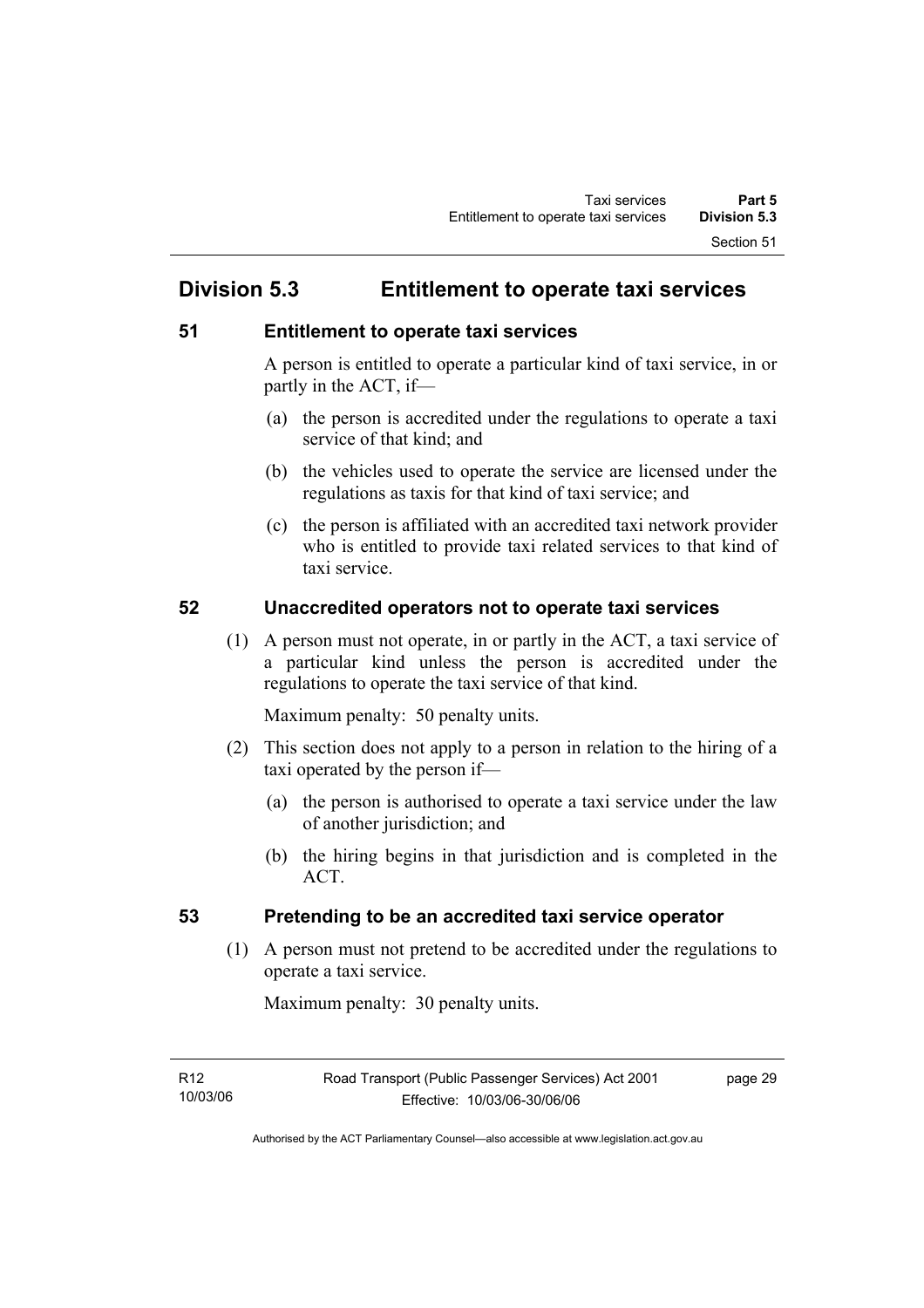| Part 5              | Taxi services               |
|---------------------|-----------------------------|
| <b>Division 5.4</b> | Regulation of taxi services |
| Section 54          |                             |

 (2) A person must not pretend to be accredited under the regulations to operate a particular kind of taxi service.

Maximum penalty: 30 penalty units.

### **54 Taxi service operators to be affiliated with taxi network**

An accredited taxi service operator must not operate a taxi service of a particular kind unless the person is affiliated with an accredited taxi network provider who is entitled to provide taxi related services to that kind of taxi service.

Maximum penalty: 50 penalty units.

### **55 Pretending to be affiliated with taxi network**

A person must not pretend to be affiliated with an accredited taxi network provider.

Maximum penalty: 30 penalty units.

# **Division 5.4 Regulation of taxi services**

## **56 Regulations about operation of taxi services by accredited people**

A regulation may make provision in relation to the operation of taxi services by accredited taxi service operators, including, for example—

- (a) the specifications for, and operation of, equipment in taxis operated by accredited taxi service operators to receive messages from the accredited taxi network provider with which the operator is affiliated and for taximeters; and
- (b) compliance with the requirements of the accredited taxi network provider with which an accredited taxi service operator is affiliated; and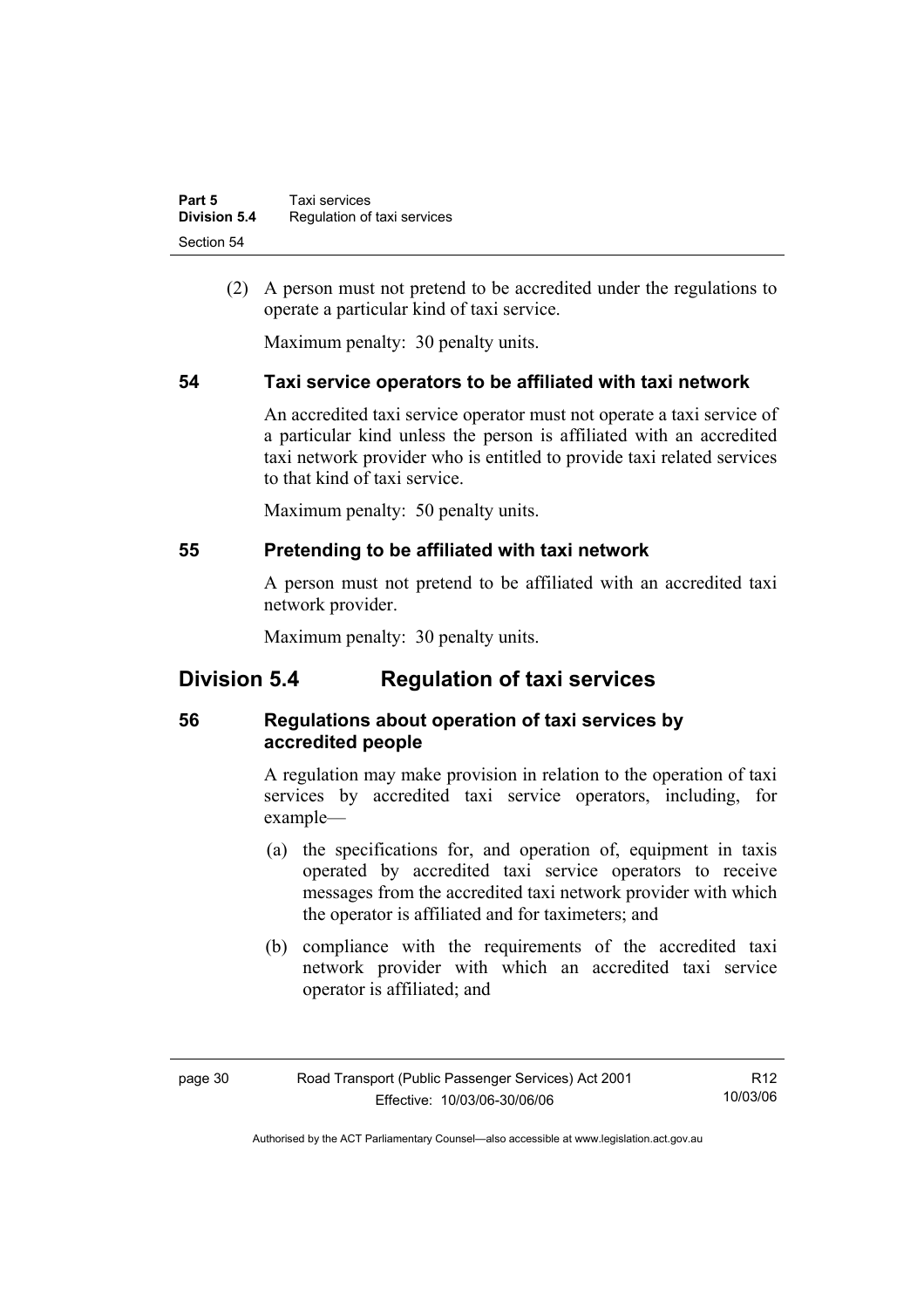- (c) the supervision and monitoring of drivers of taxis operated by an accredited taxi service operator for compliance with the service standards and other requirements of the operator's affiliated taxi network provider and the responsibilities of the operator in relation to a failure to comply with the standards; and
- (d) the safety of passengers (including, for example, particular kinds of security devices) and the public; and
- (e) the qualifications, training and experience of accredited taxi service operators and taxi drivers (including, for example, in relation to particular kinds of taxi services); and
- (f) maximum driving times and minimum rest times of taxi drivers; and
- (g) insurance; and
- (h) customer complaints and inquiries; and
	- *Note* For the vehicle age limitations on the registration of a motor vehicle as a taxi, see the *Road Transport (Vehicle Registration) Regulation 2000*, s 32.
- (i) lost property; and
- (j) the obligations of accredited taxi network providers and taxi drivers and other people providing services to or on behalf of accredited taxi service operators; and
- (k) the operation of particular kinds of taxis (including, for example, taxis with wheelchair access) and taxi services; and
- (l) the requirements that taxis, and their equipment and fittings (internal and external) (including, for example, baby capsules), must comply with; and
- (m) the maintenance and cleaning of taxis; and
- (n) the making and keeping of records and their inspection; and

page 31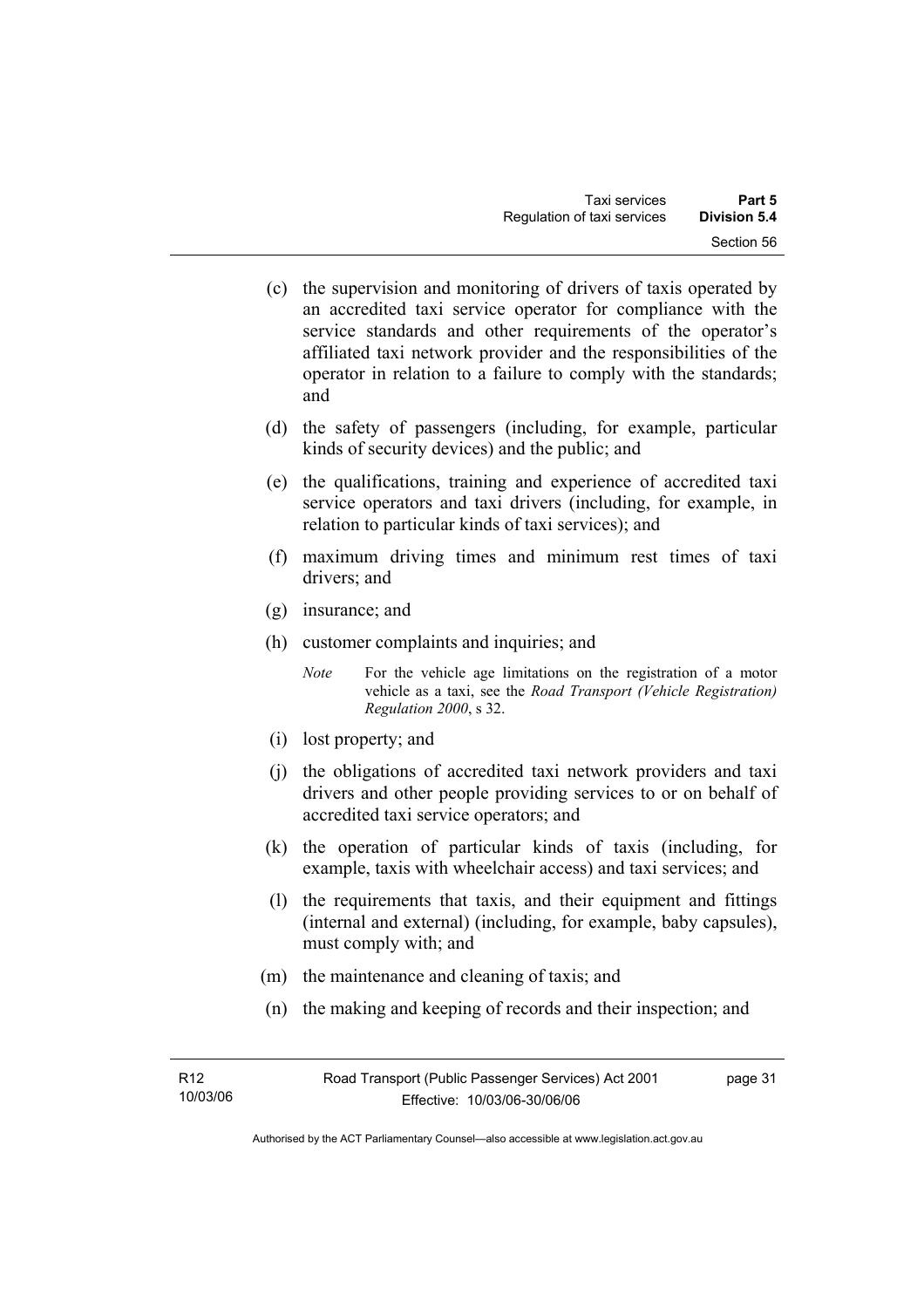- (o) the auditing of records and systems; and
- (p) the provision of information and reports to the road transport authority.
- *Note* An example is part of the Act, is not exhaustive and may extend, but does not limit, the meaning of the provision in which it appears (see Legislation Act, s 126 and s 132).

### **57 Regulations about operation of taxis**

A regulation may make provision in relation to the operation of taxis, including, for example—

- (a) the solicitation of passengers or hirings; and
- (b) the hiring of vehicles and the payment of fares; and
- (c) the picking-up and dropping-off of passengers and other matters relating to the transport of passengers; and
- (d) the transport of passengers' luggage or other goods, and animals; and
- (e) the regulation or prohibition of the use of vehicles on certain roads or road related areas; and
- (f) the maximum speed of a vehicle; and
- (g) the design, equipment and fittings (internal or external) of vehicles; and
- (h) the regulation or prohibition of notices, signs and advertisements inside or on the outside of vehicles; and
- (i) the records to be made and kept by drivers, how they are to be made and kept, and their inspection; and
- (j) the provision, use and operation of taxi zones.
- *Note* An example is part of the Act, is not exhaustive and may extend, but does not limit, the meaning of the provision in which it appears (see Legislation Act, s 126 and s 132).

| page 32 | Road Transport (Public Passenger Services) Act 2001 | R12      |
|---------|-----------------------------------------------------|----------|
|         | Effective: 10/03/06-30/06/06                        | 10/03/06 |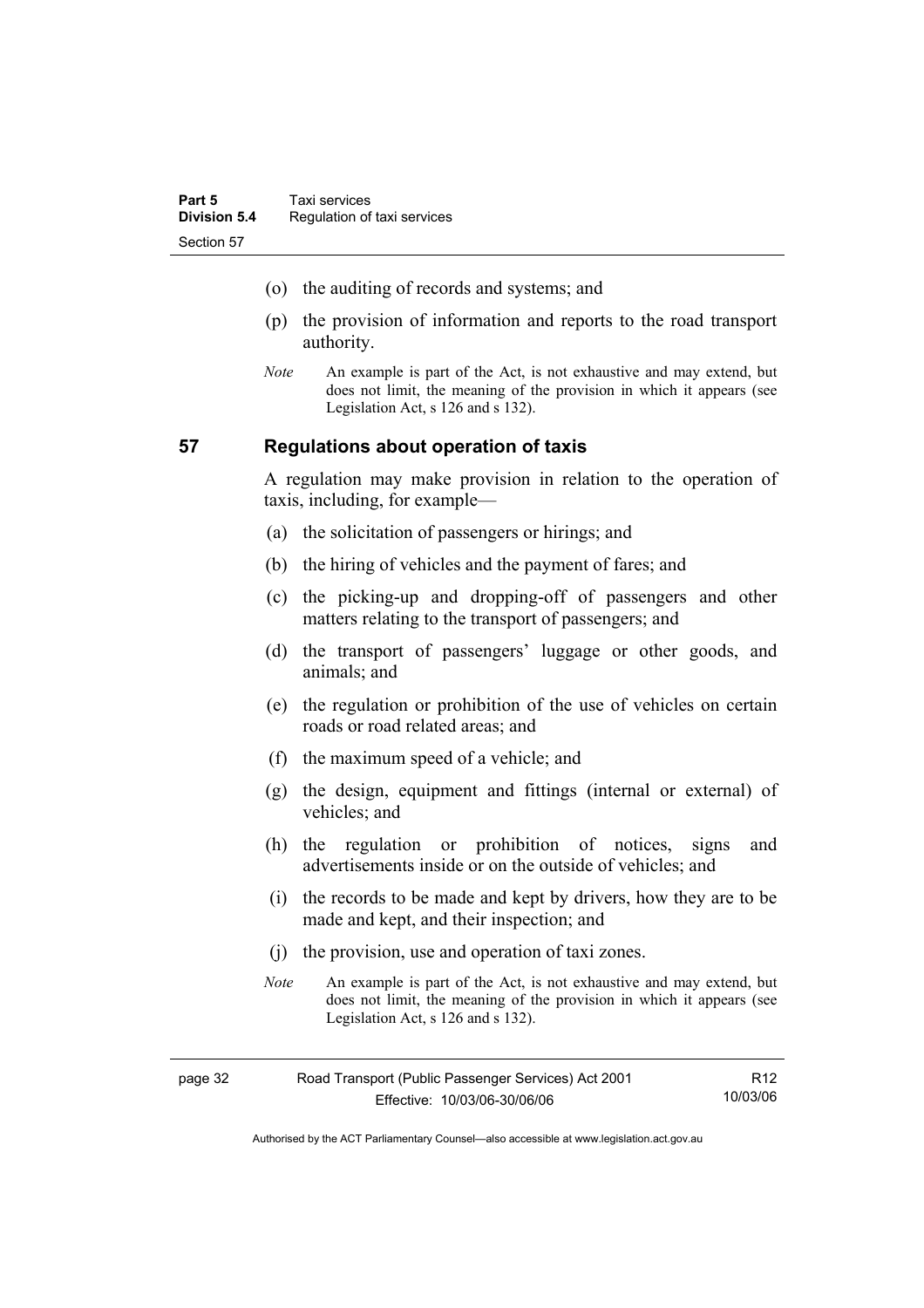### **58 Regulations about taxi drivers**

A regulation may make provision in relation to taxi drivers, including, for example—

- (a) the powers, duties and conduct of taxi drivers; and
- (b) the training of drivers; and
- (c) how taxi drivers must dress.
- *Note 1* For the licensing of people to drive taxis, see the *Road Transport (Driver Licensing) Regulation 2000*.
- *Note 2* An example is part of the Act, is not exhaustive and may extend, but does not limit, the meaning of the provision in which it appears (see Legislation Act, s 126 and s 132).

### **59 Regulations about conduct of taxi passengers**

A regulation may make provision in relation to the conduct of passengers being carried by taxis, including, for example—

- (a) the regulation or prohibition of eating and drinking; and
- (b) the authority of taxi drivers, police officers and authorised people to direct people contravening a regulation to leave a taxi and to remove them if they fail to leave.

### **60 Power to determine maximum taxi fares**

- (1) The Minister may, in writing, determine maximum fares, and ways of calculating maximum fares, relating to hiring or using a taxi.
- (2) A determination is a disallowable instrument.
	- *Note* A disallowable instrument must be notified, and presented to the Legislative Assembly, under the Legislation Act.

page 33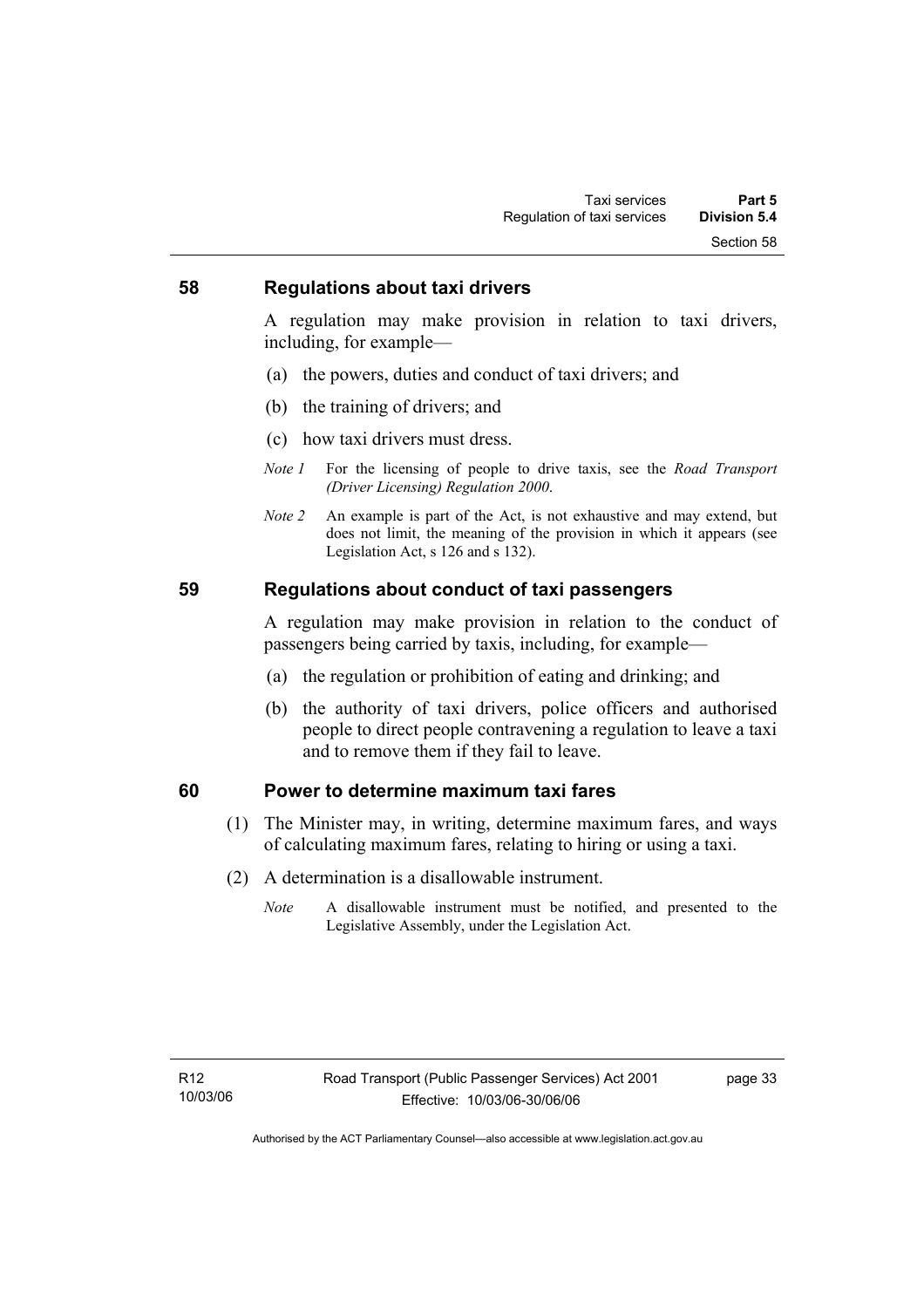- (3) This section does not require the Minister to determine maximum fares for hiring or using a taxi.
	- *Note* The Independent Competition and Regulatory Commission may give price directions for regulated industries, see the *Independent Competition and Regulatory Commission Act 1997*, s 20.
- (4) In this section:

*fare* includes a charge relating to hiring or using a taxi.

page 34 Road Transport (Public Passenger Services) Act 2001 Effective: 10/03/06-30/06/06

R12 10/03/06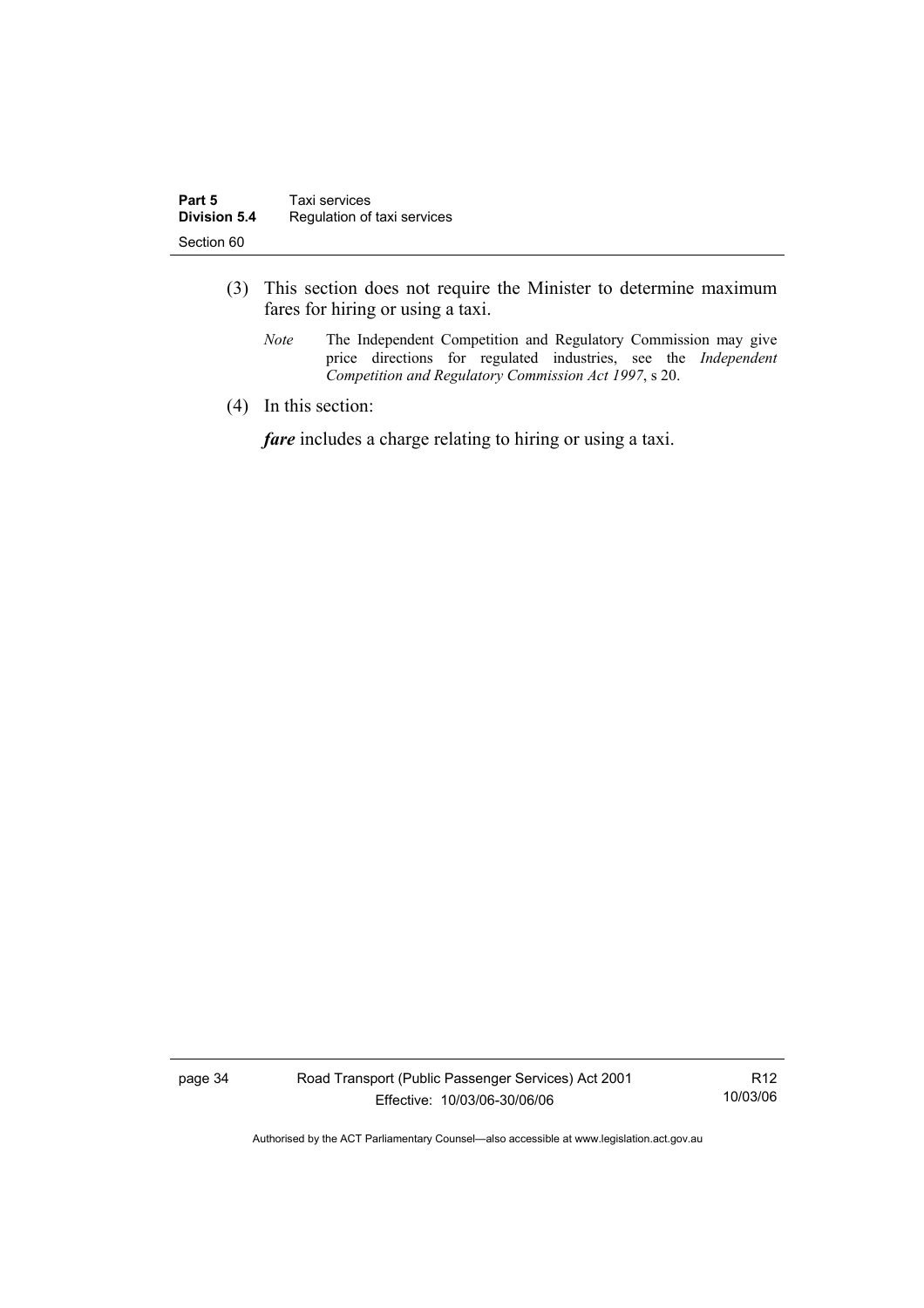Section 61

# **Division 6.1** Basic concepts

## **61 Meaning of** *hire car licence*

A *hire car licence* is a licence issued under the regulations to use a vehicle as a hire car, and includes a restricted hire car licence.

*Note* References to *hire car licence* include a *restricted hire car licence* unless the contrary intention otherwise appears (see Legislation Act, s 155).

## **62 Meaning of** *restricted hire car licence*

A *restricted hire car licence* is a licence issued under the regulations to use a vehicle as a restricted hire car.

# **Division 6.2 Hire car licences**

# **63 Transferability of hire car licences**

 (1) A hire car licence (other than a restricted hire car licence) issued before the commencement of this section is transferable.

### **Examples of how licence might be transferred**

- 1 hiring the licence to someone else
- 2 selling the licence to someone else
- *Note* An example is part of the Act, is not exhaustive and may extend, but does not limit, the meaning of the provision in which it appears (see Legislation Act, s 126 and s 132).
- (2) A hire car licence issued after the commencement of this section is not transferable.
- (3) A restricted hire car licence is not transferable.

page 35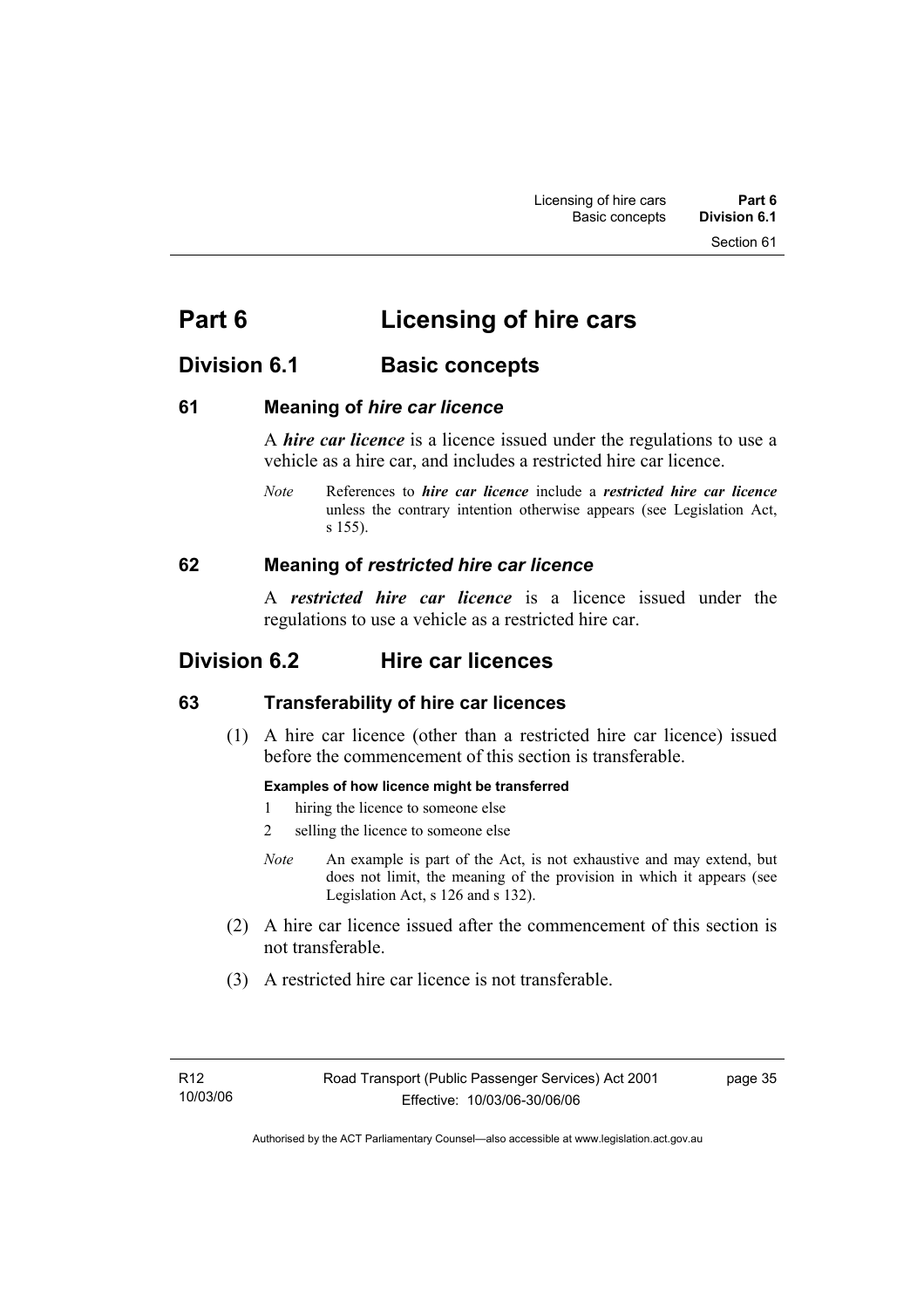| Part 6              | Licensing of hire cars |
|---------------------|------------------------|
| <b>Division 6.2</b> | Hire car licences      |
| Section 64          |                        |

 (4) If the holder of a transferable hire car licence asks the road transport authority to transfer the licence to someone else, the authority must transfer the licence to the person.

### **64 Use of vehicles as hire cars**

 (1) A person must not use a vehicle as a hire car (other than a restricted hire car) unless the vehicle is licensed under the regulations as a hire car.

Maximum penalty: 50 penalty units.

 (2) A person must not use a vehicle as a restricted hire car unless the vehicle is licensed under the regulations as a restricted hire car.

Maximum penalty: 50 penalty units.

- (3) This section does not apply to a person in relation to the hiring of a vehicle used by the person if—
	- (a) the vehicle is licensed as a hire car under the law of another jurisdiction; and
	- (b) the hiring begins in that jurisdiction and is completed in the ACT.
- (4) This section also does not apply to a person who is using a substitute vehicle as a licensed hire car in accordance with the regulations.
- (5) An offence against this section is a strict liability offence.

### **65 Pretending vehicles are licensed hire cars**

 (1) A person must not pretend that a vehicle is licensed under the regulations as a hire car (other than a restricted hire car).

Maximum penalty: 30 penalty units.

 (2) A person must not pretend that a vehicle is licensed under the regulations as a restricted hire car.

Maximum penalty: 30 penalty units.

| page 36 | Road Transport (Public Passenger Services) Act 2001 | R12      |
|---------|-----------------------------------------------------|----------|
|         | Effective: 10/03/06-30/06/06                        | 10/03/06 |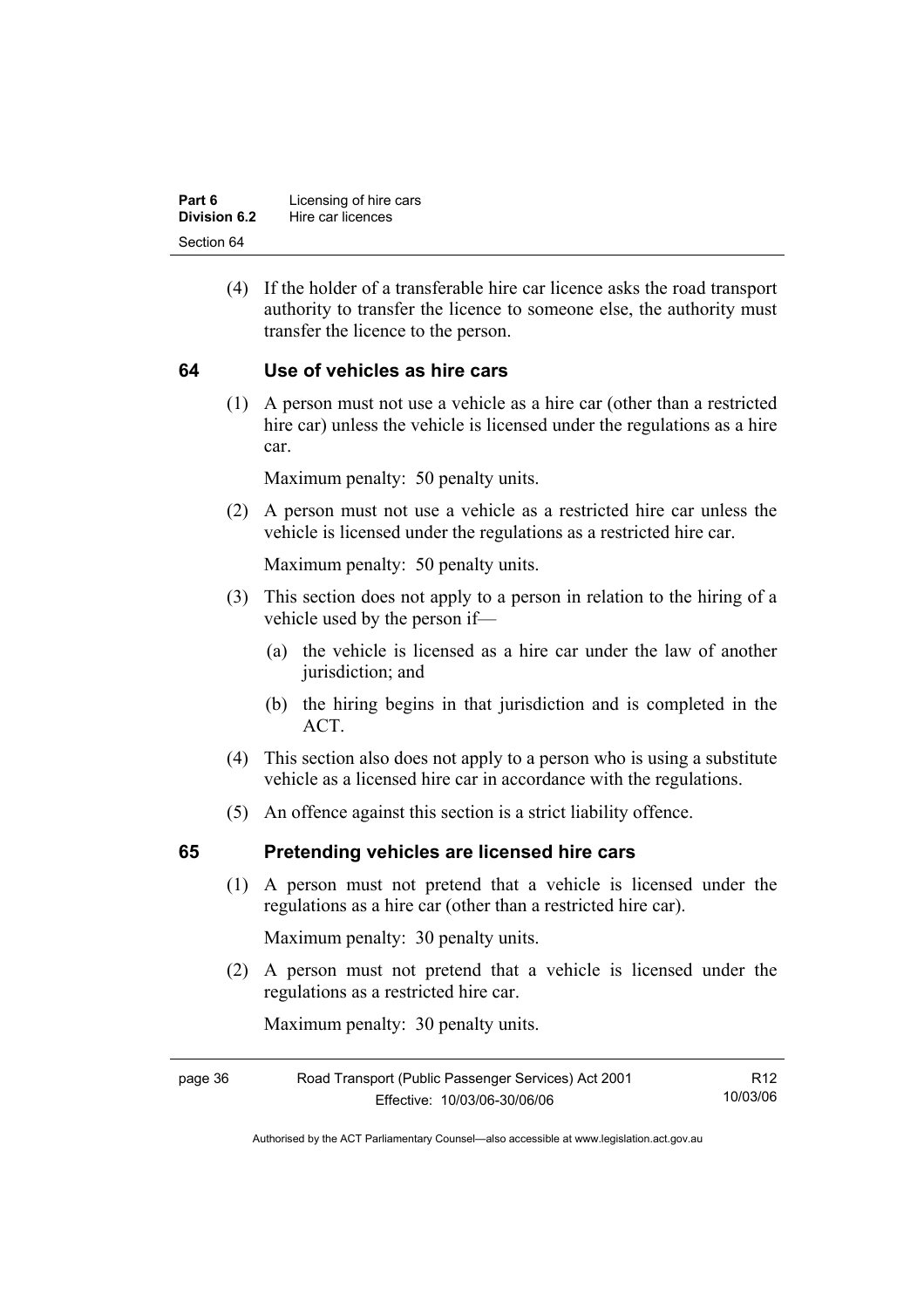(3) An offence against this section is a strict liability offence.

### **66 Regulations about hire car licences**

- (1) The regulations are to provide a system for the licensing of hire cars and restricted hire cars, including, for example—
	- (a) matters in relation to the giving, refusal or surrender of licences: and
	- (b) the term of restricted hire car licences; and
	- (c) the conditions of licences; and
	- (d) the circumstances in which a substitute vehicle may be used as a licensed hire car; and
	- (e) the action that may be taken in relation to licences in circumstances prescribed by regulation, including, for example—
		- (i) the suspension or cancellation of a licence; and
		- (ii) the imposition of a condition on, or the amendment of a condition of, a licence; and
		- (iii) an order that the holder of a licence pay to the Territory an amount of not more than—
			- (A) for an individual—\$5 000; or
			- (B) for a corporation—\$25 000; and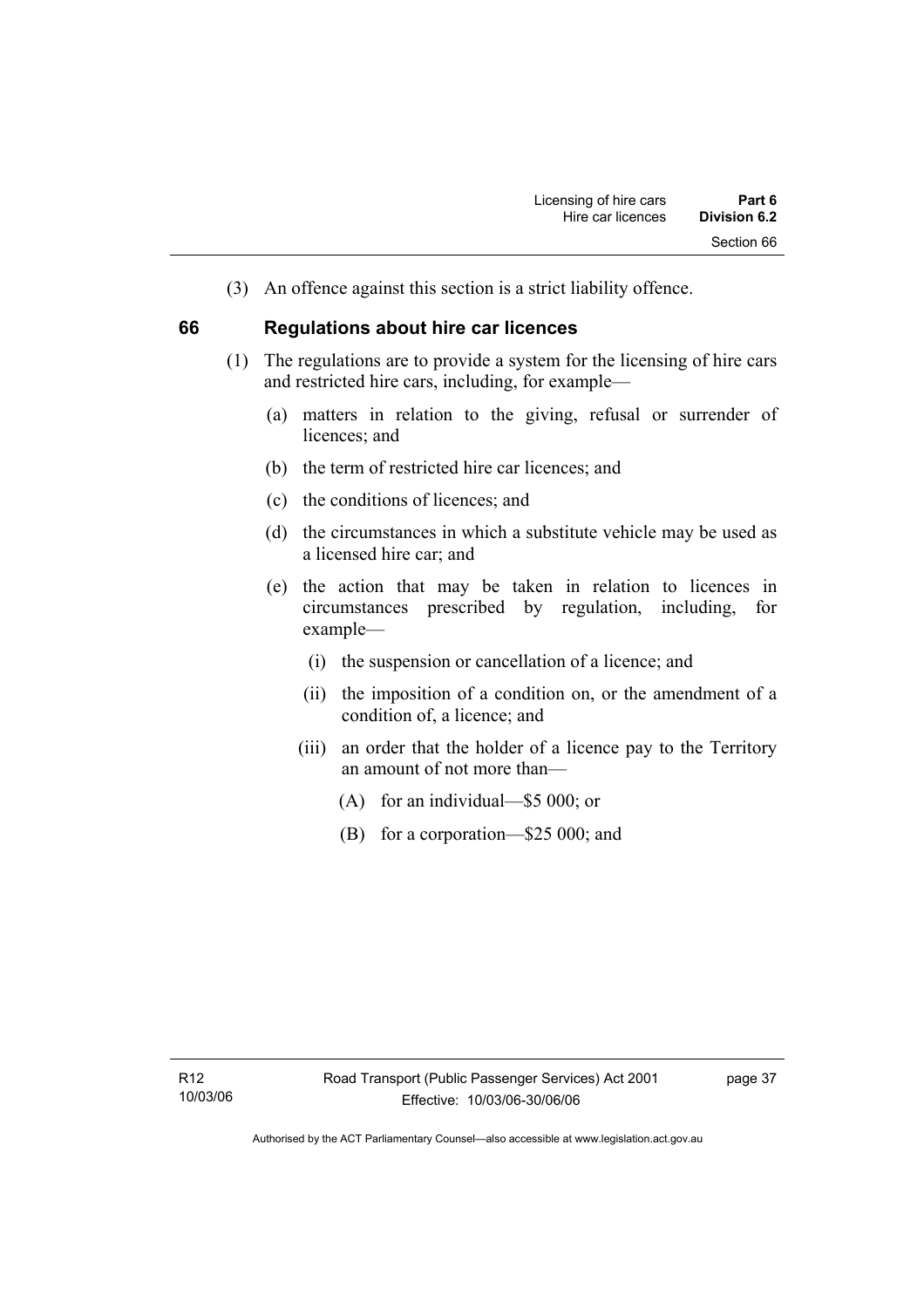(iv) the reprimanding of the holder of a licence.

**Examples of conditions for restricted hire car licences—s (1) (c)** 

- 1 how the vehicle to which the restricted hire car licence relates must be equipped
- 2 the kinds of restricted hire car services that may be operated using the vehicle
- *Note* An example is part of the Act, is not exhaustive and may extend, but does not limit, the meaning of the provision in which it appears (see Legislation Act, s 126 and s 132).
- (2) The regulations may place different requirements on the person to whom a hire car licence (other than a restricted hire car licence) is issued and a person to whom the licence is hired.

page 38 Road Transport (Public Passenger Services) Act 2001 Effective: 10/03/06-30/06/06

R12 10/03/06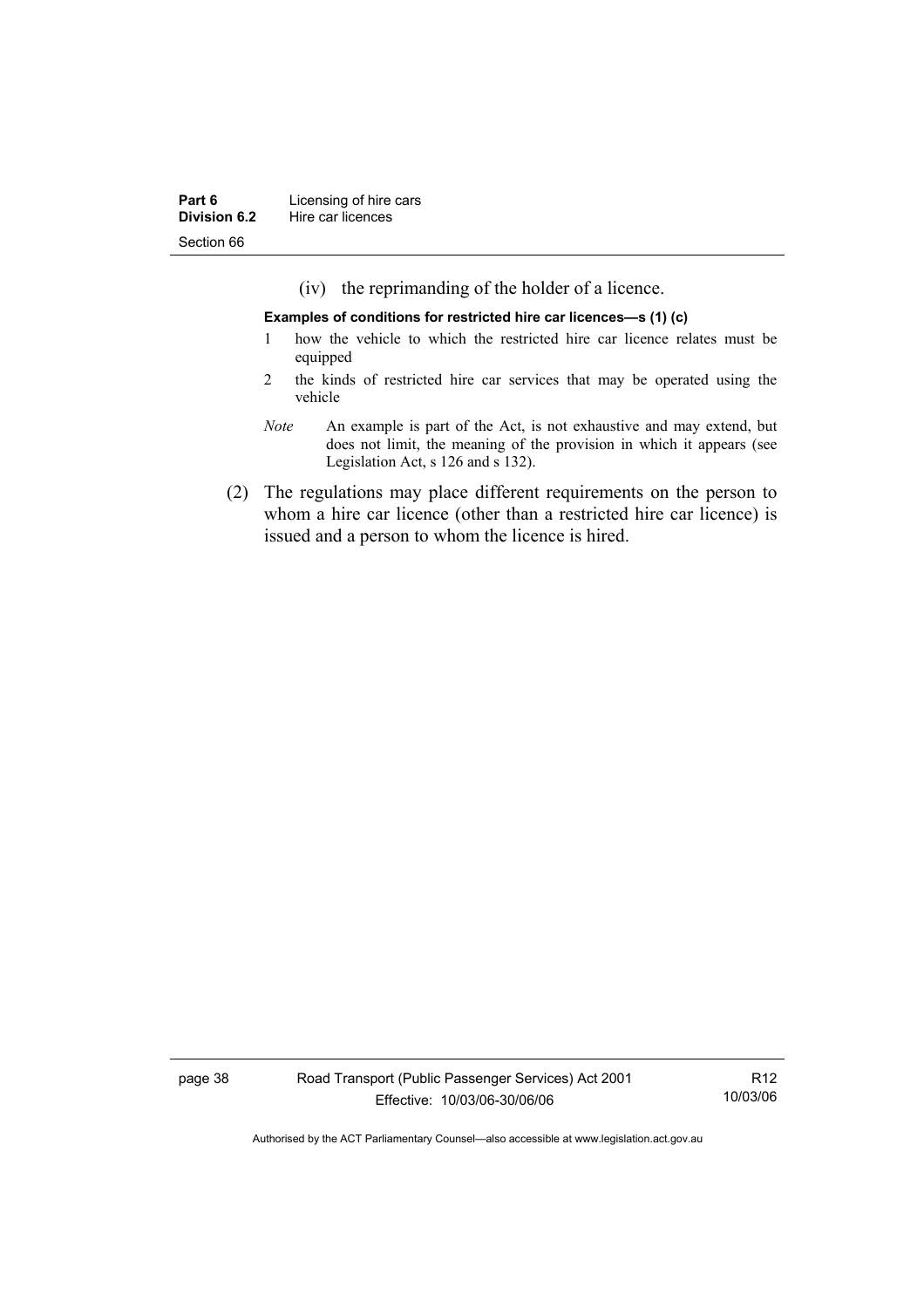# **Part 7 Hire car services**

# **Division 7.1 Basic concepts**

# **67 Meaning of** *hire car*

A *hire car* is a vehicle (other than a bus or taxi) that—

- (a) is used, or is intended to be used, for the transport of passengers under a contract; and
- (b) does not stand or ply for hire for the transport of passengers along a road or road related area;

and includes a restricted hire car.

*Note* References to *hire car* include a *restricted hire car* unless the contrary intention otherwise appears (see Legislation Act, s 155).

# **68 Meaning of** *restricted hire car*

A *restricted hire car* is a vehicle (other than a bus or taxi) that—

- (a) is used, or is intended to be used, for the transport of passengers under a contract; and
- (b) does not stand or ply for hire for the transport of passengers along a road or road related area; and
- (c) is licensed under the regulations as a restricted hire car.

# **69 Meaning of** *hire car service*

A *hire car service* is a public passenger service operated using 1 or more hire cars (including restricted hire cars).

page 39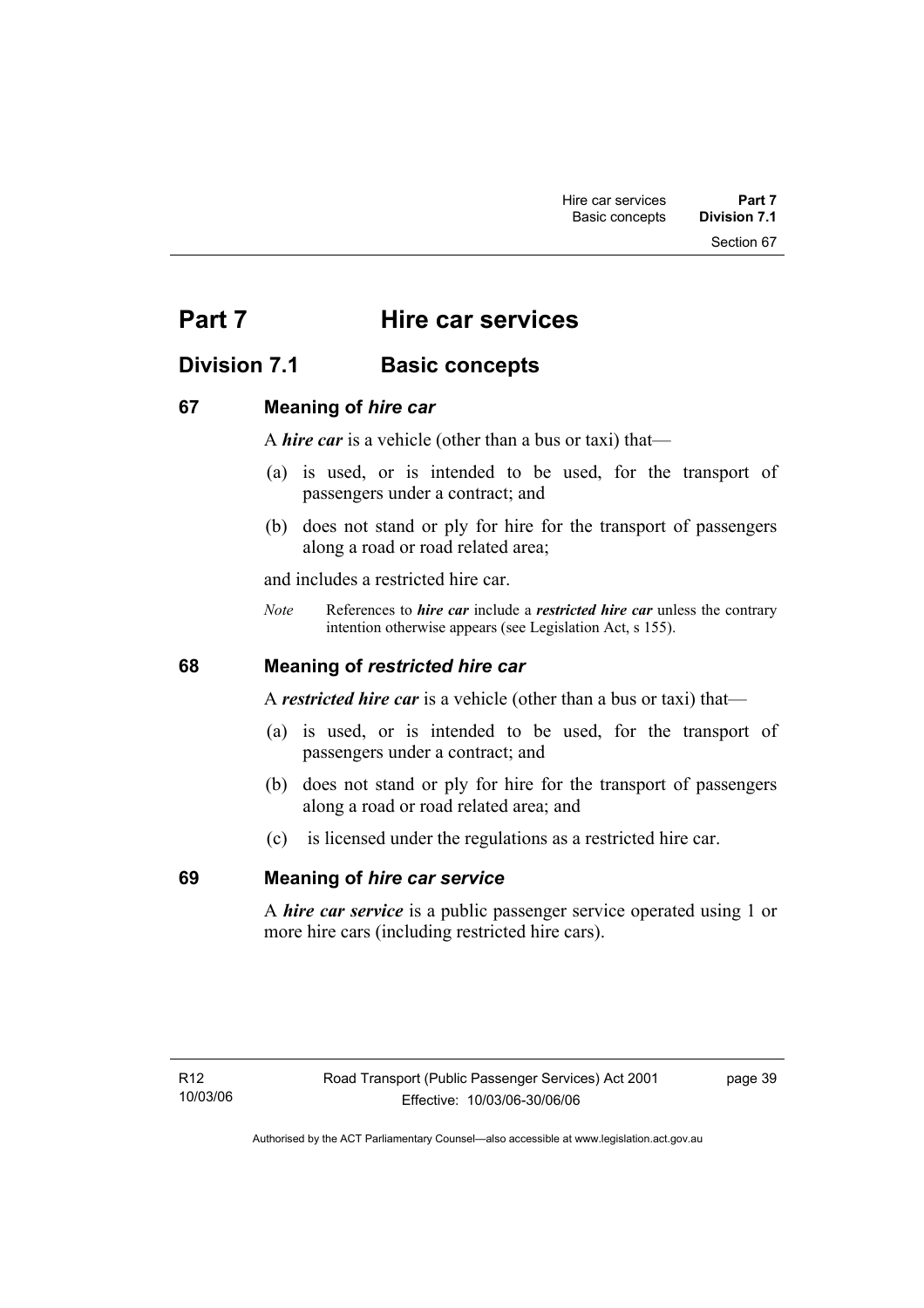# **70 Meaning of** *restricted hire car service*

A *restricted hire car service* is a public passenger service operated using only 1 or more restricted hire cars.

#### **Example of a restricted hire car service**

a pre-booked public passenger service that provides transport to weddings and school formals

*Note* An example is part of the Act, is not exhaustive and may extend, but does not limit, the meaning of the provision in which it appears (see Legislation Act, s 126 and s 132).

# **Division 7.2 Accreditation of hire car service operators**

### **71 Hire car service operators—purposes of accreditation**

The purpose of accreditation under the regulations to operate a hire car service is to ensure that—

- (a) each person, including the accredited person, who is concerned with, or takes part in, the management of the service, is a suitable person to operate the service; and
- (b) each person, including the accredited person, who is concerned with, or takes part in, the management of the service, has demonstrated the capacity to comply with the relevant regulations and, in particular, the regulations about—
	- (i) the safety of passengers and the public; and
	- (ii) the maintenance of hire cars.

### **72 Hire car service operators—regulations about accreditation system**

 (1) The regulations are to provide a system for the accreditation of people to operate hire car services, including, for example—

| page 40 | Road Transport (Public Passenger Services) Act 2001 | R12      |
|---------|-----------------------------------------------------|----------|
|         | Effective: 10/03/06-30/06/06                        | 10/03/06 |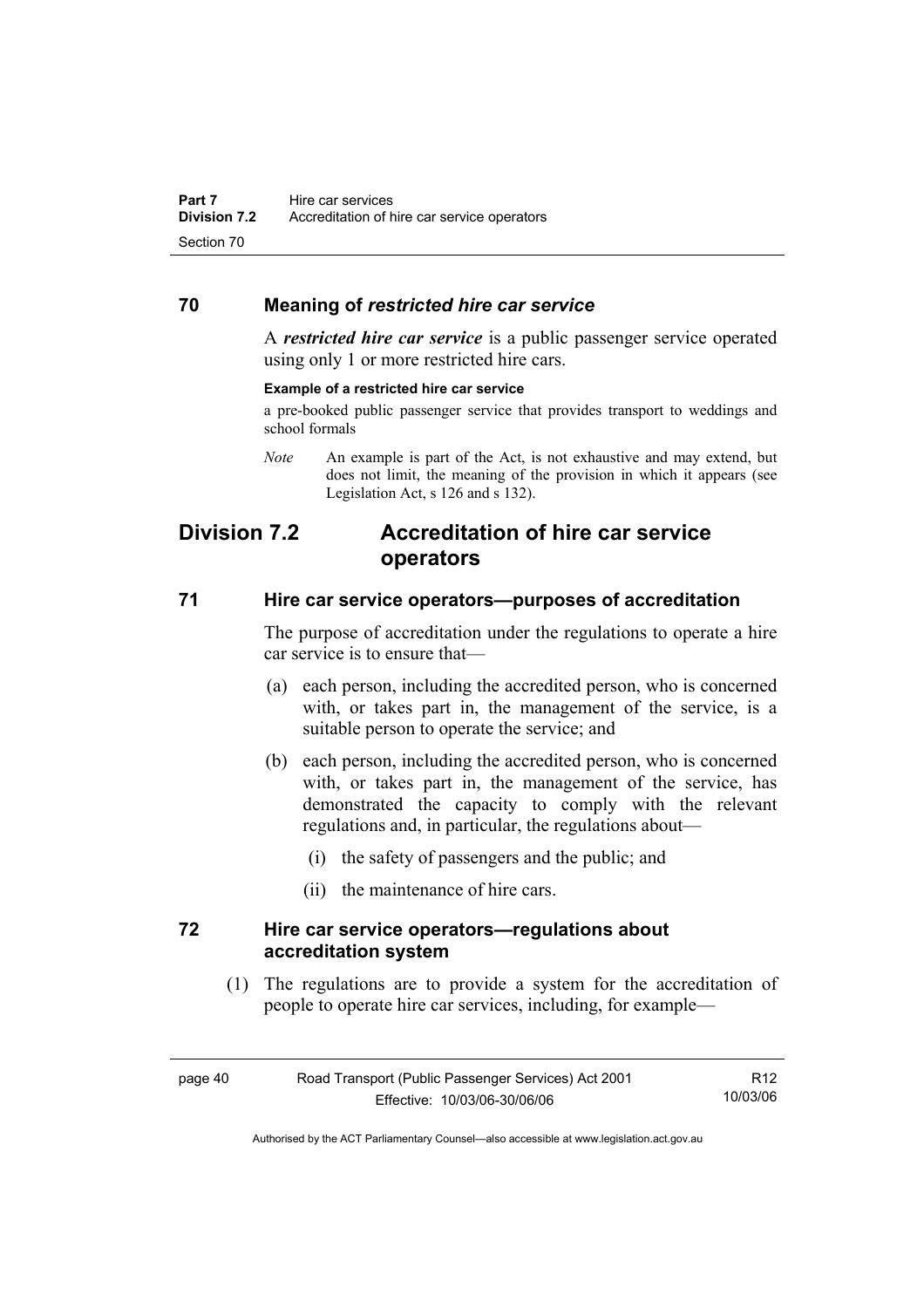- (a) the kinds of accreditations; and
- (b) the kinds of hire cars and hire car services that a person who holds a particular kind of accreditation is entitled to operate; and
- (c) the conditions of accreditations; and
- (d) matters in relation to the giving, refusal or surrender of accreditations; and
- (e) the action that may be taken in relation to an accredited person in circumstances prescribed by regulation, including, for example—
	- (i) the suspension or cancellation of an accreditation; and
	- (ii) the imposition of a condition on, or the amendment of a condition of, an accreditation; and
	- (iii) an order that an accredited person pay to the Territory an amount of not more than—
		- (A) for an individual—\$5 000; or
		- (B) for a corporation—\$25 000; and
	- (iv) the reprimanding of an accredited person.
- *Note* An example is part of the Act, is not exhaustive and may extend, but does not limit, the meaning of the provision in which it appears (see Legislation Act, s 126 and s 132).
- (2) The regulations may make provision in relation to the accreditation of people to operate hire car services, including, for example—
	- (a) requirements about the suitability of the applicant and each person who will be concerned with, or take part in, the management of the service; and
	- (b) capacity to meet service standards.

page 41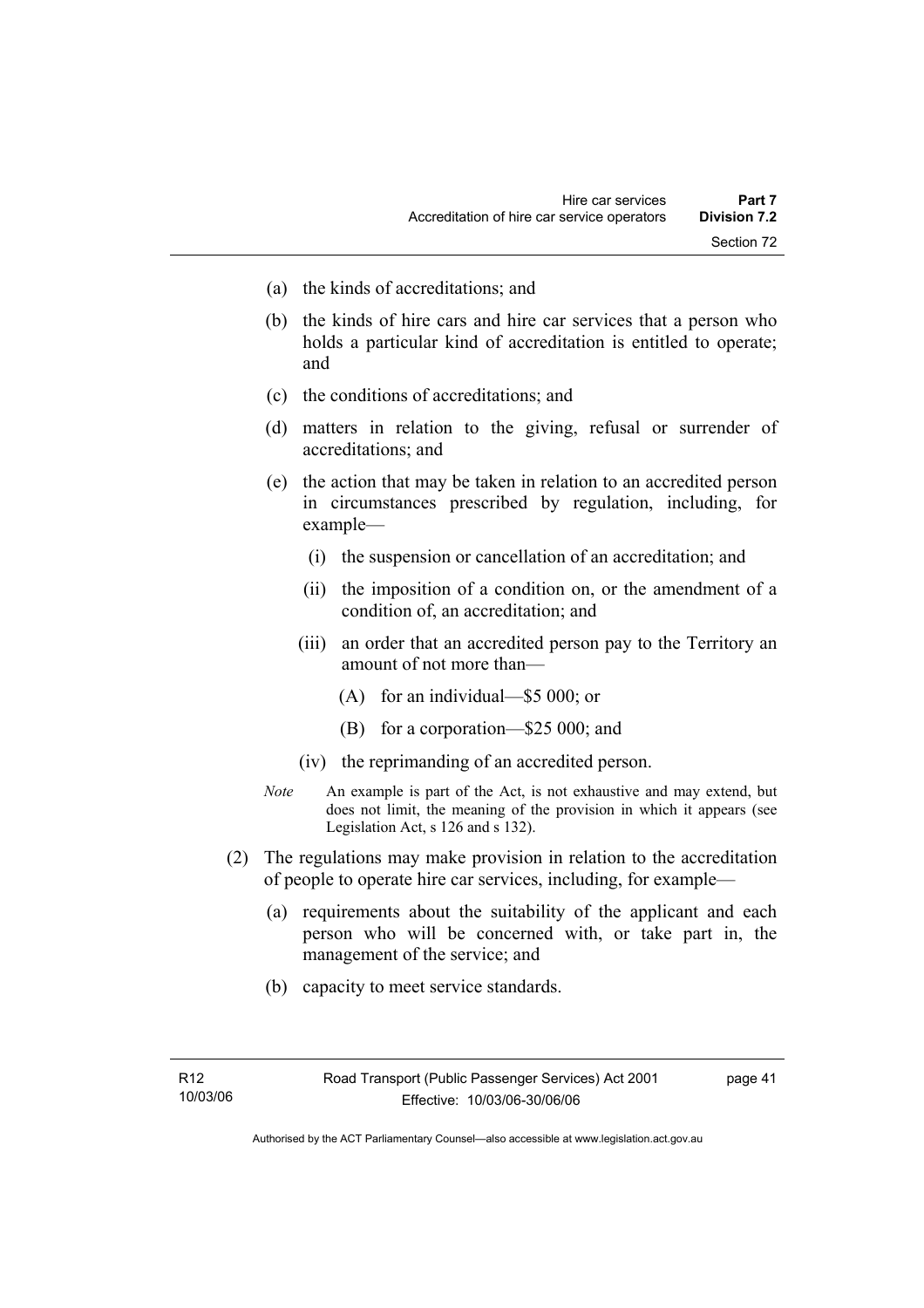- (3) For subsection (1) (a), the regulations must provide for the accreditation of people to operate—
	- (a) a hire car service (other than a restricted hire car service); and
	- (b) a restricted hire car service.
	- *Note* For examples of kinds of restricted hire car services, see s 70.

# **Division 7.3 Entitlement to operate hire car services**

## **73 Entitlement to operate hire car services**

A person is entitled to operate a particular kind of hire car service, in or partly in the ACT, if—

- (a) the person is accredited under the regulations to operate a hire car service of that kind; and
- (b) the vehicles used to operate the service are licensed under the regulations as hire cars for that kind of hire car service.

# **74 Unaccredited operators not to operate hire car services**

 (1) A person must not operate, in or partly in the ACT, a hire car service of a particular kind unless the person is accredited under the regulations to operate a hire car service of that kind.

Maximum penalty: 50 penalty units.

- (2) This section does not apply to a person in relation to the hiring of a hire car operated by the person if—
	- (a) the person is authorised to operate a hire car service under the law of another jurisdiction; and
	- (b) the hiring begins in that jurisdiction and is completed in the ACT; and

R12 10/03/06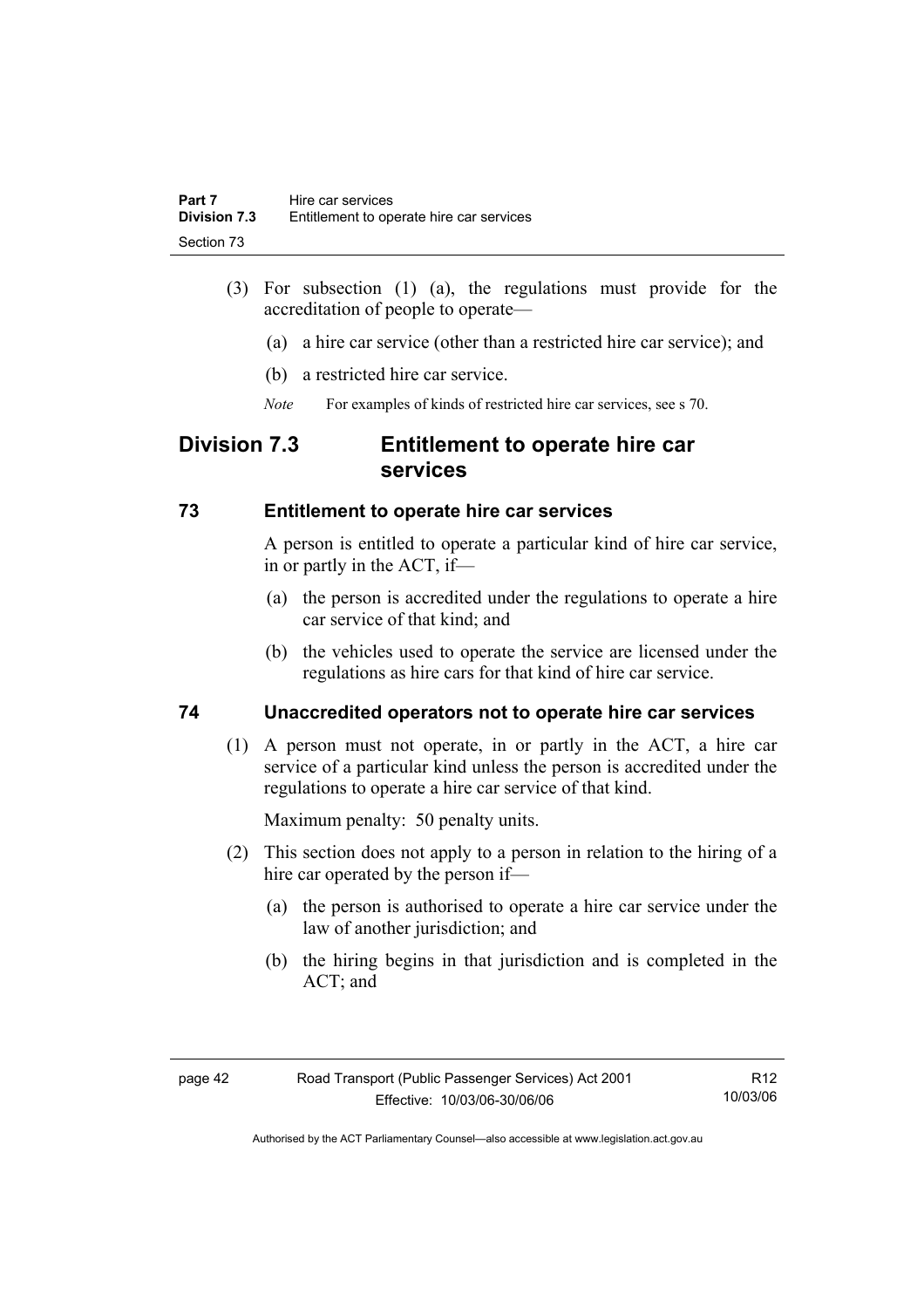- (c) the hiring is of a kind that the person is authorised to operate under the law of that jurisdiction.
- (3) An offence against this section is a strict liability offence.

### **75 Pretending to be an accredited hire car service operator**

 (1) A person must not pretend to be accredited under the regulations to operate a hire car service.

Maximum penalty: 30 penalty units.

 (2) A person must not pretend to be accredited under the regulations to operate a particular kind of hire car service.

Maximum penalty: 30 penalty units.

(3) An offence against this section is a strict liability offence.

# **Division 7.4 Regulation of hire car services**

# **76 Regulations about operation of hire car services by accredited people**

A regulation may make provision in relation to the operation of hire car services by accredited hire car service operators, including, for example—

- (a) the supervision and monitoring of drivers of hire cars operated by an accredited hire car service operator for compliance with the service standards and the responsibilities of the operator in relation to a failure to comply with the standards; and
- (b) the safety of passengers (including, for example, particular kinds of security devices) and the public; and
- (c) the qualifications, training and experience of accredited hire car service operators and hire car drivers (including, for example, in relation to particular kinds of hire car services); and

page 43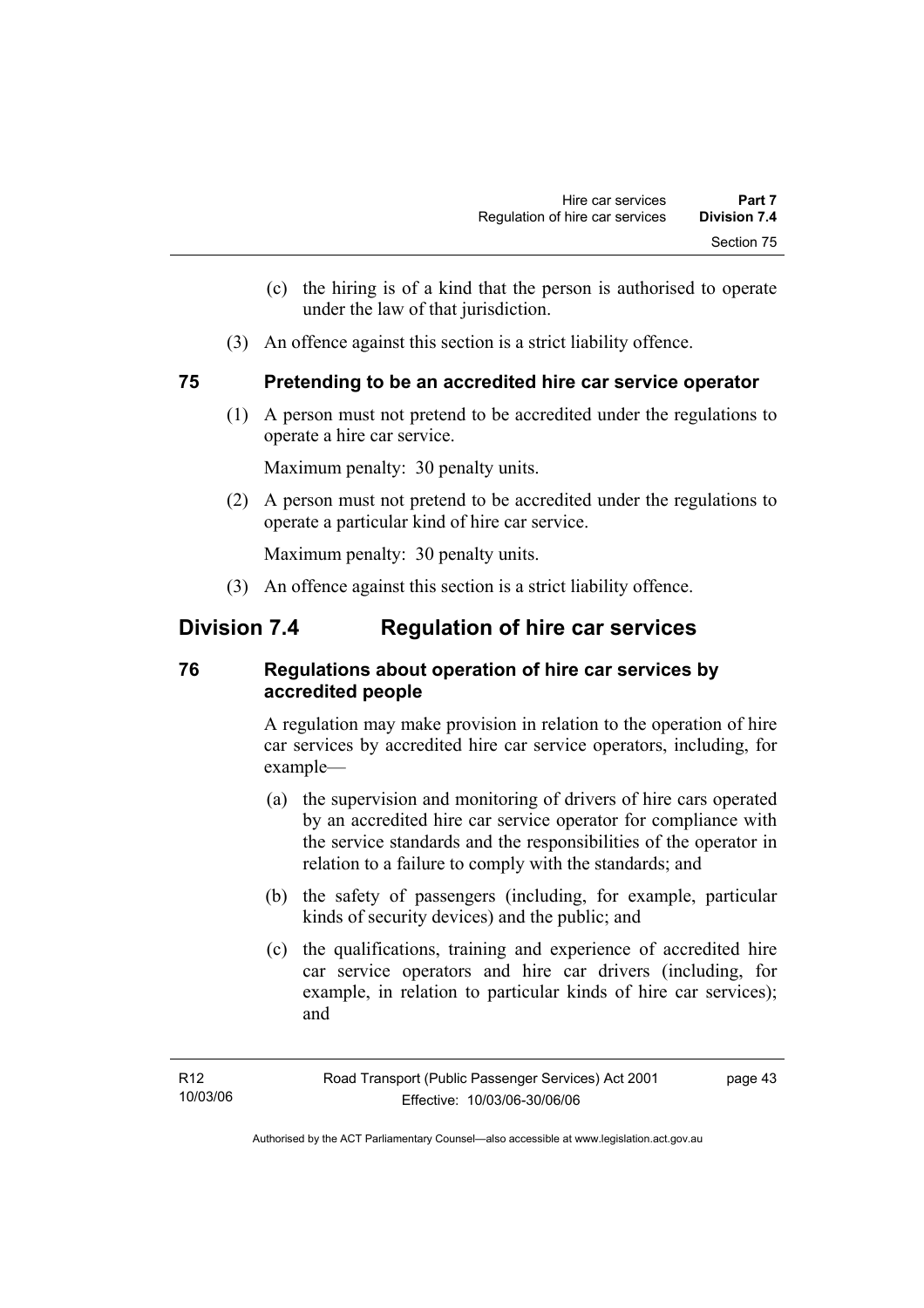- (d) maximum driving times and minimum rest times of hire car drivers; and
- (e) insurance; and
- (f) customer complaints and inquiries; and
- (g) lost property; and
- (h) the operation of particular kinds of hire cars and hire car services; and
- (i) the requirements that hire cars, and their equipment and fittings (internal and external) (including, for example, baby capsules), must comply with; and
- (j) the maintenance and cleaning of hire cars; and
- (k) the making and keeping of records and their inspection; and
- (l) the auditing of records and systems; and
- (m) the display of licences; and
- (n) requirements for display of accreditation numbers on advertisements for the service; and
- (o) the provision of information and reports to the road transport authority.
- *Note* An example is part of the Act, is not exhaustive and may extend, but does not limit, the meaning of the provision in which it appears (see Legislation Act, s 126 and s 132).

### **77 Regulations about operation of hire cars**

A regulation may make provision in relation to the operation of hire cars, including, for example—

- (a) the solicitation of passengers or hirings; and
- (b) the hiring of vehicles; and

|--|--|

R12 10/03/06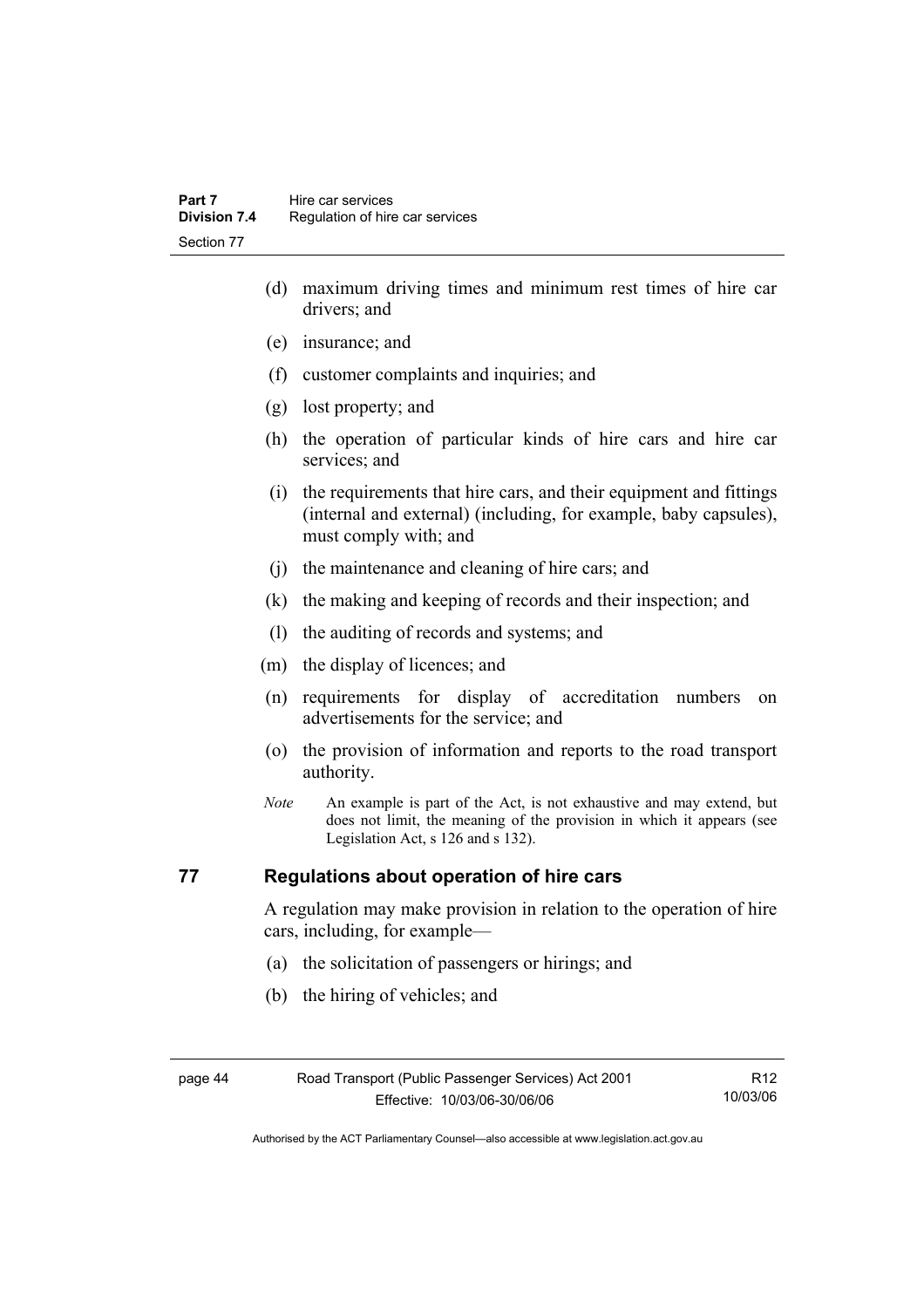- (c) the picking-up and dropping-off of passengers and other matters relating to the transport of passengers; and
- (d) the transport of passengers' luggage or other goods, and animals; and
- (e) the regulation or prohibition of the use of vehicles on certain roads or road related areas; and
- (f) the maximum speed of a vehicle; and
- (g) the design, equipment and fittings (internal or external) of vehicles; and
- (h) the regulation or prohibition of notices, signs and advertisements inside or on the outside of vehicles; and
- (i) the records to be made and kept by drivers, how they are to be made and kept, and their inspection; and
- (j) approval of uniforms or industry codes of practice for dress standards.
- *Note* An example is part of the Act, is not exhaustive and may extend, but does not limit, the meaning of the provision in which it appears (see Legislation Act, s 126 and s 132).

### **78 Regulations about hire car drivers**

A regulation may make provision in relation to hire car drivers, including, for example—

- (a) the powers, duties and conduct of hire car drivers; and
- (b) the training of drivers; and
- (c) how hire car drivers must dress.
- *Note 1* For the licensing of people to drive hire cars, see the *Road Transport (Driver Licensing) Regulation 2000*.
- *Note 2* An example is part of the Act, is not exhaustive and may extend, but does not limit, the meaning of the provision in which it appears (see Legislation Act, s 126 and s 132).

| R12      | Road Transport (Public Passenger Services) Act 2001 | page 45 |
|----------|-----------------------------------------------------|---------|
| 10/03/06 | Effective: 10/03/06-30/06/06                        |         |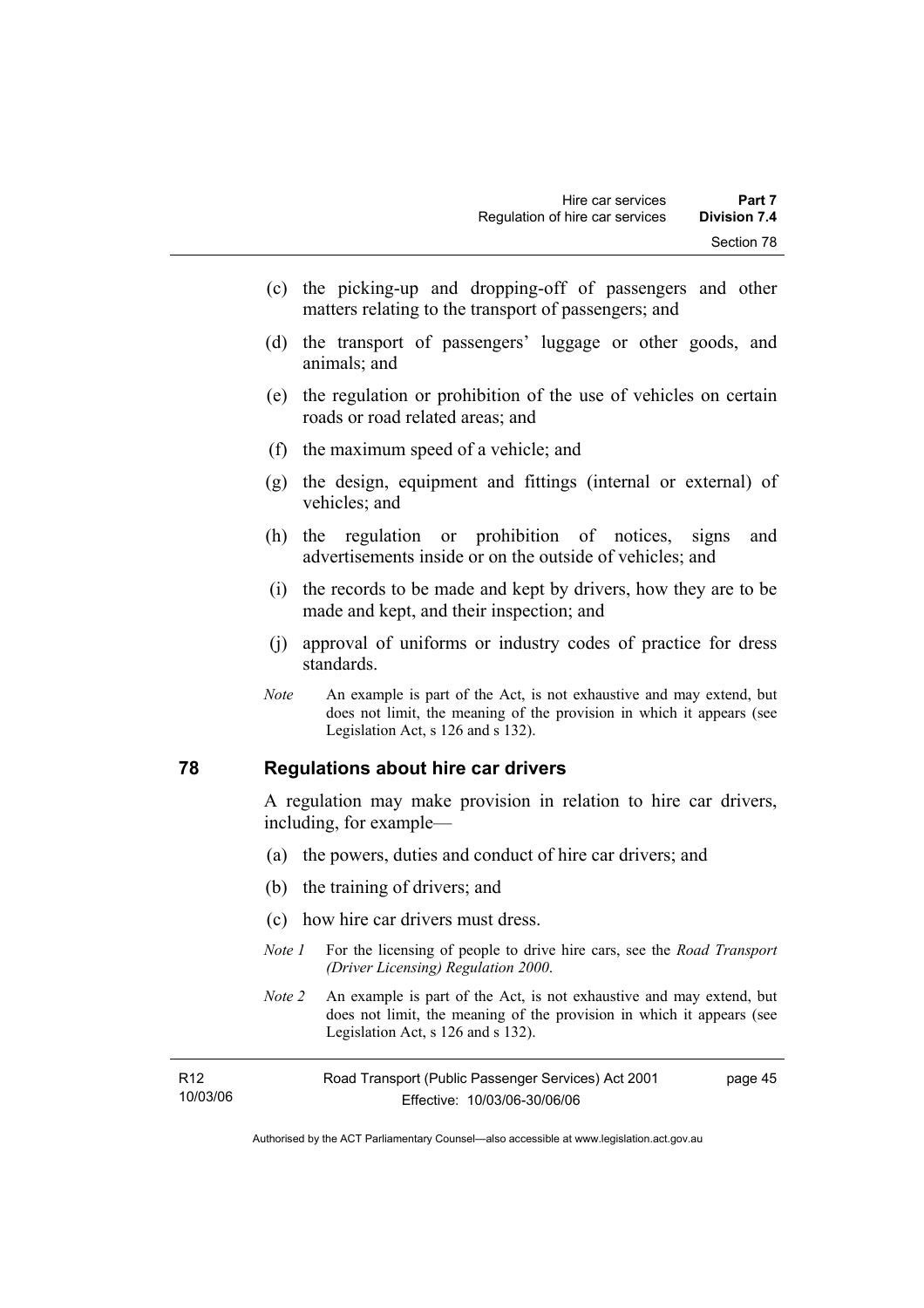### **79 Regulations about conduct of hire car passengers**

A regulation may make provision in relation to the conduct of passengers being carried by hire cars, including, for example the authority of hire car drivers, police officers and authorised people to direct people contravening a regulation to leave a hire car and to remove them if they fail to leave.

page 46 Road Transport (Public Passenger Services) Act 2001 Effective: 10/03/06-30/06/06

R12 10/03/06

*Note* An example is part of the Act, is not exhaustive and may extend, but does not limit, the meaning of the provision in which it appears (see Legislation Act, s 126 and s 132).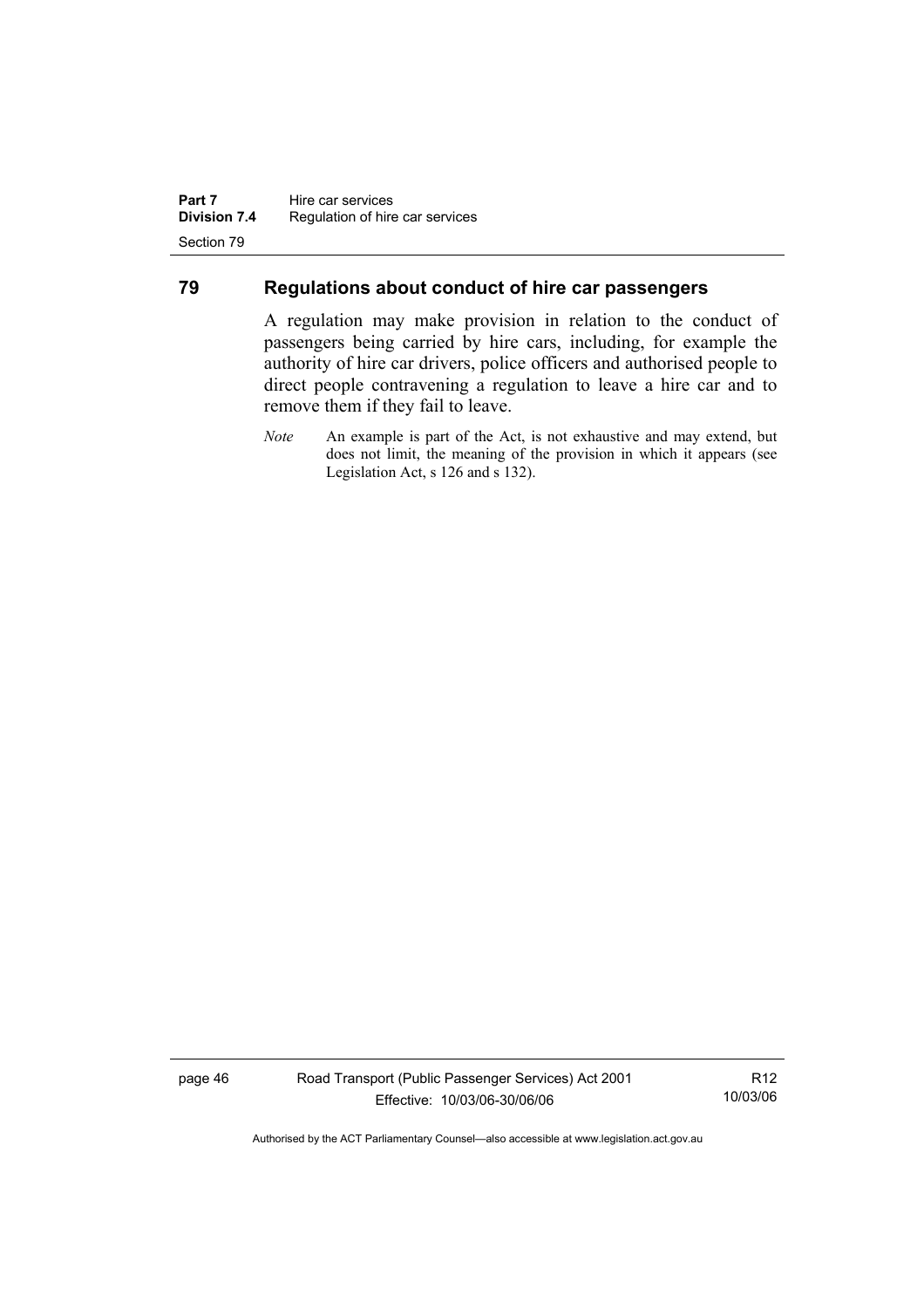# **Part 8 Miscellaneous**

## **80 Unauthorised public passenger services**

 (1) A person must not use a vehicle for the transport of passengers for a fare or other consideration along a road or road related area.

Maximum penalty: 50 penalty units.

- (2) This section does not apply to the person if—
	- (a) the monetary or other consideration receivable by the person is not more than the cost of operating the vehicle to transport the passengers; or
	- (b) the person is entitled under this Act to operate the public passenger service being operated by the person.

#### **Examples for par (a)**

- 1 a car pool in which participants share the costs of operating the vehicle for the car pool
- 2 Helen is a member of Bush Hikers Anonymous. She carries 2 other members in her car to a club walk. The 2 other members pay Helen part of the costs of operating her car for the club walk
- *Note 1* For the entitlement of a person to operate a public passenger service, see the following provisions of this Act:
	- s 18 and s 19 (bus services)
	- s 51 (taxi services)
	- s 73 (hire car services).
- *Note 2* This section also does not apply if the person is exempted from the operation of this section under s 84 or s 85.
- *Note 3* An example is part of the Act, is not exhaustive and may extend, but does not limit, the meaning of the provision in which it appears (see Legislation Act, s 126 and s 132).
- (3) An offence against this section is a strict liability offence.

R12 10/03/06 page 47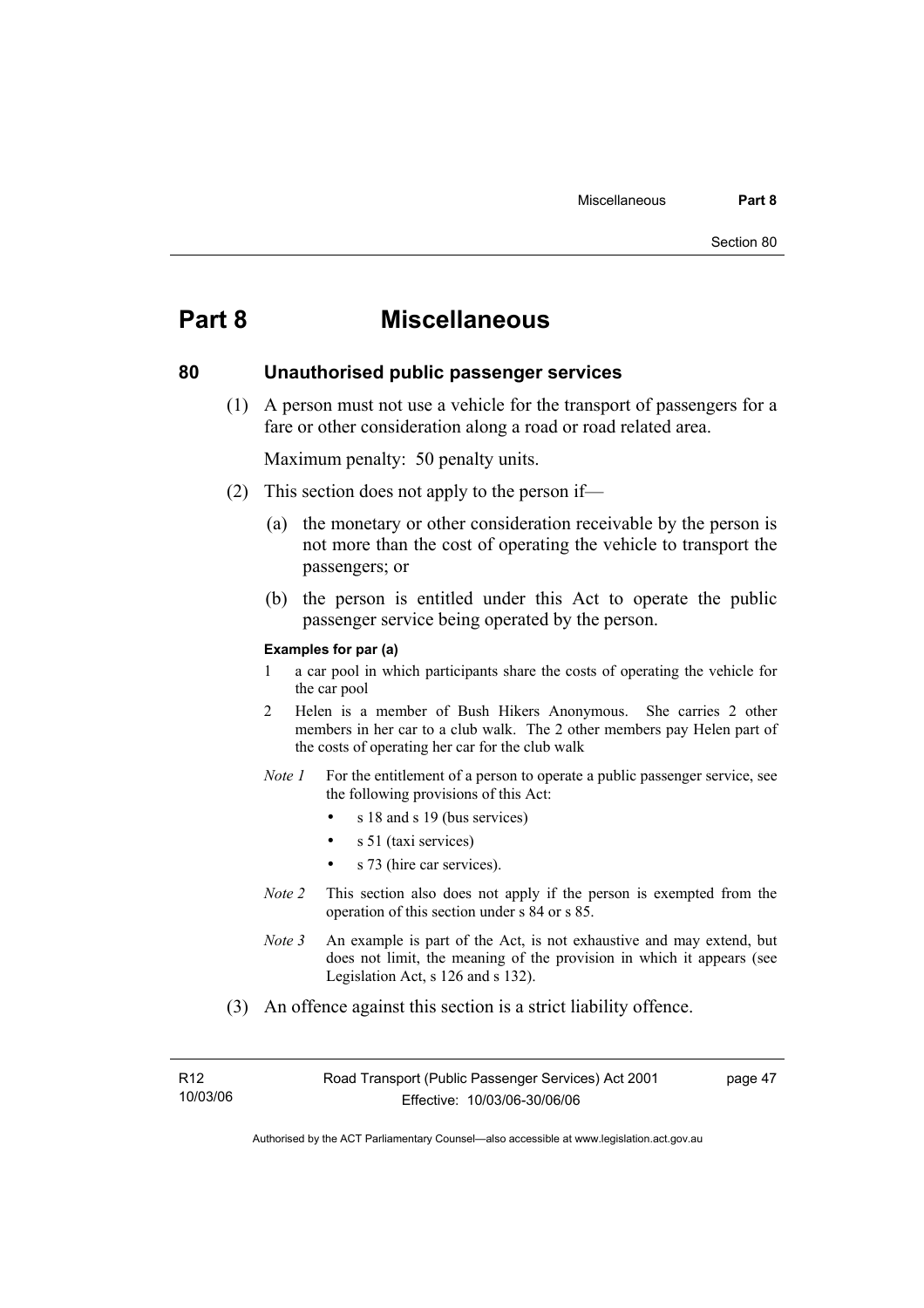#### **Part 8** Miscellaneous

Section 81

### **81 Regulation-making power**

- (1) The Executive may make regulations for this Act.
	- *Note* A regulation must be notified and presented to the Legislative Assembly, under the Legislation Act.
- (2) A regulation may create offences for contraventions of a regulation and prescribe maximum penalties of not more than 20 penalty units for offences against a regulation.

### **82 Regulations may apply certain laws and instruments**

A regulation may apply a law of another jurisdiction or any other instrument, as in force from time to time.

- *Note 1* The text of an applied, adopted or incorporated law or instrument, whether applied as in force from time to time or as at a particular time, is taken to be a notifiable instrument if the operation of the Legislation Act, s 47 (5) or (6) is not disapplied (see s 47 (7)).
- *Note 2* A notifiable instrument must be notified under the Legislation Act.

### **83 Regulations about enforcement**

A regulation may make provision in relation to the powers and duties of police officers and authorised officers in relation to public passenger services, including, for example, in relation to public passenger vehicles, drivers of public passenger vehicles and passengers.

### **84 Minister may exempt vehicles and people from Act**

- (1) The Minister may exempt a vehicle or person from this Act (or a stated provision of this Act).
- (2) An exemption is a disallowable instrument.
	- *Note* A disallowable instrument must be notified, and presented to the Legislative Assembly, under the Legislation Act.

R12 10/03/06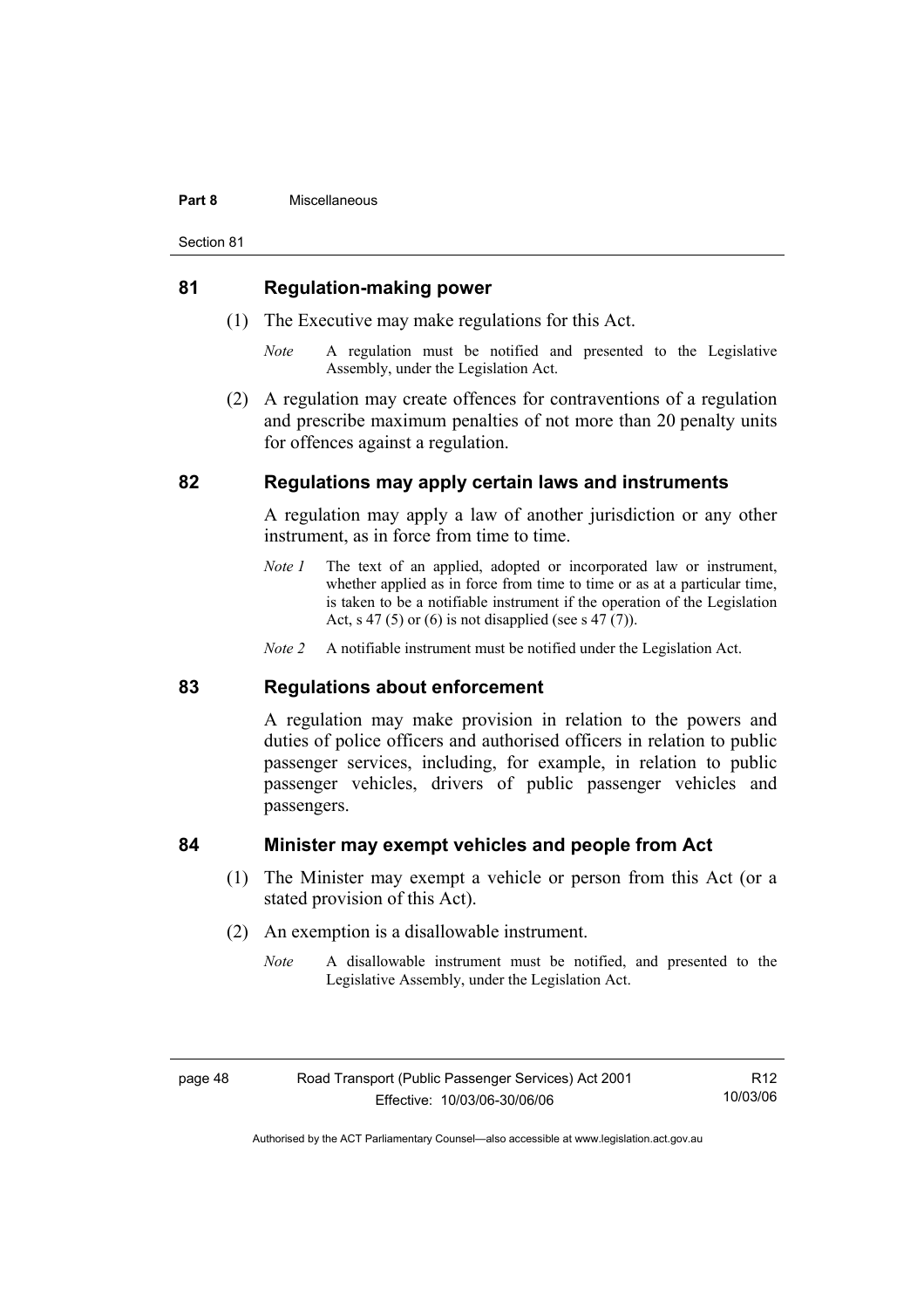### **85 Regulations may exempt vehicles and people from Act**

- (1) A regulation may—
	- (a) exempt a vehicle or person, or a kind of vehicle or person, prescribed by regulation from this Act (or a stated provision of this Act); or
	- (b) authorise the road transport authority to exempt a vehicle or person, or a kind of vehicle or person, prescribed by regulation from this Act (or a stated provision of this Act).
- (2) An exemption given under a regulation mentioned in subsection (1) may be conditional.
- (3) A regulation may provide for the road transport authority to—
	- (a) suspend the operation of a regulation mentioned in subsection (1) (a) in the way and circumstances prescribed by regulation; or
	- (b) suspend the operation of an exemption given by the authority to a vehicle or person in the way and circumstances prescribed by regulation.

### **86 References to Motor Traffic Act, Traffic Act etc**

- (1) In any Act, instrument made under an Act or document, a reference to an earlier law is, in relation to anything to which this Act applies, a reference to this Act.
- (2) In this section:

*earlier law* means any of the following:

- (a) *Motor Traffic Act 1936*;
- (b) *Motor Traffic Regulations 1934*;
- (c) *Road Transport (Bus Services) Regulations 2000*;
- (d) *Road Transport (General) Act 1999*;

Authorised by the ACT Parliamentary Counsel—also accessible at www.legislation.act.gov.au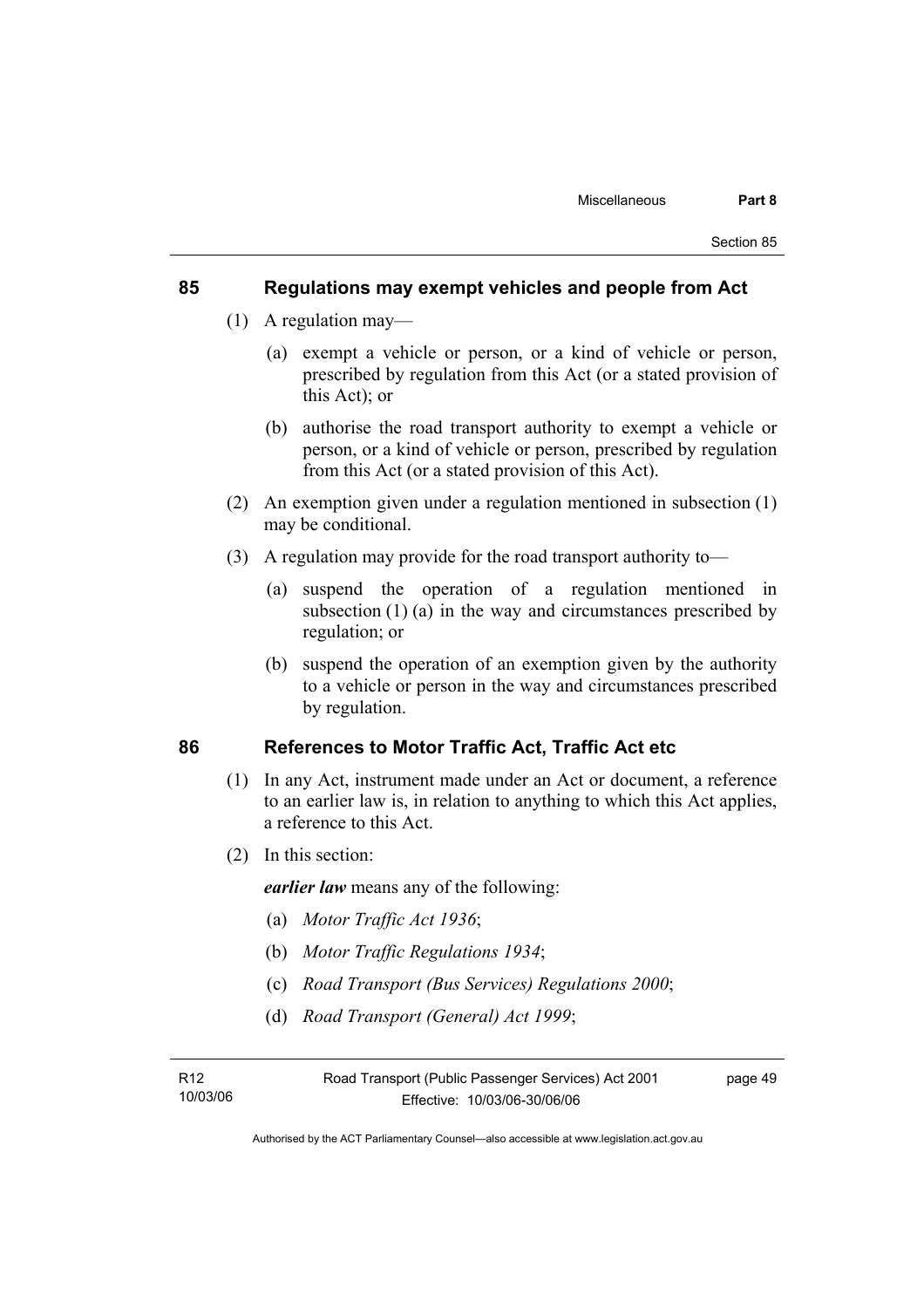### **Part 8** Miscellaneous

#### Section 86

- (e) *Road Transport (Hire Vehicle Services) Regulation 2000*;
- (f) *Road Transport (Taxi Services) Regulations 2000*.

page 50 Road Transport (Public Passenger Services) Act 2001 Effective: 10/03/06-30/06/06

R12 10/03/06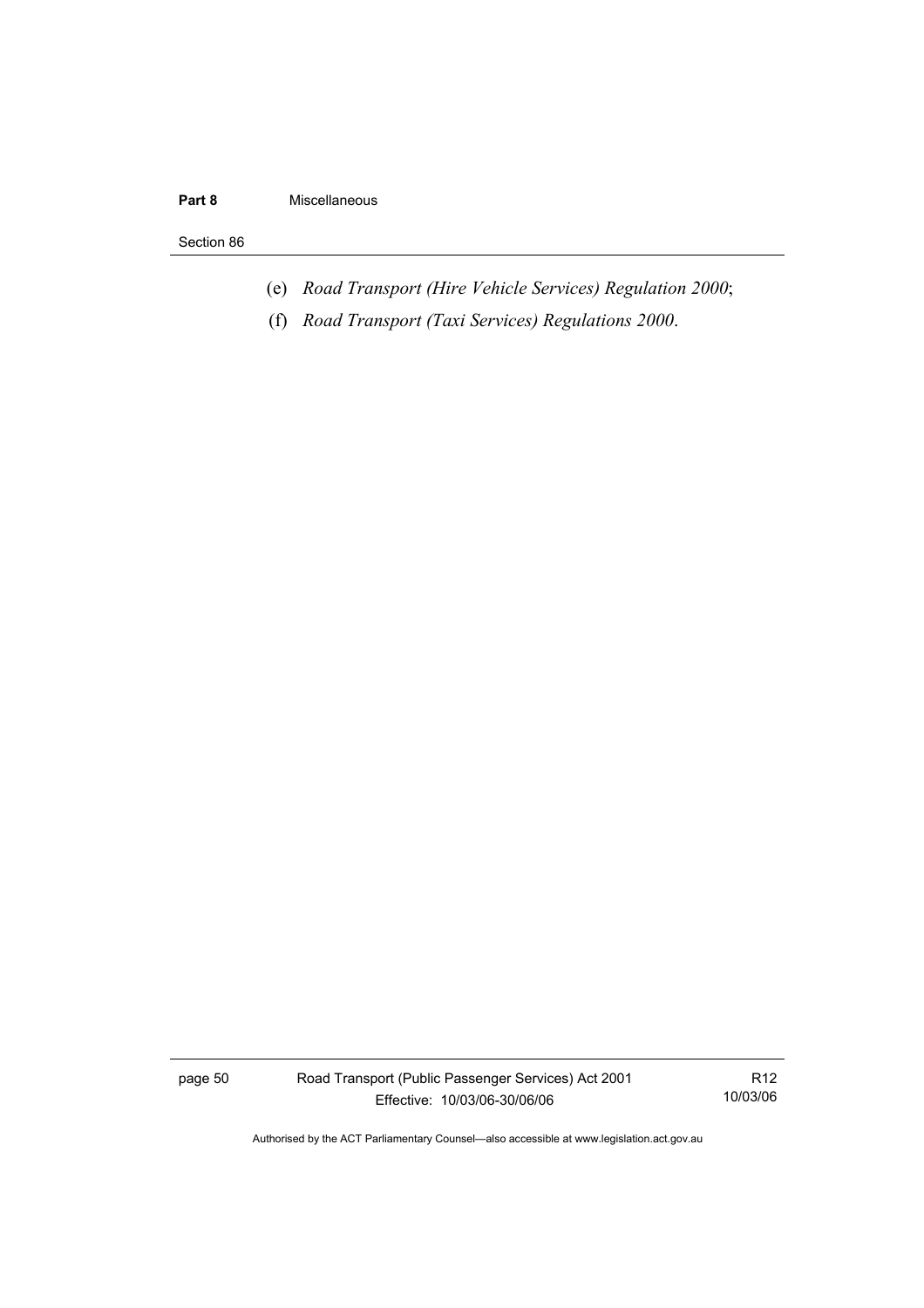# **Dictionary**

(see  $s$  4)

- Note 1 The Legislation Act contains definitions and other provisions relevant to this Act.
- *Note 2* In particular, the Legislation Act, dict, pt 1, defines the following terms:
	- ACT
	- exercise
	- function
	- the Territory.

*accredited*, in relation to a kind of public passenger service, means accredited under the regulations to operate that kind of public passenger service.

*accredited hire car service operator* means accredited under the regulations to operate a hire car service.

*accredited taxi network provider* means accredited under the regulations to operate a taxi network.

*accredited taxi service operator* means accredited under the regulations to operate a taxi service.

*affiliated*, in relation to an accredited taxi service operator, means affiliated with an accredited taxi network provider.

*another jurisdiction* means a jurisdiction other than the ACT.

*authority*—see *road transport authority*.

*bus*—see section 10A.

*bus service*—see section 11.

*fare* means the amount payable by passengers for transport, or for the transport of passengers' luggage or other goods, on public passenger vehicles.

*hire car*—see section 67.

R12 10/03/06 Road Transport (Public Passenger Services) Act 2001 Effective: 10/03/06-30/06/06 page 51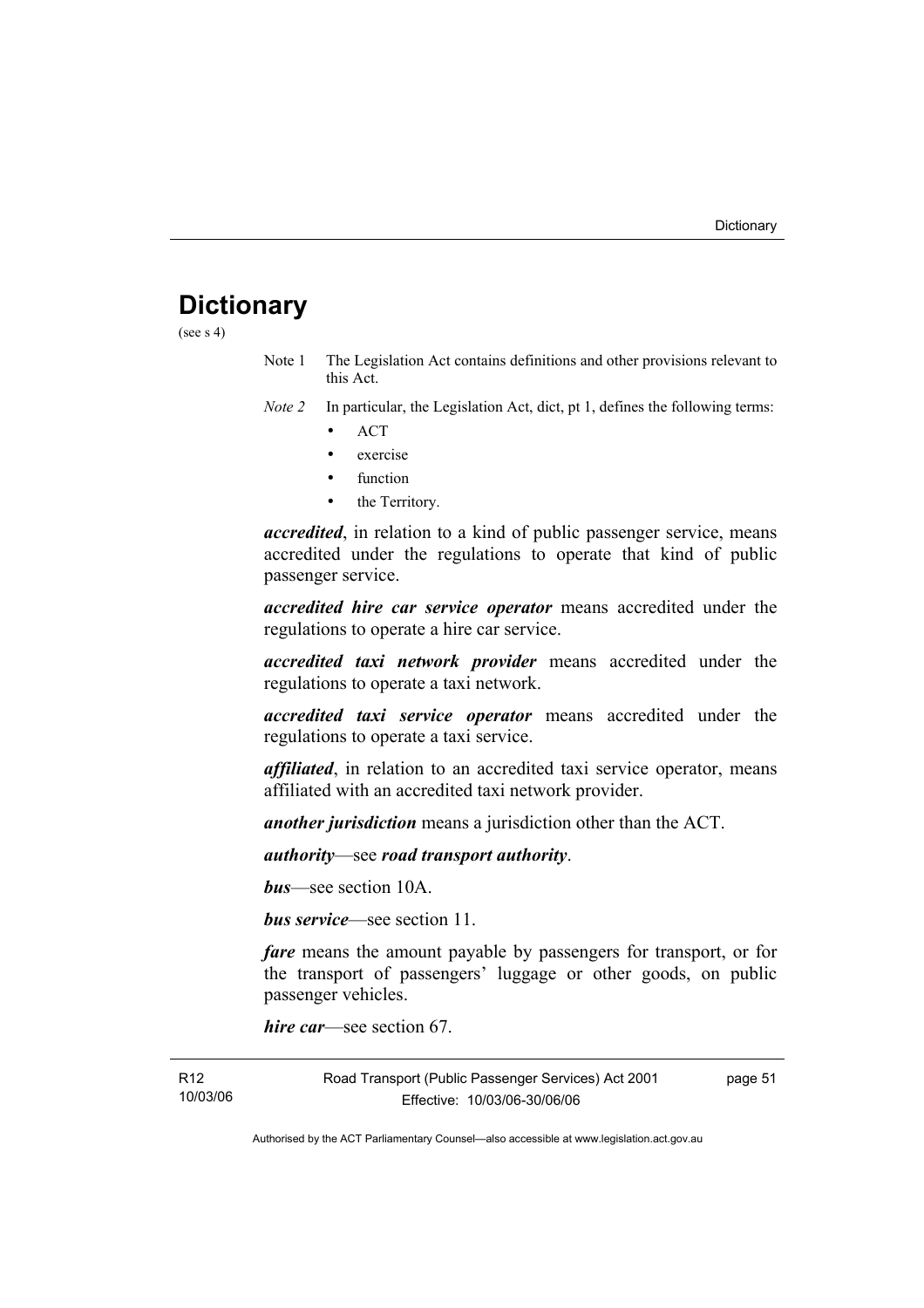*hire car licence*—see section 61.

*hire car service*—see section 69.

*jurisdiction* means a State, the Commonwealth or an internal territory, including the ACT.

*long-distance service*—see section 14.

*motor vehicle* means a vehicle built to be propelled by a motor that forms part of the vehicle.

*public bus*—see section 10A.

*public passenger service*—see section 10.

*public passenger vehicle* means a public bus, taxi or hire car.

*public vehicle licence*—see the *Road Transport (Driver Licensing) Act 1999*, dictionary.

*regular route service*—see section 12.

*restricted hire car*—see section 68.

*restricted hire car licence*—see section 62.

*restricted hire car service*—see section 70.

*restricted taxi*—see section 46.

*restricted taxi licence*—see section 38.

*restricted taxi service*—see section 48.

*road* means an area that is open to or used by the public and is developed for, or has as 1 of its main uses, the driving or riding of motor vehicles, but does not include an area that would otherwise be a road so far as a declaration under the *Road Transport (General) Act 1999*, section 12 (Power to include or exclude areas in road transport legislation) declares that this Act does not apply to the area.

R12 10/03/06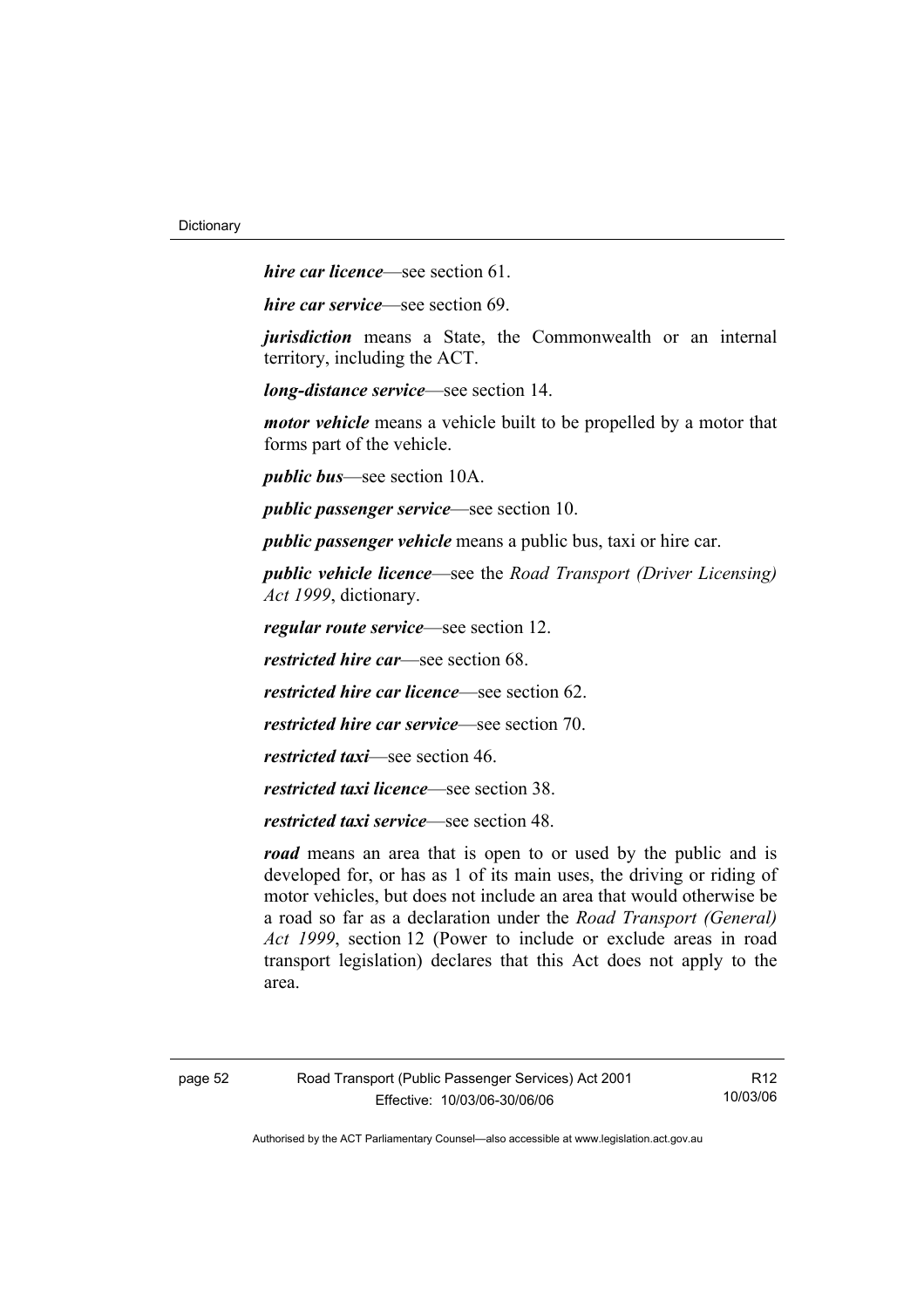*road related area* means—

- (a) an area that divides a road; or
- (b) a footpath or nature strip adjacent to a road; or
- (c) an area that is open to the public and is designated for use by cyclists or animals; or
- (d) an area that is not a road and that is open to or used by the public for driving, riding or parking vehicles; or
- (e) a shoulder of a road; or
- (f) any other area that is open to or used by the public so far as a declaration under the *Road Transport (General) Act 1999*, section 12 (Power to include or exclude areas in road transport legislation) declares that this Act applies to the area;

but does not include an area that would otherwise be a road related area so far as a declaration under that section declares that this Act does not apply to the area.

*road transport authority* (or *authority*) means the Australian Capital Territory Road Transport Authority.

*Note* The chief executive of the department responsible for the *Road Transport (General) Act 1999* is the road transport authority (see *Road Transport (General) Act 1999*, s 16).

*service contract*—see section 17.

*taxi*—see section 45.

*taxi booking service*—see section 29.

*taxi driver* means the person driving a taxi if the person holds a public vehicle licence authorising the person to drive the taxi for hire or reward.

*taxi licence*—see section 37.

*taxi network*—see section 28.

page 53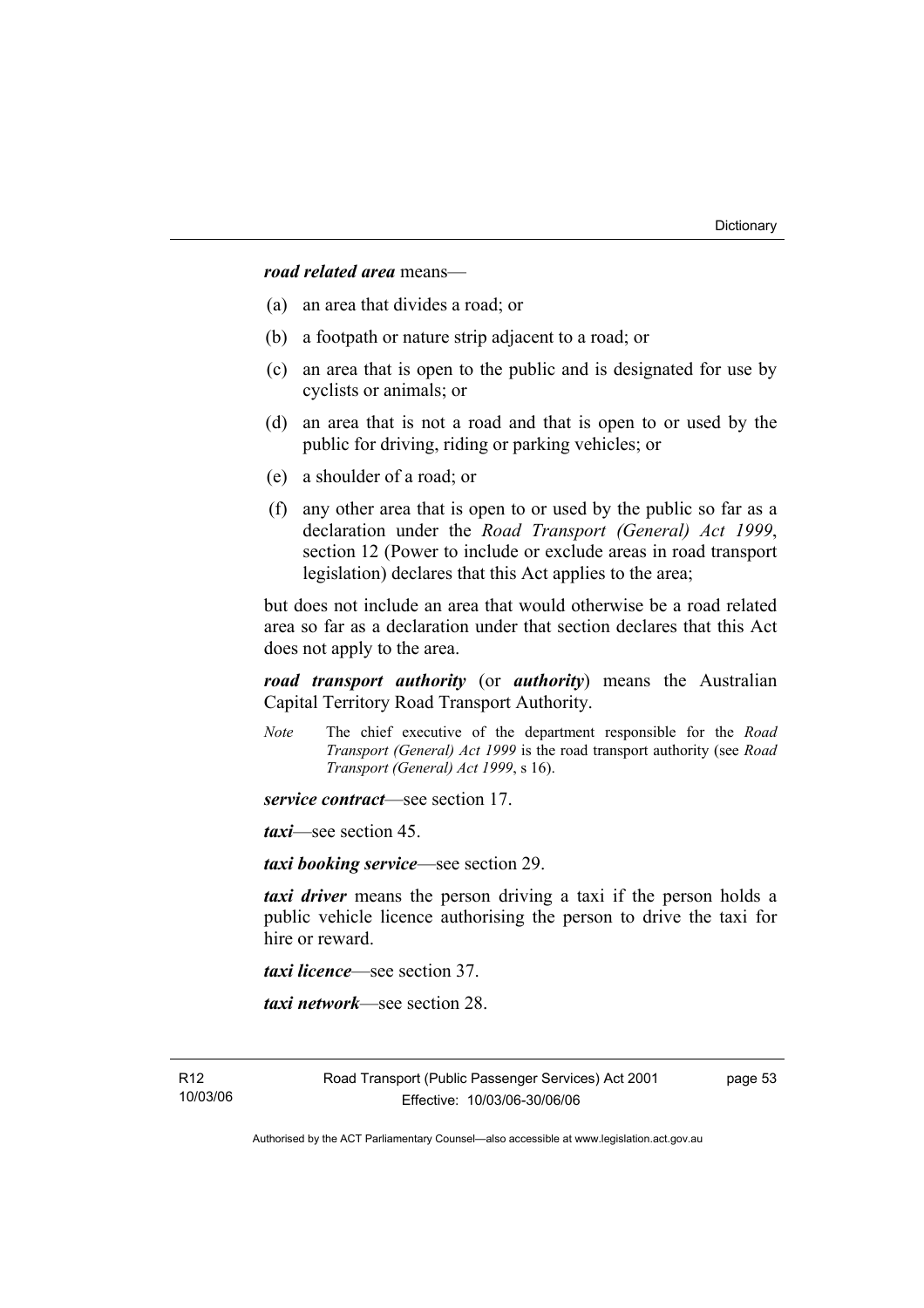*taxi service*—see section 47.

*taxi zone*—see the Australian Road Rules, rule 182.

*tour and charter service*—see section 13.

*vehicle* means—

- (a) any description of vehicle on wheels, other than a vehicle used on railways or tramways; or
- (b) any other vehicle prescribed by regulation;

and includes anything else that, under the regulations, is to be treated as a vehicle.

page 54 Road Transport (Public Passenger Services) Act 2001 Effective: 10/03/06-30/06/06

R12 10/03/06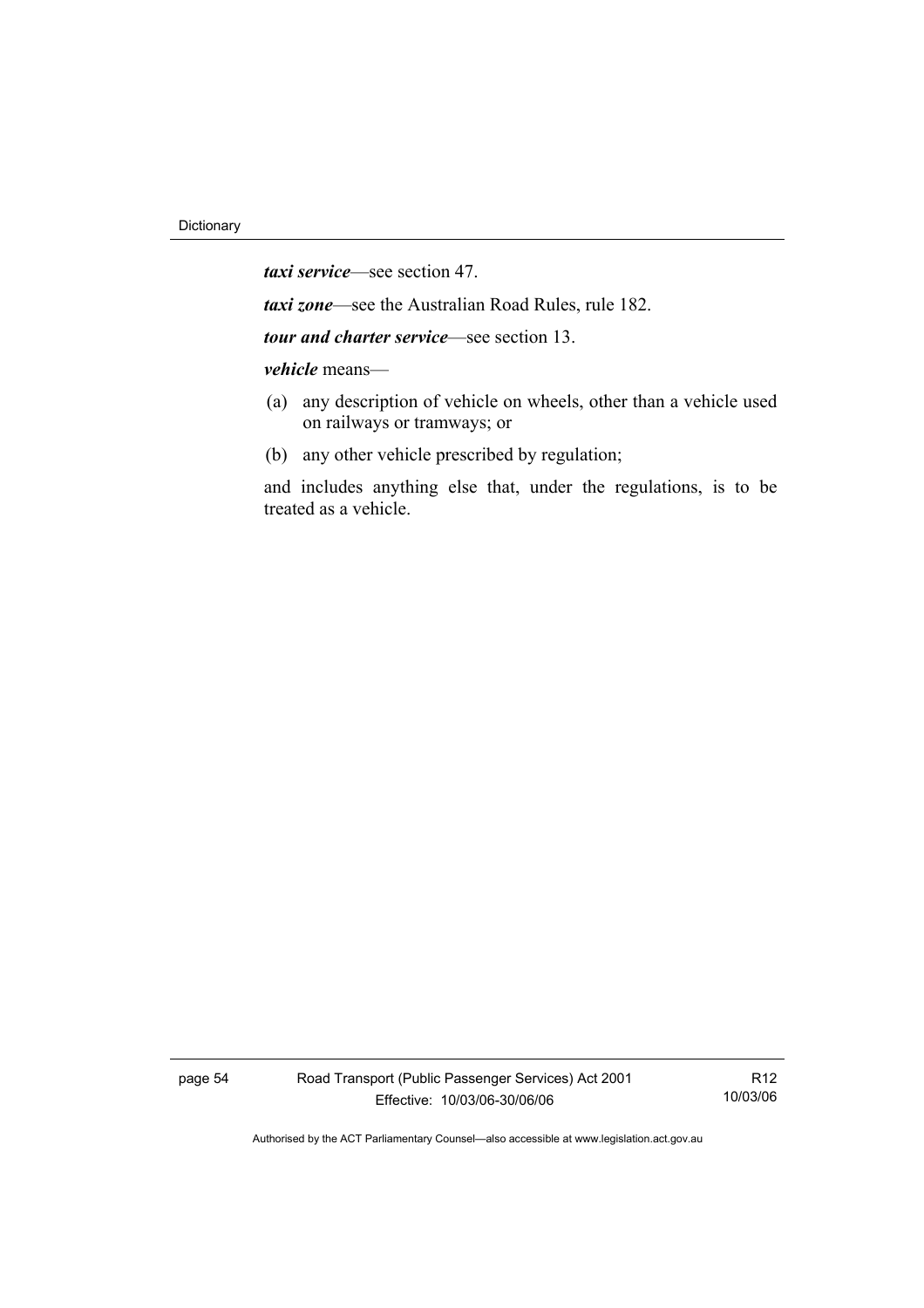# **Endnotes**

### **1 About the endnotes**

Amending and modifying laws are annotated in the legislation history and the amendment history. Current modifications are not included in the republished law but are set out in the endnotes.

Not all editorial amendments made under the *Legislation Act 2001*, part 11.3 are annotated in the amendment history. Full details of any amendments can be obtained from the Parliamentary Counsel's Office.

Uncommenced amending laws and expiries are listed in the legislation history and the amendment history. These details are underlined. Uncommenced provisions and amendments are not included in the republished law but are set out in the last endnote.

If all the provisions of the law have been renumbered, a table of renumbered provisions gives details of previous and current numbering.

The endnotes also include a table of earlier republications.

| $am = amended$<br>$amdt = amendment$<br>$ch = chapter$<br>$def = definition$<br>$dict = dictionary$<br>disallowed = disallowed by the Legislative<br>Assembly<br>$div = division$<br>$exp = expires/expired$<br>$Gaz = gazette$<br>$h dq =$ heading<br>IA = Interpretation Act 1967<br>ins = inserted/added<br>$LA =$ Legislation Act 2001 | $ord = ordinance$<br>orig = original<br>par = paragraph/subparagraph<br>pres = present<br>prev = previous<br>$(\text{prev}) = \text{previously}$<br>$pt = part$<br>$r = rule/subrule$<br>renum = renumbered<br>$reloc = relocated$<br>$R[X]$ = Republication No<br>$RI =$ reissue<br>s = section/subsection<br>$sch = schedule$<br>$sdiv = subdivision$ |
|--------------------------------------------------------------------------------------------------------------------------------------------------------------------------------------------------------------------------------------------------------------------------------------------------------------------------------------------|---------------------------------------------------------------------------------------------------------------------------------------------------------------------------------------------------------------------------------------------------------------------------------------------------------------------------------------------------------|
|                                                                                                                                                                                                                                                                                                                                            |                                                                                                                                                                                                                                                                                                                                                         |
| $LR =$ legislation register<br>LRA = Legislation (Republication) Act 1996                                                                                                                                                                                                                                                                  | $sub =$ substituted                                                                                                                                                                                                                                                                                                                                     |
| $mod = modified/modification$<br>$o = order$<br>om = omitted/repealed                                                                                                                                                                                                                                                                      | SL = Subordinate Law<br>underlining = whole or part not commenced<br>or to be expired                                                                                                                                                                                                                                                                   |

### **2 Abbreviation key**

R12 10/03/06 Road Transport (Public Passenger Services) Act 2001 Effective: 10/03/06-30/06/06

page 55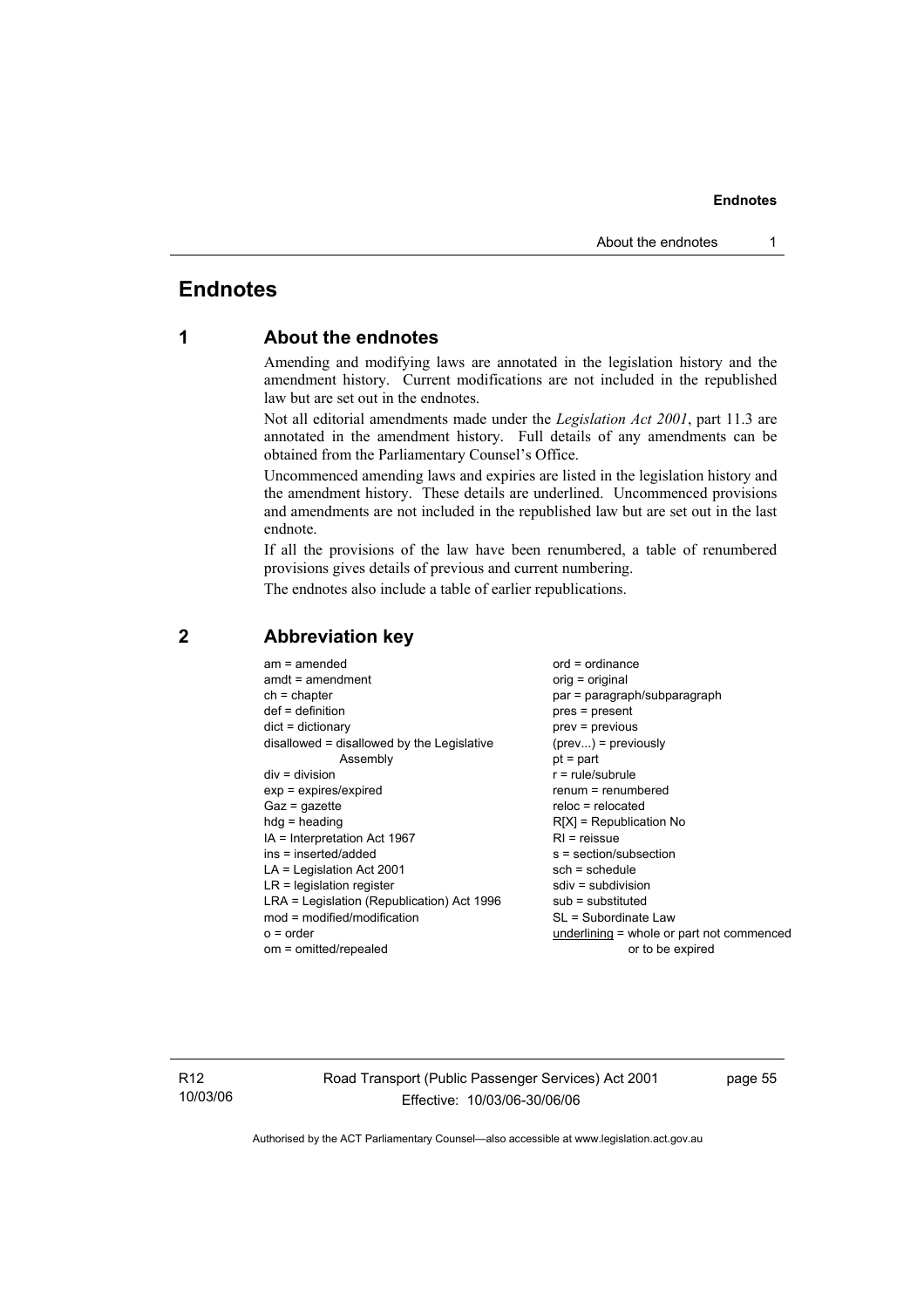### **3 Legislation history**

#### **Road Transport (Public Passenger Services) Act 2001 No 62**

notified 10 September 2001 (Gaz 2001 No S66) s 1, s 2 commenced 10 September 2001 (IA s 10B)

remainder commenced 1 December 2001 (s 2 and CN 2001 No 2)

as amended by

### **Road Transport (Public Passenger Services) Amendment Act 2001 No 94**

notified LR 27 September 2001 s 1, s 2 commenced 27 September 2001 (LA s 75)

remainder commenced 1 March 2002 (s 2 and CN 2002 No 2)

### **Statute Law Amendment Act 2002 No 30 pt 3.70**

notified LR 16 September 2002 s 1, s 2 taken to have commenced 19 May 1997 (LA s 75 (2)) pt 3.70 commenced 17 September 2002 (s 2 (1))

### **Statute Law Amendment Act 2002 (No 2) No 49 pt 3.23**

notified LR 20 December 2002

s 1, s 2 taken to have commenced 7 October 1994 (LA s 75 (2)) pt 3.23 commenced 17 January 2003 (s 2 (1))

### **Road Transport (Public Passenger Services) (Hire Cars) Amendment Act 2004 A2004-69 pt 2**

notified LR 9 September 2004

s 1, s 2 commenced 9 September 2004 (LA s 75 (1))

pt 2 commenced 9 March 2005 (s 2 and LA s 79)

as modified by

### **Road Transport (Public Passenger Services) Regulation 2002 SL2002-3 (as am by SL2005-4 s 12)**

notified LR 27 February 2002

s 1, s 2 commenced 27 February 2002 (LA s 75 (1)) s 132 (4) commenced 1 March 2003 (s 2 (2))

remainder commenced 1 March 2002 (s 2 (1) and see CN2002-2)

| page 56 | Road Transport (Public Passenger Services) Act 2001 | R <sub>12</sub> |
|---------|-----------------------------------------------------|-----------------|
|         | Effective: 10/03/06-30/06/06                        | 10/03/06        |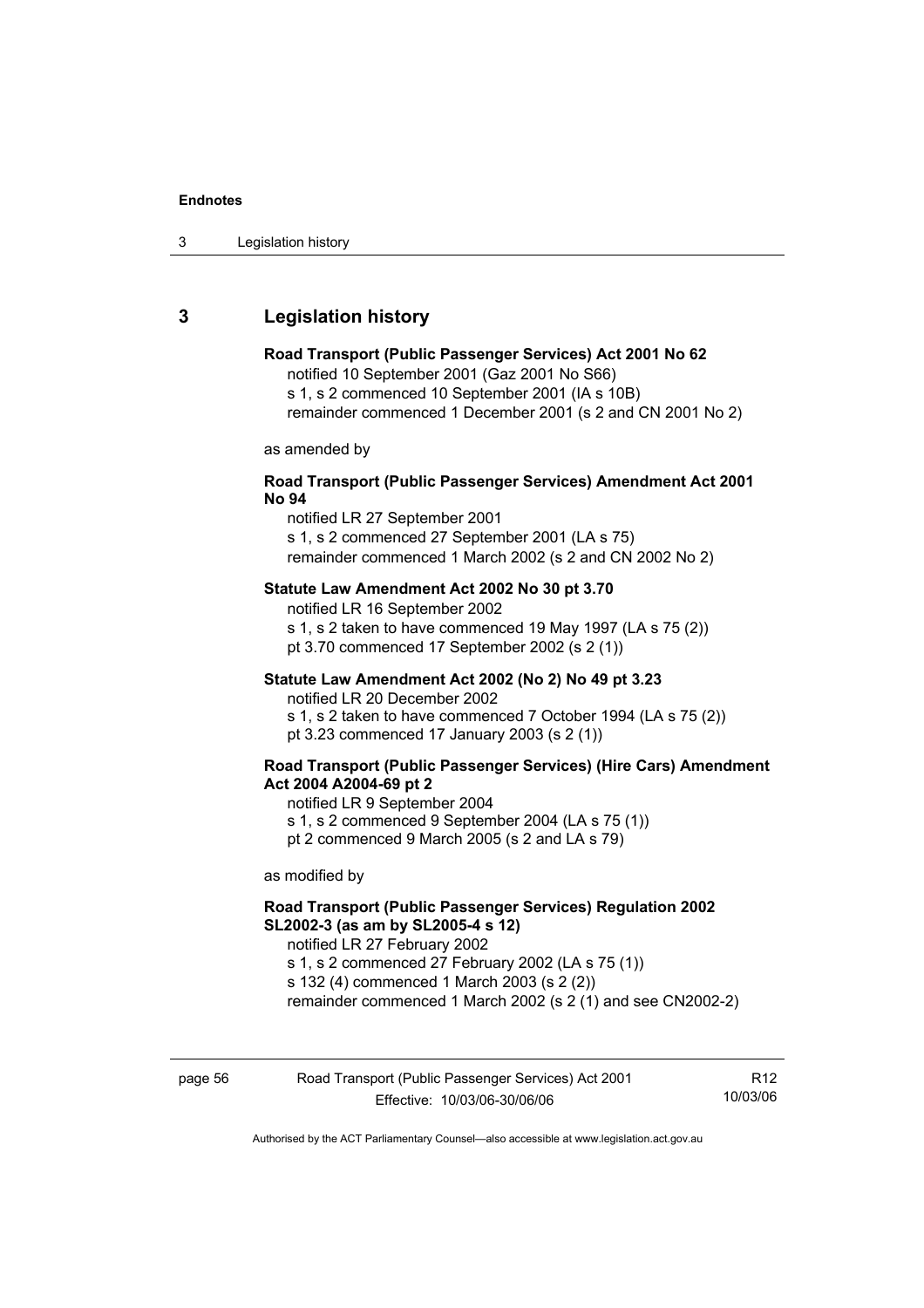### **Road Transport Legislation (Hire Cars) Amendment Regulation 2005 (No 1) SL2005-4 s 12**

notified LR 7 March 2005

s 1, s 2 commenced 7 March 2005 (LA s 75 (1)) s 12 commenced 9 March 2005 (s 2 and see Road Transport (Public Passenger Services) (Hire Cars) Amendment Act 2004 A2004-69, s 2 and LA s 79) *Note* This regulation only amends the Road Transport (Public

Passenger Services) Regulation 2002 SL2002-3.

as amended by

### **Statute Law Amendment Act 2005 A2005-20 sch 3 pt 3.57**  notified LR 12 May 2005

s 1, s 2 taken to have commenced 8 March 2005 (LA s 75 (2)) amdt 3.372, amdt 3.374 commenced 2 June 2005 (s 2 (2)) sch 3 pt 3.57 remainder commenced 2 June 2005 (s 2 (1))

### **4 Amendment history**

R12 10/03/06

| <b>Preliminary</b><br>pt 1 hdg note         | om A2005-20 amdt 3.369                                                                                                                                                      |         |
|---------------------------------------------|-----------------------------------------------------------------------------------------------------------------------------------------------------------------------------|---------|
| Name of Act<br>s 1                          | am A2005-20 amdt 3.370                                                                                                                                                      |         |
| <b>Objects</b><br>s 2 hdg<br>s <sub>2</sub> | bracketed note $exp 30$ June 2002 (s 4 (3))<br>orig s 2 om R1 LA (s 89 (4))<br>(prev s 3) sub 2001 No 94 s 4<br>renum as s 2 R1 LA (see 2001 No 94 s 17)<br>am A2004-69 s 4 |         |
| <b>Dictionary</b><br>s 3                    | (prev s 4) renum as s $3$ R1 LA (see 2001 No 94 s 17)                                                                                                                       |         |
| <b>Notes</b>                                |                                                                                                                                                                             |         |
| s 4                                         | (prev s 5) sub 2001 No 94 s 5<br>renum as s 4 R1 LA (see 2001 No 94 s 17)<br>ss (2), (3) exp 30 June 2002 (s 4 (3))                                                         |         |
| $s$ 4A                                      | <b>Offences against Act—application of Criminal Code etc</b><br>ins $A2004-69$ s 5                                                                                          |         |
| s 5                                         | <b>Functions of road transport authority</b><br>(prev s 6) sub 2001 No 94 s 5<br>renum as s 5 R1 LA (see 2001 No 94 s 17)                                                   |         |
|                                             | Road Transport (Public Passenger Services) Act 2001<br>Effective: 10/03/06-30/06/06                                                                                         | page 57 |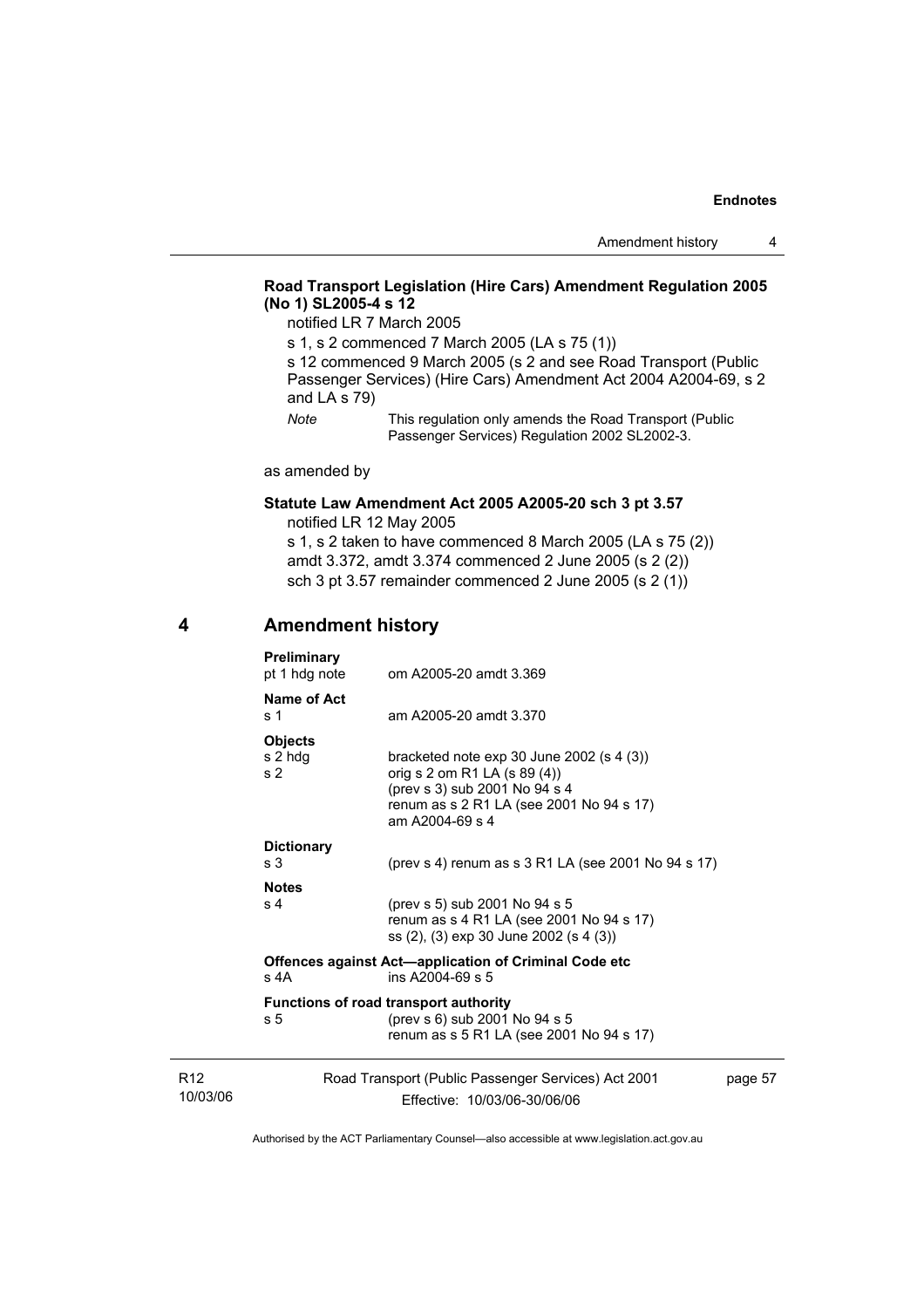4 Amendment history

 am A2004-69 s 6 **Registers of accredited people and licences**  s 6 (prev s 7) sub 2001 No 94 s 5 renum as s 6 R1 LA (see 2001 No 94 s 17) am A2004-69 s 7 **Security and disclosure of information in registers**  s 7 (prev s 8) sub 2001 No 94 s 5 renum as s 7 R1 LA (see 2001 No 94 s 17) sub 2002 No 49 amdt 3.229 **Trade Practices Act authorisation**  s 8 (prev s 9) renum as s 8 R1 LA (see 2001 No 94 s 17) **Combinations of accreditations and licences**  s 9 (prev s 9A) ins 2001 No 94 s 6 renum as s 9 R1 LA (see 2001 No 94 s 17) **Combinations of accreditations and licences**  s 9A renum as s 9 **Meaning of** *bus* **and** *public bus* s 10A ins A2005-20 amdt 3.371 **Meaning of** *bus service*<br>s 11 hdg brack bracketed note exp 30 June 2002 (s  $4$  (3)) **What is a** *regular route service***?**  s 12 hdg bracketed note exp 30 June 2002 (s 4 (3)) **What is a** *long-distance service***?**  s 14 hdg bracketed note exp 30 June 2002 (s 4 (3)) **Bus operators—purposes of accreditation**  s 15 hdg bracketed note exp 30 June 2002 (s 4 (3)) **Regulations about accreditation system**  s 16 am 2002 No 30 amdt 3.748 **Service contracts**  s 17 hdg bracketed note exp 30 June 2002 (s 4 (3))<br>s 17 am 2002 No 49 amdt 3.230: A2005-20 am s 17 am 2002 No 49 amdt 3.230; A2005-20 amdt 3.372 **Unaccredited operators not to operate certain bus services**  s 20 hdg bracketed note exp 30 June 2002 (s 4 (3)) **Pretending to be an accredited bus service operator**  s 21 sub 2002 No 30 amdt 3.749 **Operators of regular route services to hold service contracts**  s 22 hdg bracketed note exp 30 June 2002 (s 4 (3))

| page 58 | Road Transport (Public Passenger Services) Act 2001 | R <sub>12</sub> |
|---------|-----------------------------------------------------|-----------------|
|         | Effective: 10/03/06-30/06/06                        | 10/03/06        |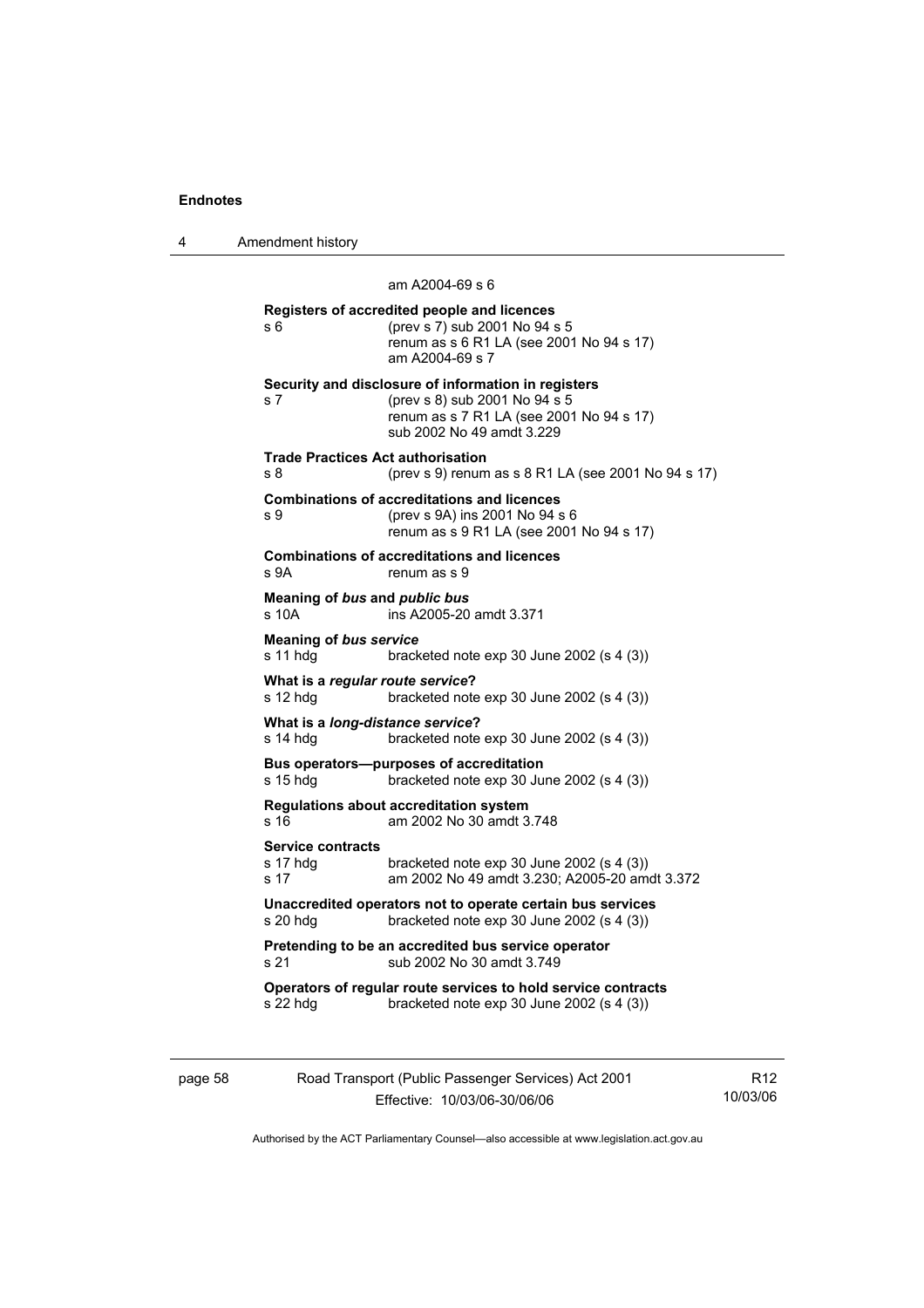| s 24                                                       | am A2004-69 s 8                                                                                                                                         |
|------------------------------------------------------------|---------------------------------------------------------------------------------------------------------------------------------------------------------|
| <b>Regulations about bus drivers</b><br>s <sub>26</sub>    | am 2002 No 49 amdt 3.230                                                                                                                                |
| s 27                                                       | Regulations about conduct of passengers<br>am 2002 No 49 amdt 3.230                                                                                     |
| <b>Taxi networks</b><br>pt 3 hdg                           | sub 2001 No 94 s 8                                                                                                                                      |
| <b>Basic concepts</b><br>div 3.1 hdg                       | ins 2001 No 94 s 8                                                                                                                                      |
| Meaning of taxi network<br>s 28 hdg<br>s 28                | bracketed note exp 30 June 2002 (s 4 (3))<br>orig s 28 om 2001 No 94 s 7<br>(prev s 29) sub 2001 No 94 s 8<br>renum as s 28 R1 LA (see 2001 No 94 s 17) |
| <b>Meaning of taxi booking service</b><br>s 29 hdg<br>s 29 | bracketed note exp 30 June 2002 (s 4 (3))<br>(prev s 29A) ins 2001 No 94 s 8<br>renum as s 29 R1 LA (see 2001 No 94 s 17)                               |
| <b>Meaning of taxi booking service</b><br>s 29A            | renum as s 29                                                                                                                                           |
| s 29B                                                      | Taxi network providers--purposes of accreditation<br>renum as s 30                                                                                      |
| s 29C                                                      | Taxi network providers—regulations about accreditation system<br>renum as s 31                                                                          |
| s 29D                                                      | Entitlement to operate taxi networks<br>renum as s 32                                                                                                   |
| s 29E                                                      | Unaccredited persons not to operate taxi network<br>renum as s 33                                                                                       |
| s 29F                                                      | Pretending to be an accredited taxi network provider<br>renum as s 34                                                                                   |
| s 29G                                                      | Regulations about operation of taxi networks by accredited people<br>renum as s 35                                                                      |
| s 29H                                                      | Regulations about operation of taxi networks<br>renum as s 36                                                                                           |
| $div$ 3.2 hdg                                              | <b>Accreditation of taxi network providers</b><br>ins 2001 No 94 s 8                                                                                    |

R12 10/03/06 Road Transport (Public Passenger Services) Act 2001 Effective: 10/03/06-30/06/06

page 59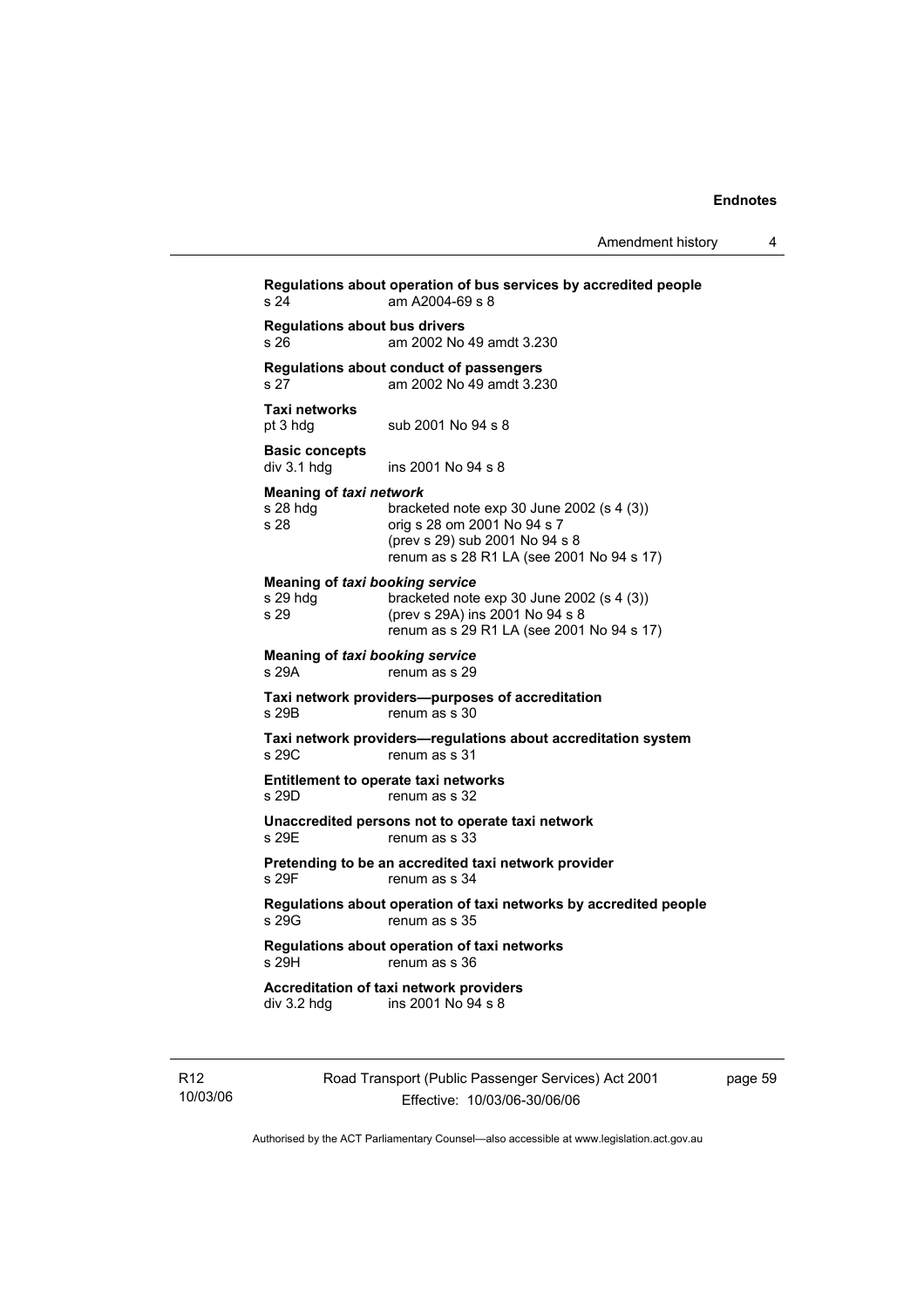|  | Amendment history |
|--|-------------------|
|--|-------------------|

|         | s 30 hdg<br>s 30                                   | Taxi network providers--purposes of accreditation<br>bracketed note exp 30 June 2002 (s 4 (3))<br>(prev s 29B) ins 2001 No 94 s 8<br>renum as s 30 R1 LA (see 2001 No 94 s 17)             |   |
|---------|----------------------------------------------------|--------------------------------------------------------------------------------------------------------------------------------------------------------------------------------------------|---|
|         | <b>Meaning of restricted taxi licence</b><br>s 30A | renum as s 38                                                                                                                                                                              |   |
|         | s 30B                                              | <b>Maximum numbers of taxi licences</b><br>renum as s 39                                                                                                                                   |   |
|         | <b>Issue of taxi licences</b><br>s 30C             | renum as s 40                                                                                                                                                                              |   |
|         | <b>Transferability of taxi licences</b><br>s 30D   | renum as s 41                                                                                                                                                                              |   |
|         | Use of vehicles as taxis<br>s 30E                  | renum as s 42                                                                                                                                                                              |   |
|         | s 30F                                              | Pretending vehicles are licensed taxis<br>renum as s 43                                                                                                                                    |   |
|         | <b>Requlations about taxi licences</b><br>s 30G    | renum as s 44                                                                                                                                                                              |   |
|         | s 31 hdg<br>s 31                                   | Taxi network providers—regulations about accreditation system<br>bracketed note exp 30 June 2002 (s 4 (3))<br>(prev s 29C) ins 2001 No 94 s 8<br>renum as s 31 R1 LA (see 2001 No 94 s 17) |   |
|         | <b>Meaning of restricted taxi</b><br>s 31A         | renum as s 46                                                                                                                                                                              |   |
|         | Meaning of taxi service<br>s 31B                   | renum as s 47                                                                                                                                                                              |   |
|         | Meaning of restricted taxi service<br>s 31C        | renum as s 48                                                                                                                                                                              |   |
|         | s 31D                                              | Taxi service operators-purposes of accreditation<br>renum as s 49                                                                                                                          |   |
|         | s 31E                                              | Taxi service operators—regulations about accreditation system<br>renum as s 50                                                                                                             |   |
|         | s 31F                                              | <b>Entitlement to operate taxi services</b><br>renum as s 51                                                                                                                               |   |
|         | s 31G                                              | Unaccredited operators not to operate taxi services<br>renum as s 52                                                                                                                       |   |
|         | s 31H                                              | Pretending to be an accredited taxi service operator<br>renum as s 53                                                                                                                      |   |
| page 60 |                                                    | Road Transport (Public Passenger Services) Act 2001                                                                                                                                        | F |

Effective: 10/03/06-30/06/06

R12 10/03/06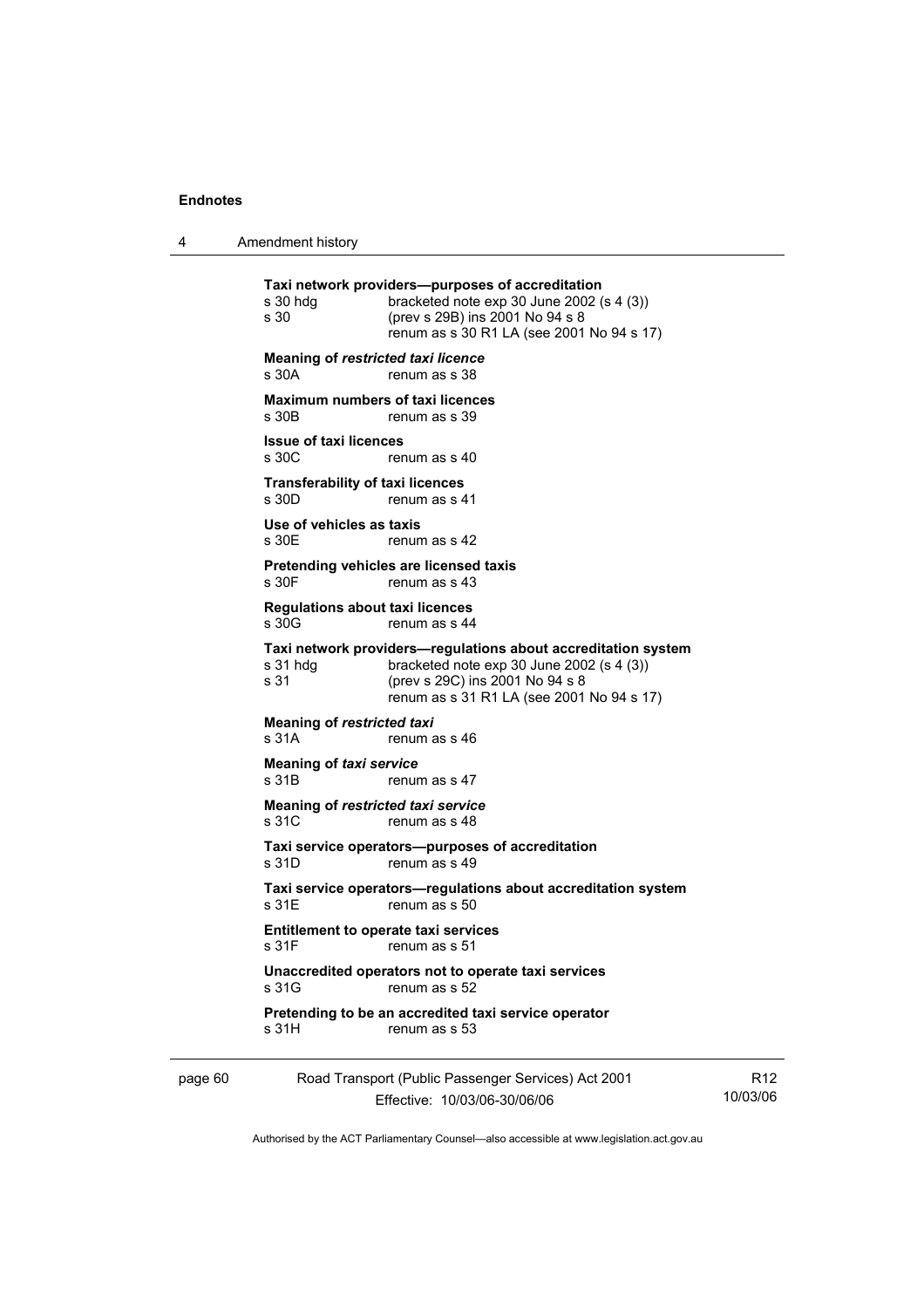| Amendment history |  |
|-------------------|--|
|-------------------|--|

Road Transport (Public Passenger Services) Act 2001 **Taxi service operators to be affiliated with taxi network**  s 31I renum as s 54 **Pretending to be affiliated with taxi network**  renum as s 55 **Regulations about operation of taxi services by accredited people**  renum as s 56 **Regulations about operation of taxis**  s 31L renum as s 57 **Regulations about taxi drivers**  s 31M renum as s 58 **Regulations about conduct of taxi passengers**  s 31N renum as s 59 **Power to determine maximum taxi fares**  s 31O renum as s 60 **Entitlement to operate taxi networks**   $div 3.3$  hdg ins 2001 No 94 s 8 **Entitlement to operate taxi networks**  s 32 (prev s 29D) ins 2001 No 94 s 8 renum as s 32 R1 LA (see 2001 No 94 s 17) **Regulations may apply certain laws and instruments**   $\frac{1}{2}$  renum as s 62 and then s 82 **Regulations about enforcement**  s 32B renum as s 63 and then s 83 **Minister may exempt vehicles and people from Act**   $\frac{1}{2}$  renum as s 64 and then s 84 **Regulations may exempt vehicles and people from Act**  s 32D renum as s 65 and then s 85 **Unaccredited persons not to operate taxi network**  s 33 hdg bracketed note exp 30 June 2002 (s 4 (3)) s 33 orig s 33 renum as s 66 and then s 87 (prev s 29E) ins 2001 No 94 s 8 renum as s 33 R1 LA (see 2001 No 94 s 17) **Pretending to be an accredited taxi network provider**  s 34 orig s 34 renum as s 67 and then s 88 (prev s 29F) ins 2001 No 94 s 8 renum as s 34 R1 LA (see 2001 No 94 s 17) **Regulation of taxi networks**  div 3.4 hdg ins 2001 No 94 s 8

page 61

Authorised by the ACT Parliamentary Counsel—also accessible at www.legislation.act.gov.au

Effective: 10/03/06-30/06/06

R12 10/03/06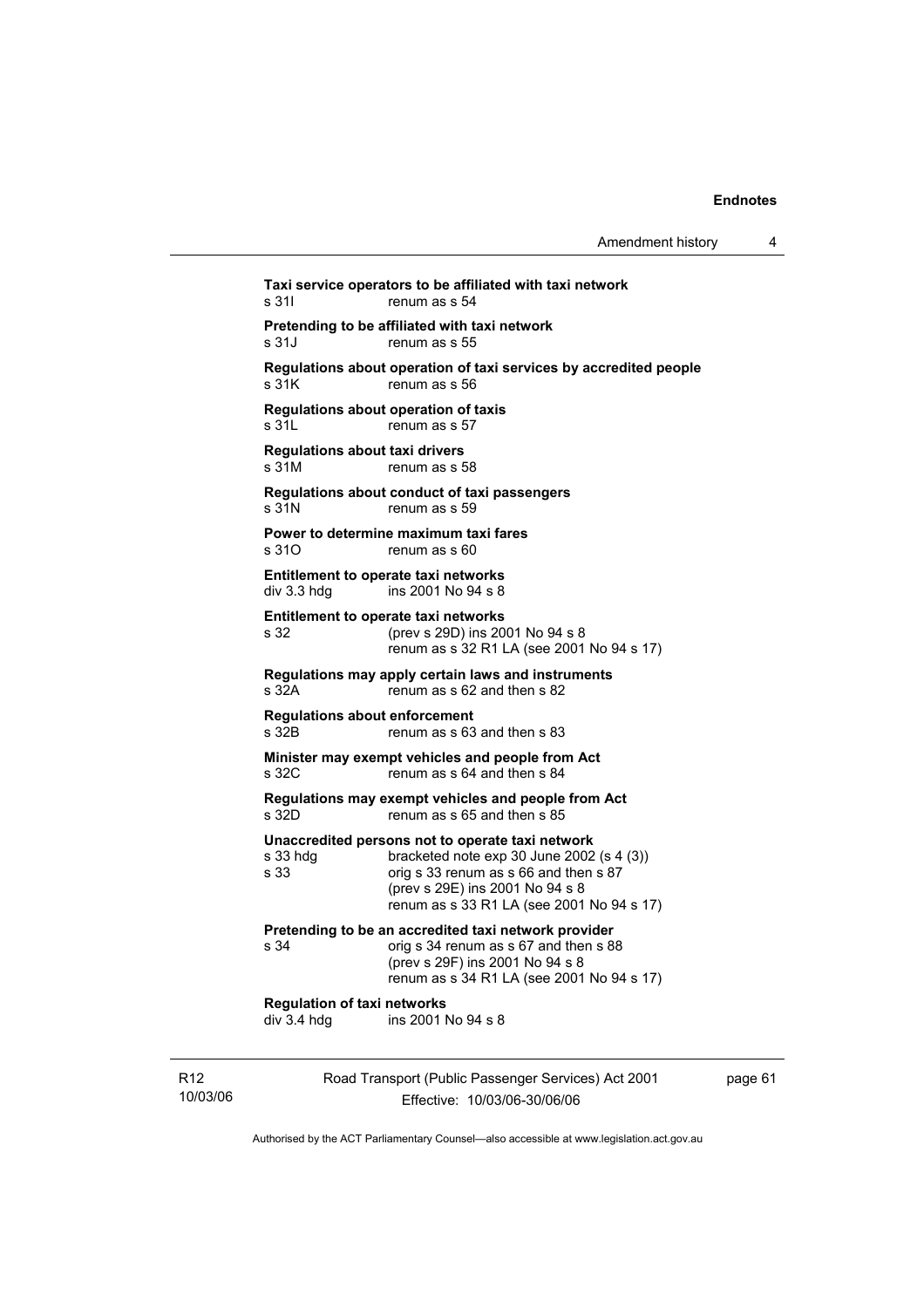| 4 | Amendment history                                      |                                                                                                                                                                                                                                         |
|---|--------------------------------------------------------|-----------------------------------------------------------------------------------------------------------------------------------------------------------------------------------------------------------------------------------------|
|   | s 35 hdg<br>s 35                                       | Regulations about operation of taxi networks by accredited people<br>bracketed note exp 30 June 2002 (s 4 (3))<br>orig s 35 renum as s 68 and then s 89<br>(prev s 29G) ins 2001 No 94 s 8<br>renum as s 35 R1 LA (see 2001 No 94 s 17) |
|   | s 36                                                   | Regulations about operation of taxi networks<br>orig s 36 renum as s 69 and then s 90<br>(prev s 29H) ins 2001 No 94 s 8<br>renum as s 36 R1 LA (see 2001 No 94 s 17)                                                                   |
|   | <b>Licensing of taxi vehicles</b><br>pt 4 hdg          | orig pt 4 hdg renum as pt 7 hdg (see 2001 No 94 s 9)<br>ins 2001 No 94 s 8                                                                                                                                                              |
|   | <b>Basic concepts</b><br>div 4.1 hdg                   | orig div 4.1 hdg renum as div 7.1 hdg<br>ins 2001 No 94 s 8                                                                                                                                                                             |
|   | <b>Meaning of taxi licence</b><br>s 37 hdg<br>s 37     | bracketed note $exp 30$ June 2002 (s 4 (3))<br>orig s 37 renum as s 70 and then s 91<br>(prev s 30) sub 2001 No 94 s 8<br>renum as s 37 R1 LA (see 2001 No 94 s 17)<br>sub A2004-69 s 37                                                |
|   | Meaning of restricted taxi licence<br>s 38 hdg<br>s 38 | bracketed note exp 30 June 2002 (s 4 (3))<br>orig s 38 renum as s 71 and then s 92<br>(prev s 30A) ins 2001 No 94 s 8<br>renum as s 38 R1 LA (see 2001 No 94 s 17)                                                                      |
|   | <b>Taxi licences</b><br>div 4.2 hdg                    | orig div 4.2 hdg renum as div 7.2 hdg<br>ins 2001 No 94 s 8                                                                                                                                                                             |
|   | s 39 hdg<br>s 39                                       | <b>Maximum numbers of taxi licences</b><br>bracketed note exp 30 June 2002 (s 4 (3))<br>orig s 39 renum as s 72 and then s 93<br>(prev s 30B) ins 2001 No 94 s 8<br>renum as s 39 R1 LA (see 2001 No 94 s 17)                           |
|   | <b>Issue of taxi licences</b><br>s 40 hdg<br>s 40      | bracketed note $exp 30$ June 2002 (s 4 (3))<br>orig s 40 renum as s 73<br>(prev s 30C) ins 2001 No 94 s 8<br>renum as s 40 R1 LA (see 2001 No 94 s 17)                                                                                  |

page 62 Road Transport (Public Passenger Services) Act 2001 Effective: 10/03/06-30/06/06

R12 10/03/06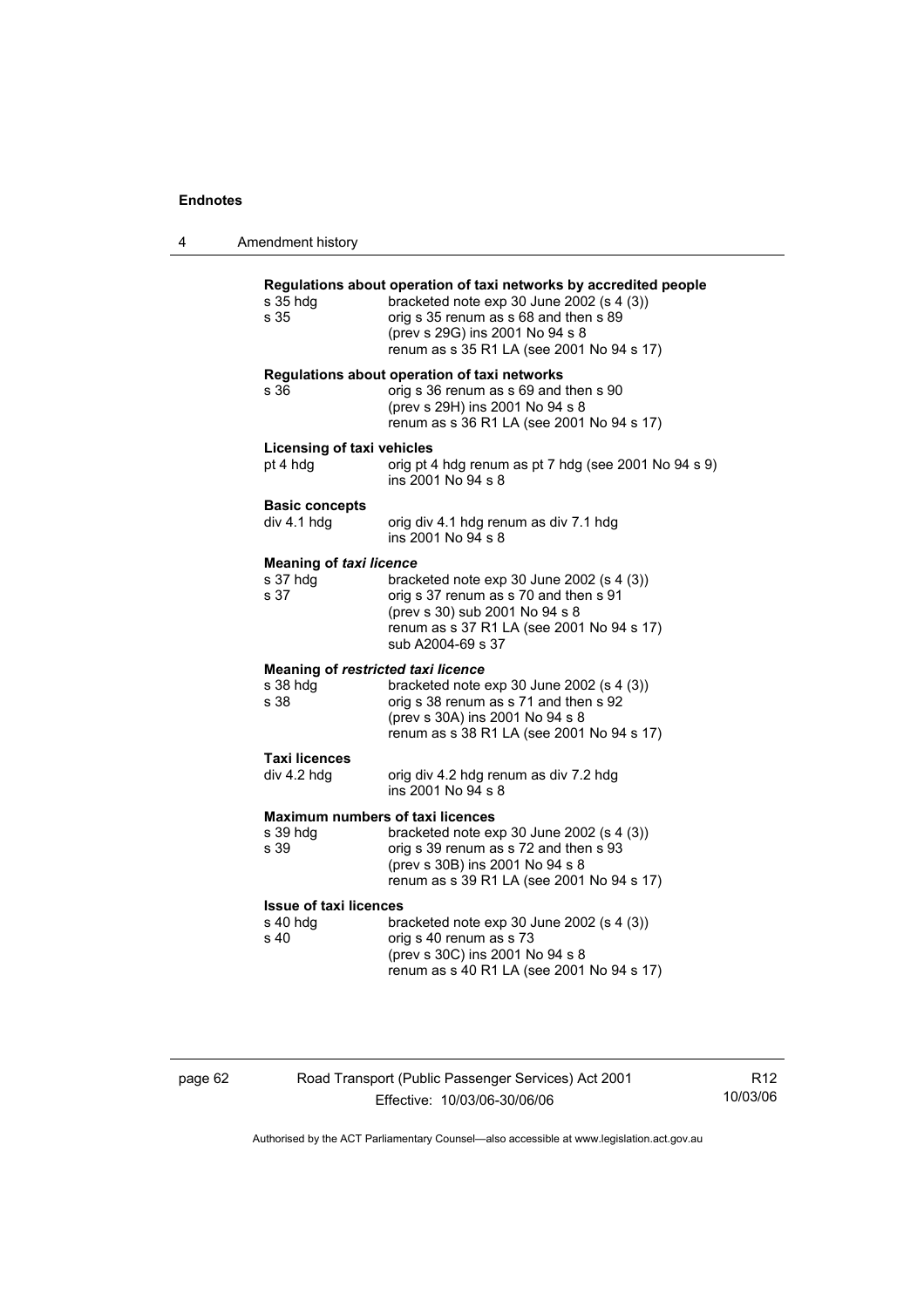| s 41 hdg                          | bracketed note $exp 30$ June 2002 (s 4 (3))                                 |
|-----------------------------------|-----------------------------------------------------------------------------|
| s 41                              | orig s 41 renum as s 74                                                     |
|                                   | (prev s 30D) ins 2001 No 94 s 8                                             |
|                                   | renum as s 41 R1 LA (see 2001 No 94 s 17)                                   |
| Use of vehicles as taxis          |                                                                             |
| s 42 hdg                          | bracketed note $exp 30$ June 2002 (s 4 (3))                                 |
| s 42                              | orig s 42 renum as s 75                                                     |
|                                   | (prev s 30E) ins 2001 No 94 s 8                                             |
|                                   | renum as s 42 R1 LA (see 2001 No 94 s 17)<br>am A2004-69 s 10               |
|                                   |                                                                             |
| s 43                              | Pretending vehicles are licensed taxis<br>orig s 43 renum as s 76           |
|                                   | (prev s 30F) ins 2001 No 94 s 8                                             |
|                                   | renum as s 43 R1 LA (see 2001 No 94 s 17)                                   |
|                                   | <b>Regulations about taxi licences</b>                                      |
| s 44 hdq                          | bracketed note $exp 30$ June 2002 (s 4 (3))                                 |
| s 44                              | orig s 44 renum as s 77                                                     |
|                                   | (prev s 30G) ins 2001 No 94 s 8                                             |
|                                   | renum as s 44 R1 LA (see 2001 No 94 s 17)                                   |
| Taxi services                     |                                                                             |
| pt 5 hdg                          | orig pt 5 hdg om R1 LA $(s 89 (3))$ but see s 54)                           |
|                                   | prev pt 5 hdg exp 31 December 2001 (s 54)                                   |
|                                   | ins 2001 No 94 s 8                                                          |
| <b>Basic concepts</b>             |                                                                             |
| div 5.1 hdg                       | ins 2001 No 94 s 8                                                          |
| <b>Meaning of taxi</b>            |                                                                             |
| s 45 hdg                          | bracketed note $exp 30$ June 2002 (s 4 (3))                                 |
| s 45                              | orig s 45 renum as s 78                                                     |
|                                   | (prev s 31) sub 2001 No 94 s 8<br>renum as s 45 R1 LA (see 2001 No 94 s 17) |
|                                   | sub A2004-69 s 11                                                           |
| <b>Meaning of restricted taxi</b> |                                                                             |
| s 46 hdg                          | bracketed note $exp 30$ June 2002 (s 4 (3))                                 |
| s 46                              | orig s 46 renum as s 79                                                     |
|                                   | (prev s 31A) ins 2001 No 94 s 8                                             |
|                                   | renum as s 46 R1 LA (see 2001 No 94 s 17)                                   |
| Meaning of taxi service           |                                                                             |
| s 47 hdg                          | bracketed note $exp 30$ June 2002 (s 4 (3))                                 |
| s 47                              | orig s 47 renum as s 80                                                     |
|                                   | (prev s 31B) ins 2001 No 94 s 8                                             |
|                                   | renum as s 47 R1 LA (see 2001 No 94 s 17)                                   |

R12 10/03/06

Effective: 10/03/06-30/06/06

page 63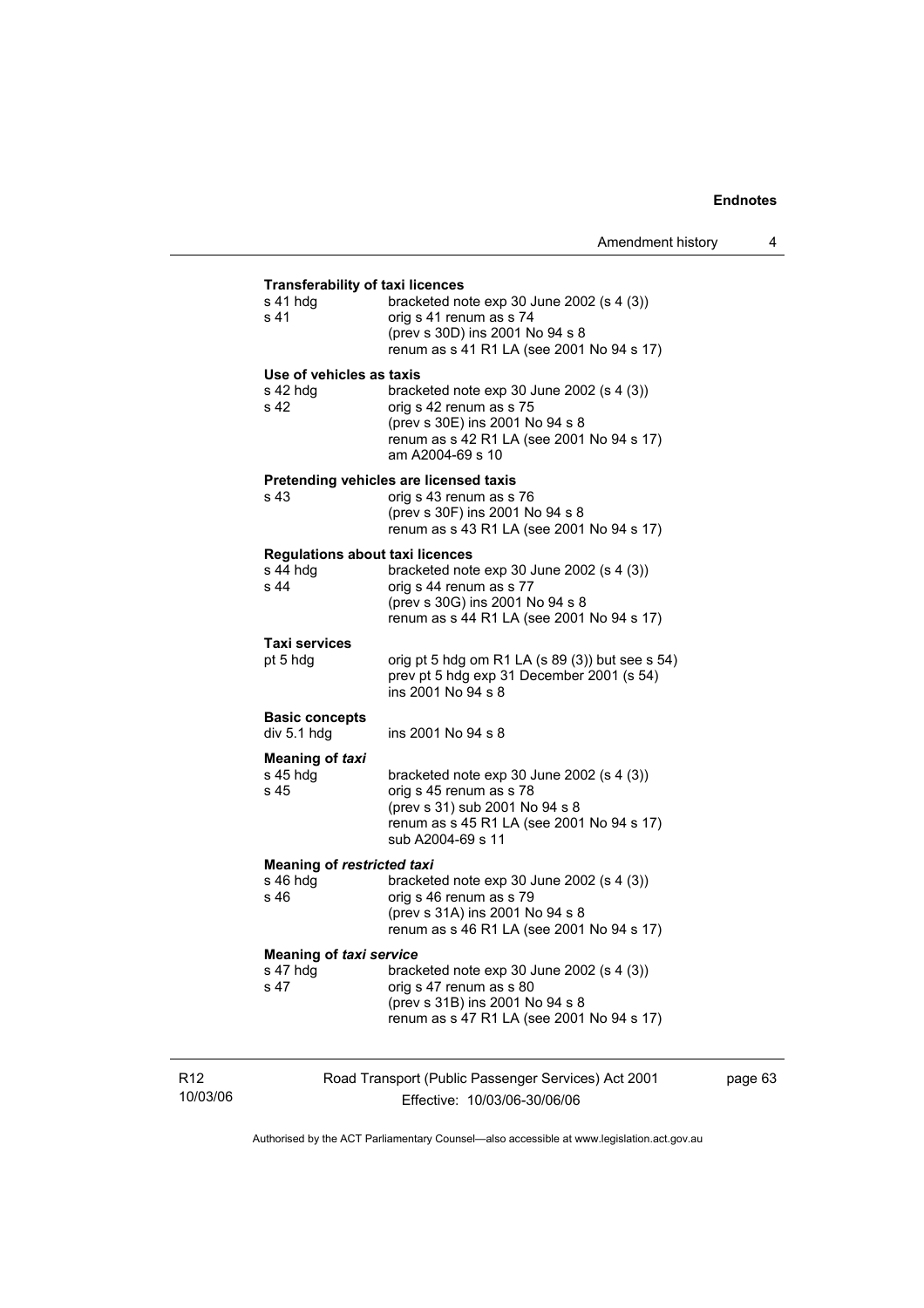|  | Amendment history |
|--|-------------------|
|--|-------------------|

| s 48                                            | orig s 48 renum as s 81<br>(prev s 31C) ins 2001 No 94 s 8<br>renum as s 48 R1 LA (see 2001 No 94 s 17)                                                                                                                 |
|-------------------------------------------------|-------------------------------------------------------------------------------------------------------------------------------------------------------------------------------------------------------------------------|
| div 5.2 hdg                                     | <b>Accreditation of taxi service operators</b><br>ins 2001 No 94 s 8                                                                                                                                                    |
| s 49 hdg<br>s 49                                | Taxi service operators-purposes of accreditation<br>bracketed note exp 30 June 2002 (s 4 (3))<br>orig s 49 renum as s 82<br>(prev s 31D) ins 2001 No 94 s 8<br>renum as s 49 R1 LA (see 2001 No 94 s 17)                |
| s 50 hdg<br>s 50                                | Taxi service operators-regulations about accreditation system<br>bracketed note $exp 30$ June 2002 (s 4 (3))<br>orig s 50 renum as s 83<br>(prev s 31E) ins 2001 No 94 s 8<br>renum as s 50 R1 LA (see 2001 No 94 s 17) |
| div 5.3 hdg                                     | <b>Entitlement to operate taxi services</b><br>ins 2001 No 94 s 8                                                                                                                                                       |
| s 51 hdq<br>s 51                                | <b>Entitlement to operate taxi services</b><br>bracketed note $exp 30$ June 2002 (s 4 (3))<br>orig s 51 renum as s 84<br>(prev s 31F) ins 2001 No 94 s 8<br>renum as s 51 R1 LA (see 2001 No 94 s 17)                   |
| <b>Existing approved taxi networks</b><br>s 51A | renum as s 85                                                                                                                                                                                                           |
| s 51B                                           | Existing taxi licences and restricted taxi licences<br>renum as s 86                                                                                                                                                    |
| s 51C                                           | Interim accreditation of existing taxi operators<br>renum as s 87                                                                                                                                                       |
| s 51D                                           | Determination about maximum number of taxi licences<br>renum as s 88                                                                                                                                                    |
| s 51E                                           | Determination about maximum number of restricted taxi licences<br>renum as s 89                                                                                                                                         |
| s 51F                                           | Application to transfer taxi licence<br>renum as s 90                                                                                                                                                                   |
| s 51G                                           | Determination about maximum taxi fares<br>renum as s 91                                                                                                                                                                 |
| Expiry of div 7.7<br>s 51H                      | renum as s 92                                                                                                                                                                                                           |

page 64 Road Transport (Public Passenger Services) Act 2001 Effective: 10/03/06-30/06/06

R12 10/03/06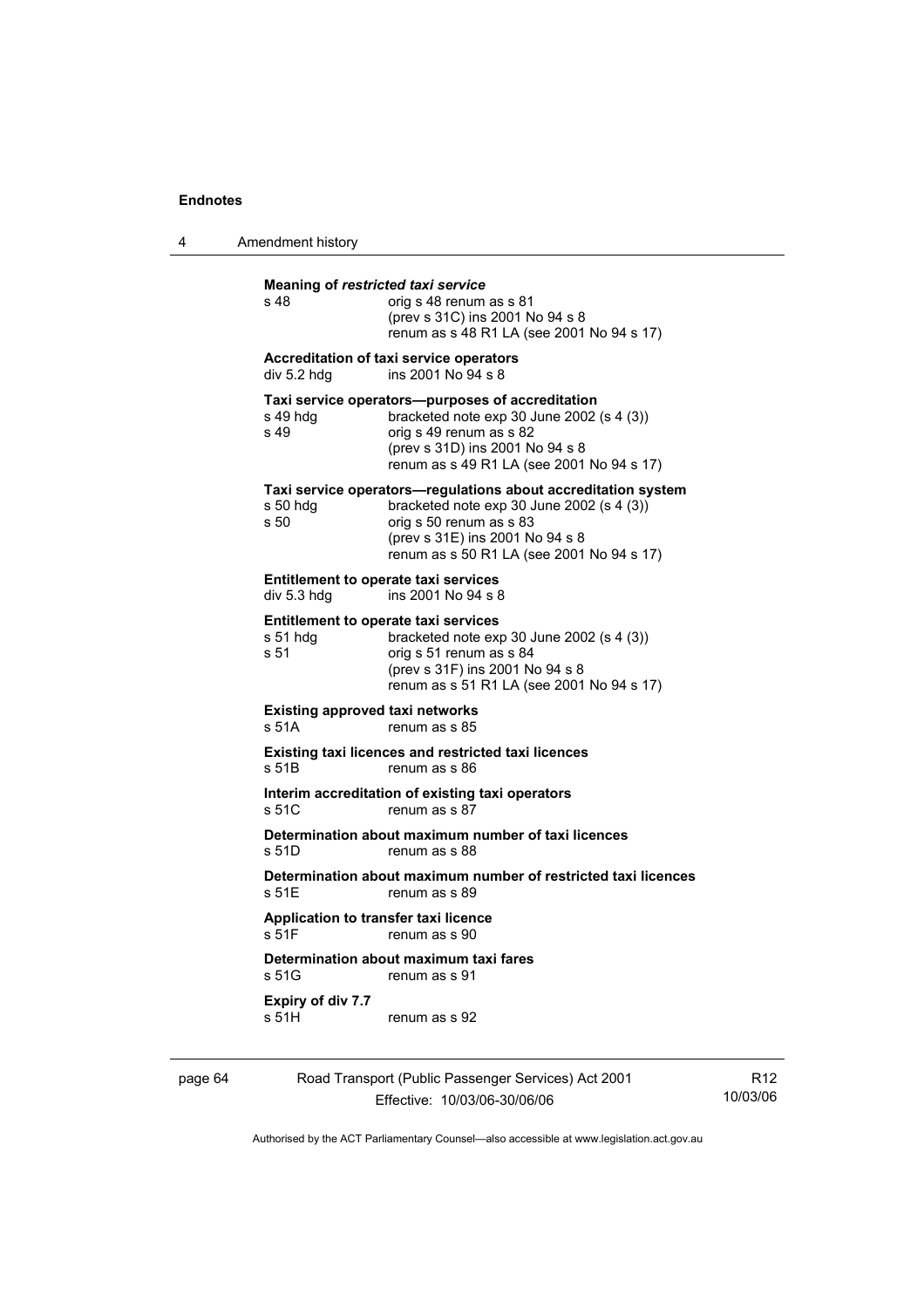| Amendment history |  |  |
|-------------------|--|--|
|-------------------|--|--|

|                                                   | Road Transport (Public Passenger Services) Act 2001                                                                                                                                                                                             | рa |
|---------------------------------------------------|-------------------------------------------------------------------------------------------------------------------------------------------------------------------------------------------------------------------------------------------------|----|
| <b>Basic concepts</b><br>div 5A.1 hdg             | renum as div 6.1 hdg                                                                                                                                                                                                                            |    |
| <b>Licensing of hire cars</b><br>pt 5A hdg        | renum as pt 6 hdg                                                                                                                                                                                                                               |    |
| s 60 hdg<br>s 60                                  | Power to determine maximum taxi fares<br>bracketed note $exp 30$ June 2002 (s 4 (3))<br>(prev s 310) ins 2001 No 94 s 8<br>renum as s 60 R1 LA (see 2001 No 94 s 17)                                                                            |    |
| s 59                                              | Regulations about conduct of taxi passengers<br>(prev s 31N) ins 2001 No 94 s 8<br>renum as s 59 R1 LA (see 2001 No 94 s 17)                                                                                                                    |    |
| <b>Regulations about taxi drivers</b><br>s 58     | (prev s 31M) ins 2001 No 94 s 8<br>renum as s 58 R1 LA (see 2001 No 94 s 17)                                                                                                                                                                    |    |
| s 57                                              | Regulations about operation of taxis<br>(prev s 31L) ins 2001 No 94 s 8<br>renum as s 57 R1 LA (see 2001 No 94 s 17)                                                                                                                            |    |
| s 56 hdg<br>s 56                                  | Regulations about operation of taxi services by accredited people<br>bracketed note exp 30 June 2002 (s 4 (3))<br>(prev s 31K) ins 2001 No 94 s 8<br>renum as s 56 R1 LA (see 2001 No 94 s 17)                                                  |    |
| <b>Regulation of taxi services</b><br>div 5.4 hdg | ins 2001 No 94 s 8                                                                                                                                                                                                                              |    |
| s 55                                              | Pretending to be affiliated with taxi network<br>(prev s 31J) ins 2001 No 94 s 8<br>renum as s 55 R1 LA (see 2001 No 94 s 17)                                                                                                                   |    |
| s 54                                              | Taxi service operators to be affiliated with taxi network<br>orig s 54 exp 31 December 2001 (s 54)<br>(prev s 31l) ins 2001 No 94 s 8<br>renum as s 54 R1 LA (see 2001 No 94 s 17)                                                              |    |
| s 53                                              | Pretending to be an accredited taxi service operator<br>orig s 53 exp 31 December 2001 (s 54)<br>(prev s 31H) ins 2001 No 94 s 8<br>renum as s 53 R1 LA (see 2001 No 94 s 17)                                                                   |    |
| s 52 hdg<br>s 52                                  | Unaccredited operators not to operate taxi services<br>bracketed note $exp 30$ June 2002 (s 4 (3))<br>orig s 52 exp 31 December 2001 (s 54)<br>(prev s 31G) ins 2001 No 94 s 8<br>renum as s 52 R1 LA (see 2001 No 94 s 17)<br>am A2004-69 s 12 |    |
|                                                   |                                                                                                                                                                                                                                                 |    |

R12 10/03/06

Effective: 10/03/06-30/06/06

page 65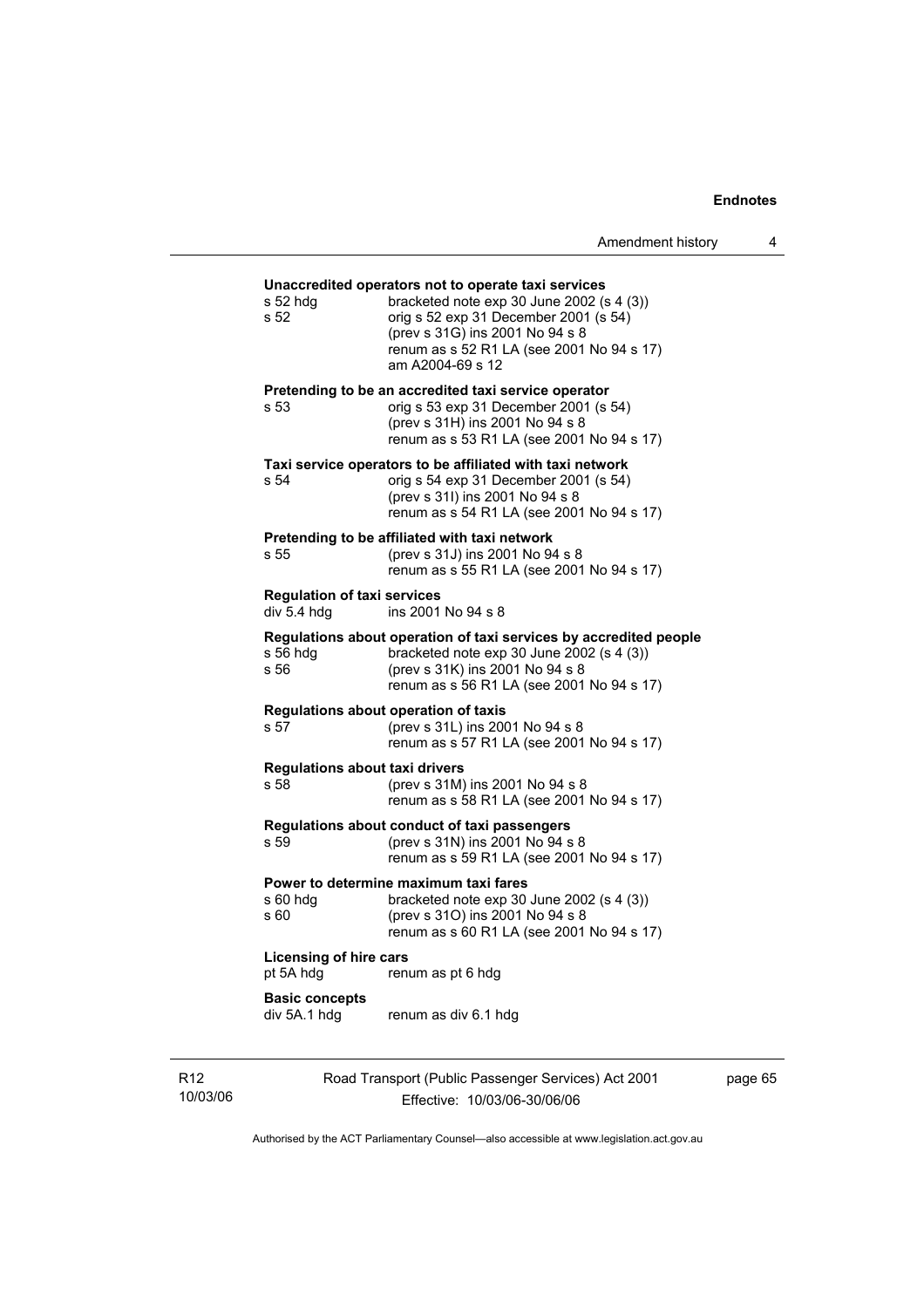| 4 | Amendment history |
|---|-------------------|
|---|-------------------|

| <b>Hire car licences</b><br>div 5A.2 hdg               | renum as div 6.2 hdg                                                                                                  |
|--------------------------------------------------------|-----------------------------------------------------------------------------------------------------------------------|
| <b>Hire car services</b><br>pt 5B hdg                  | renum as pt 7 hdg                                                                                                     |
| <b>Basic concepts</b><br>div 5B.1 hdg                  | renum as div 7.1 hdg                                                                                                  |
| div 5B.2 hdg                                           | Accreditation of hire car service operators<br>renum as div 7.2 hdg                                                   |
| div 5B.3 hdg                                           | <b>Entitlement to operate hire car services</b><br>renum as div 7.3 hdg                                               |
| <b>Regulation of hire car services</b><br>div 5B.4 hdg | renum as div 7.4 hdg                                                                                                  |
| <b>Licensing of hire cars</b><br>pt 6 hdg              | orig pt 6 hdg renum as pt 8 hdg<br>(prev pt 5A hdg) ins A2004-69 s 13<br>renum as pt 6 hdg R10 LA (see A2004-69 s 17) |
| <b>Basic concepts</b><br>div 6.1 hdg                   | (prev div 5A.1 hdg) ins A2004-69 s 13<br>renum as div 6.1 hdg R10 LA (see A2004-69 s 17)                              |
| <b>Meaning of hire car licence</b><br>$s$ 60A          | renum as s 61                                                                                                         |
| s 60B                                                  | Meaning of restricted hire car licence<br>renum as s 62                                                               |
| <b>Transferability of hire car licences</b><br>\$60C   | renum as s 63                                                                                                         |
| Use of vehicles as hire cars<br>s 60D                  | renum as s 64                                                                                                         |
| s 60E                                                  | Pretending vehicles are licensed hire cars<br>renum as s 65                                                           |
| Regulations about hire car licences<br>s 60F           | renum as s 66                                                                                                         |
| Meaning of hire car<br>s 60G                           | renum as s 67                                                                                                         |
| Meaning of restricted hire car<br>s 60H                | renum as s 68                                                                                                         |
| Meaning of hire car service<br>s 601                   | renum as s 69                                                                                                         |
|                                                        |                                                                                                                       |

page 66 Road Transport (Public Passenger Services) Act 2001 Effective: 10/03/06-30/06/06

R12 10/03/06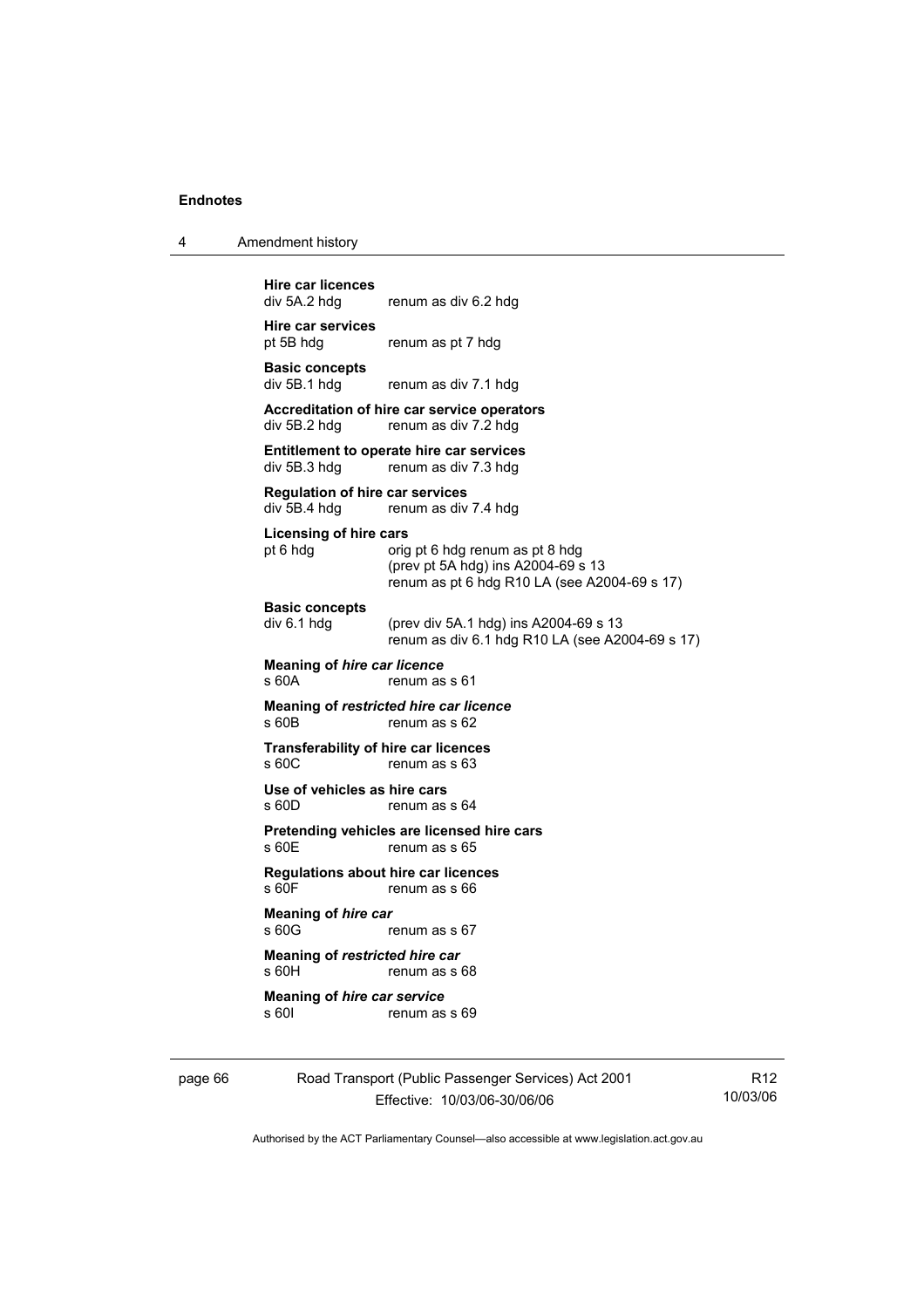| Amendment history |  |
|-------------------|--|
|-------------------|--|

**Meaning of** *restricted hire car service*  s 60J renum as s 70 **Hire car service operators—purposes of accreditation**  s 60K renum as s 71 **Hire car service operators—regulations about accreditation system**  s 60L renum as s 72 **Entitlement to operate hire car services**  s 60M renum as s 73 **Unaccredited operators not to operate hire car services**  s 60N renum as s 74 **Pretending to be an accredited hire car service operator**  s 600 renum as s 75 **Regulations about operation of hire car services by accredited people**  s 60P renum as s 76 **Regulations about operation of hire cars**  s 60Q renum as s 77 **Regulations about hire car drivers**  s 60R renum as s 78 **Regulations about conduct of hire car passengers**  s 60S renum as s 79 **Unauthorised public passenger services**  s 60T renum as s 80 **Meaning of** *hire car licence*  s 61 (prev s 32) renum as s 61 and then s 81 (prev s 60A) ins A2004-69 s 13 renum as s 61 R10 LA (see A2004-69 s 17) **Meaning of** *restricted hire car licence*  s 62 (prev s 32A) renum as s 62 and then s 82 (prev s 60B) ins A2004-69 s 13 renum as s 62 R10 LA (see A2004-69 s 17) **Hire car licences**  div 6.2 hdg (prev div 5A.2 hdg) ins A2004-69 s 13 renum as div 6.2 hdg R10 LA (see A2004-69 s 17) **Transferability of hire car licences**  s 63 (prev s 32B) renum as s 63 and then s 83 (prev s 60C) ins A2004-69 s 13 renum as s 63 R10 LA (see A2004-69 s 17)

R12 10/03/06 Road Transport (Public Passenger Services) Act 2001 Effective: 10/03/06-30/06/06

page 67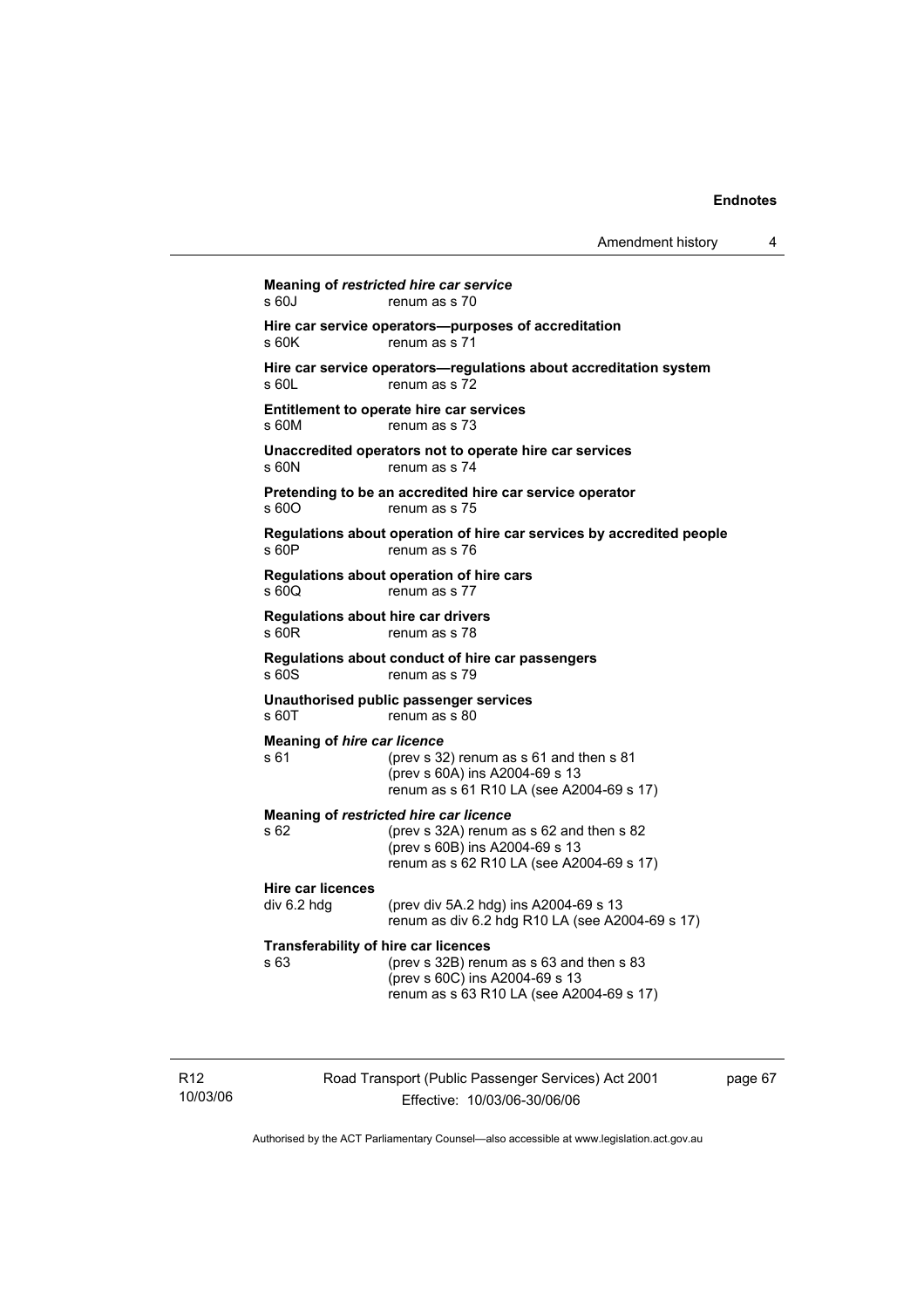4 Amendment history

| Use of vehicles as hire cars<br>s 64   | (prev s 32C) renum as s 64 and then s 84<br>(prev s 60D) ins A2004-69 s 13<br>renum as s 64 R10 LA (see A2004-69 s 17)                                                                                                                                                                                                                                                         |
|----------------------------------------|--------------------------------------------------------------------------------------------------------------------------------------------------------------------------------------------------------------------------------------------------------------------------------------------------------------------------------------------------------------------------------|
| s 65                                   | Pretending vehicles are licensed hire cars<br>(prev s 32D) renum as s 65 and then s 85<br>(prev s 60E) ins A2004-69 s 13<br>renum as s 65 R10 LA (see A2004-69 s 17)                                                                                                                                                                                                           |
| s 65A                                  | References to Motor Traffic Act, Traffic Act etc<br>renum as s 86                                                                                                                                                                                                                                                                                                              |
| s 66                                   | <b>Regulations about hire car licences</b><br>orig s 66 (prev s 33) def restricted taxi operator's licence ins<br>2001 No 94 s 10<br>def taxi operator's licence ins 2001 No 94 s 10<br>renum as s 66 R1 LA (see 2001 No 94 s 17)<br>exp 1 June 2003 (s 69)<br>prev s 66 renum as s 87<br>pres s 66 (prev s 60F) ins A2004-69 s 13<br>renum as s 66 R10 LA (see A2004-69 s 17) |
| Hire car services<br>pt 7 hdg          | orig pt 7 hdg renum as pt 9 hdg<br>(prev pt 5B hdg) ins A2004-69 s 13<br>renum as pt 7 hdg R10 LA (see A2004-69 s 17)                                                                                                                                                                                                                                                          |
| <b>Basic concepts</b><br>div 7.1 hdg   | (prev div 4.1 hdg) renum 2001 No 94 s 9<br>exp 1 June 2003 (s 69)<br>(prev div 5B.1 hdg) ins A2004-69 s 13<br>renum as div 7.1 hdg R10 LA (see A2004-69 s 17)                                                                                                                                                                                                                  |
| Meaning of hire car<br>s 67            | orig s 67 (prev s 34) renum as s 67 R1 LA (see 2001 No 94<br>s 17)<br>exp 1 June 2003 (s 69)<br>prev s 67 renum as s 88<br>pres s 67 (prev s 60G) ins A2004-69 s 13<br>renum as s 67 R10 LA (see A2004-69 s 17)                                                                                                                                                                |
| Meaning of restricted hire car<br>s 68 | orig s 68 (prev s 35) renum as s 68 R1 LA (see 2001 No 94<br>s 17)<br>am 2002 No 49 amdt 3.231<br>exp 1 June 2003 (s 69)<br>prev s 68 renum as s 89<br>pres s 68 (prev s 60H) ins A2004-69 s 13<br>renum as s 68 R10 LA (see A2004-69 s 17)                                                                                                                                    |

page 68 Road Transport (Public Passenger Services) Act 2001 Effective: 10/03/06-30/06/06

R12 10/03/06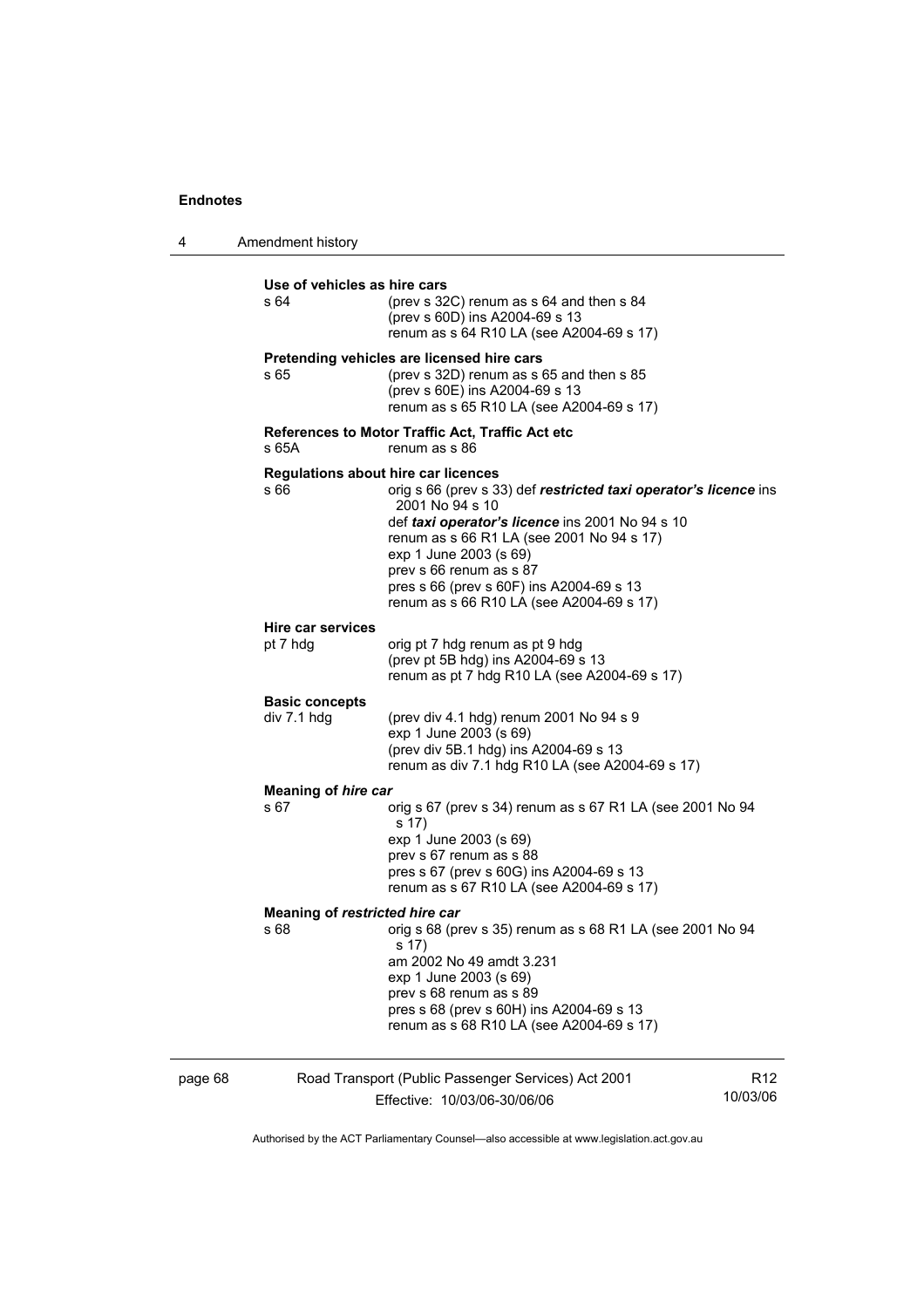#### **Meaning of** *hire car service*  s 69 orig s 69 (prev s 36) renum as s 69 R1 LA (see 2001 No 94

s 17) sub 2002 No 30 amdt 3.751 exp 1 June 2003 (s 69) prev s 69 renum as s 90 pres s 69 (prev s 60I) ins A2004-69 s 13 renum as s 69 R10 LA (see A2004-69 s 17)

#### **Meaning of** *restricted hire car service*

s 70 orig s 70 (prev s 37) renum as s 70 R1 LA (see 2001 No 94 s 17) exp 1 December 2002 (s 72) prev s 70 renum as s 91 pres s 70 (prev s 60J) ins A2004-69 s 13 renum as s 70 R10 LA (see A2004-69 s 17)

#### **Accreditation of hire car service operators**

div 7.2 hdg (prev div 4.2 hdg) renum 2001 No 94 s 9 exp 1 December 2002 (s 72) (prev div 5B.2 hdg) ins A2004-69 s 13 renum as div 7.2 hdg R10 LA (see A2004-69 s 17)

#### **Hire car service operators—purposes of accreditation**

s 71 orig s 71 (prev s 38) renum as s 71 R1 LA (see 2001 No 94 s 17) exp 1 December 2002 (s 72) prev s 71 renum as s 92 pres s 71 (prev s 60K) ins A2004-69 s 13 renum as s 71 R10 LA (see A2004-69 s 17) **Hire car service operators—regulations about accreditation system s 72**<br>s 72<br>correv s 39) renum as s 72 R1 LA (see 2001 s 72 orig s 72 (prev s 39) renum as s 72 R1 LA (see 2001 No 94

s 17) exp 1 December 2002 (s 72) prev s 72 renum as s 93 pres s 72 (prev s 60L) ins A2004-69 s 13 renum as s 72 R10 LA (see A2004-69 s 17)

# **Entitlement to operate hire car services**<br>div 7.3 hdg (prev div 4.3 hdg) renu

(prev div 4.3 hdg) renum 2001 No  $94 \text{ s } 9$  exp 1 June 2002 (s 78) (prev div 5B.3 hdg) ins A2004-69 s 13 renum as div 7.3 hdg R10 LA (see A2004-69 s 17)

#### **Entitlement to operate hire car services**

s 73 (prev s 40) renum R1 LA (see 2001 No 94 s 17) exp 1 June 2002 (s 78) (prev s 60M) ins A2004-69 s 13 renum as s 73 R10 LA (see A2004-69 s 17)

| R <sub>12</sub> | Road Transport (Public Passenger Services) Act 2001 | page 69 |
|-----------------|-----------------------------------------------------|---------|
| 10/03/06        | Effective: 10/03/06-30/06/06                        |         |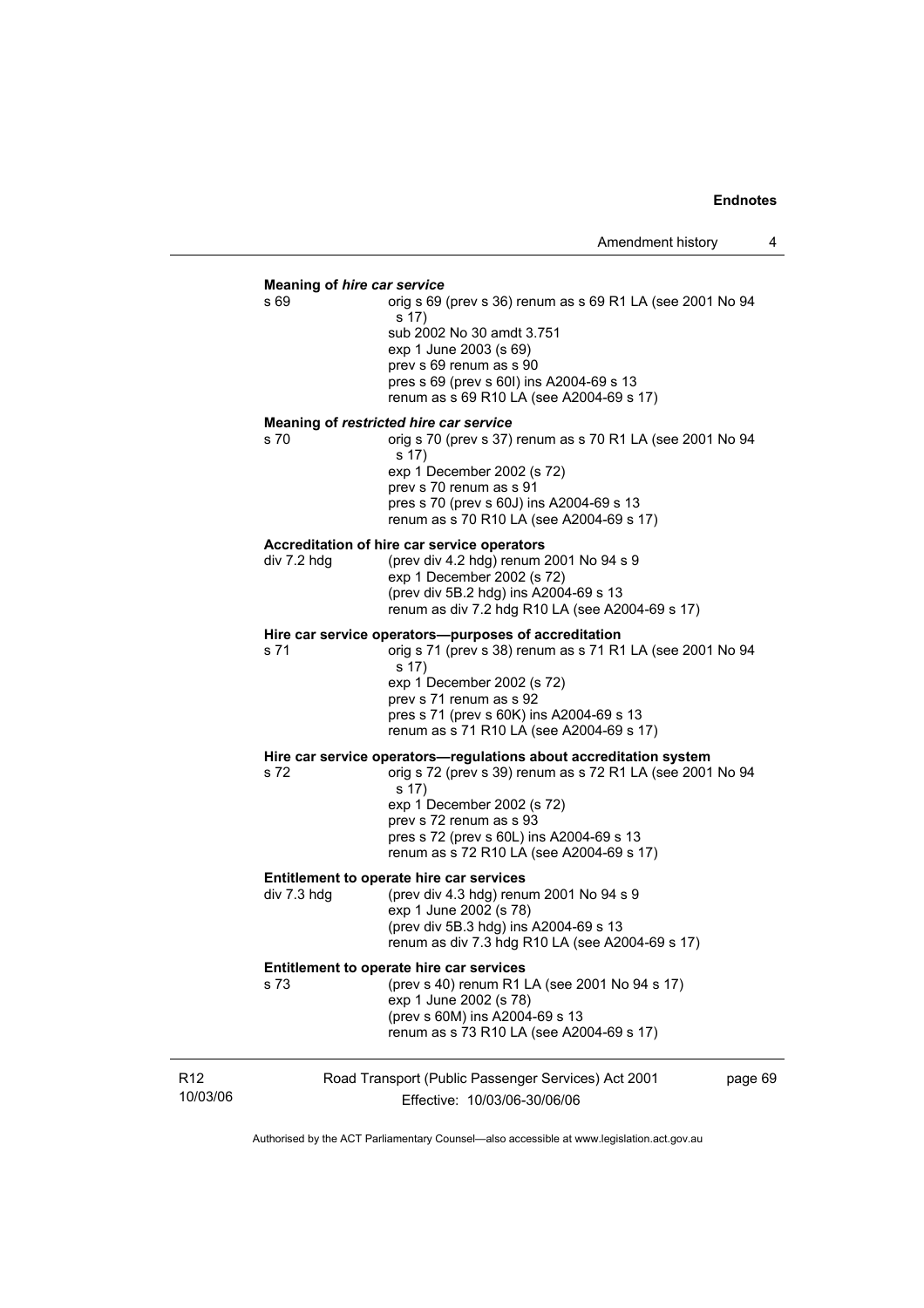| 4 | Amendment history                                     |                                                                                                                                                                                                                                |
|---|-------------------------------------------------------|--------------------------------------------------------------------------------------------------------------------------------------------------------------------------------------------------------------------------------|
|   | s 74                                                  | Unaccredited operators not to operate hire car services<br>(prev s 41) renum R1 LA (see 2001 No 94 s 17)<br>exp 1 June 2002 (s 78)<br>(prev s 60N) ins A2004-69 s 13<br>renum as s 74 R10 LA (see A2004-69 s 17)               |
|   | s 75                                                  | Pretending to be an accredited hire car service operator<br>(prev s 42) renum R1 LA (see 2001 No 94 s 17)<br>exp 1 June 2002 (s 78)<br>(prev s 600) ins A2004-69 s 13<br>renum as s 75 R10 LA (see A2004-69 s 17)              |
|   | <b>Regulation of hire car services</b><br>div 7.4 hdg | (prev div 4.4 hdg) renum 2001 No 94 s 9<br>exp 1 December 2002 (s 80)<br>(prev div 5B.4 hdg) ins A2004-69 s 13<br>renum as div 7.4 hdg R10 LA (see A2004-69 s 17)                                                              |
|   | s 76                                                  | Regulations about operation of hire car services by accredited people<br>(prev s 43) renum R1 LA (see 2001 No 94 s 17)<br>exp 1 June 2002 (s 78)<br>(prev s 60P) ins A2004-69 s 13<br>renum as s 76 R10 LA (see A2004-69 s 17) |
|   | s 77                                                  | Regulations about operation of hire cars<br>(prev s 44) renum R1 LA (see 2001 No 94 s 17)<br>exp 1 June 2002 (s 78)<br>(prev s 60Q) ins A2004-69 s 13<br>renum as s 77 R10 LA (see A2004-69 s 17)                              |
|   | Regulations about hire car drivers<br>s 78            | (prev s 45) renum R1 LA (see 2001 No 94 s 17)<br>exp 1 June 2002 (s 78)<br>(prev s 60R) ins A2004-69 s 13<br>renum as s 78 R10 LA (see A2004-69 s 17)                                                                          |
|   | s 79                                                  | Regulations about conduct of hire car passengers<br>(prev s 46) renum R1 LA (see 2001 No 94 s 17)<br>exp 1 December 2002 (s 80)<br>(prev s 60S) ins A2004-69 s 13<br>renum as s 79 R10 LA (see A2004-69 s 17)                  |
|   | <b>Bus service licences</b>                           | div 7.5 hdg (prev div 4.5 hdg) renum R1 LA (see 2001 No 94 s 17)<br>exp 1 December 2002 (s 82)                                                                                                                                 |
|   | <b>Small buses</b><br>div 7.6 hdg                     | (prev div 4.6 hdg) renum R1 LA (see 2001 No 94 s 17)<br>exp 1 June 2003 (s 84)                                                                                                                                                 |
|   |                                                       |                                                                                                                                                                                                                                |

Road Transport (Public Passenger Services) Act 2001 Effective: 10/03/06-30/06/06

R12 10/03/06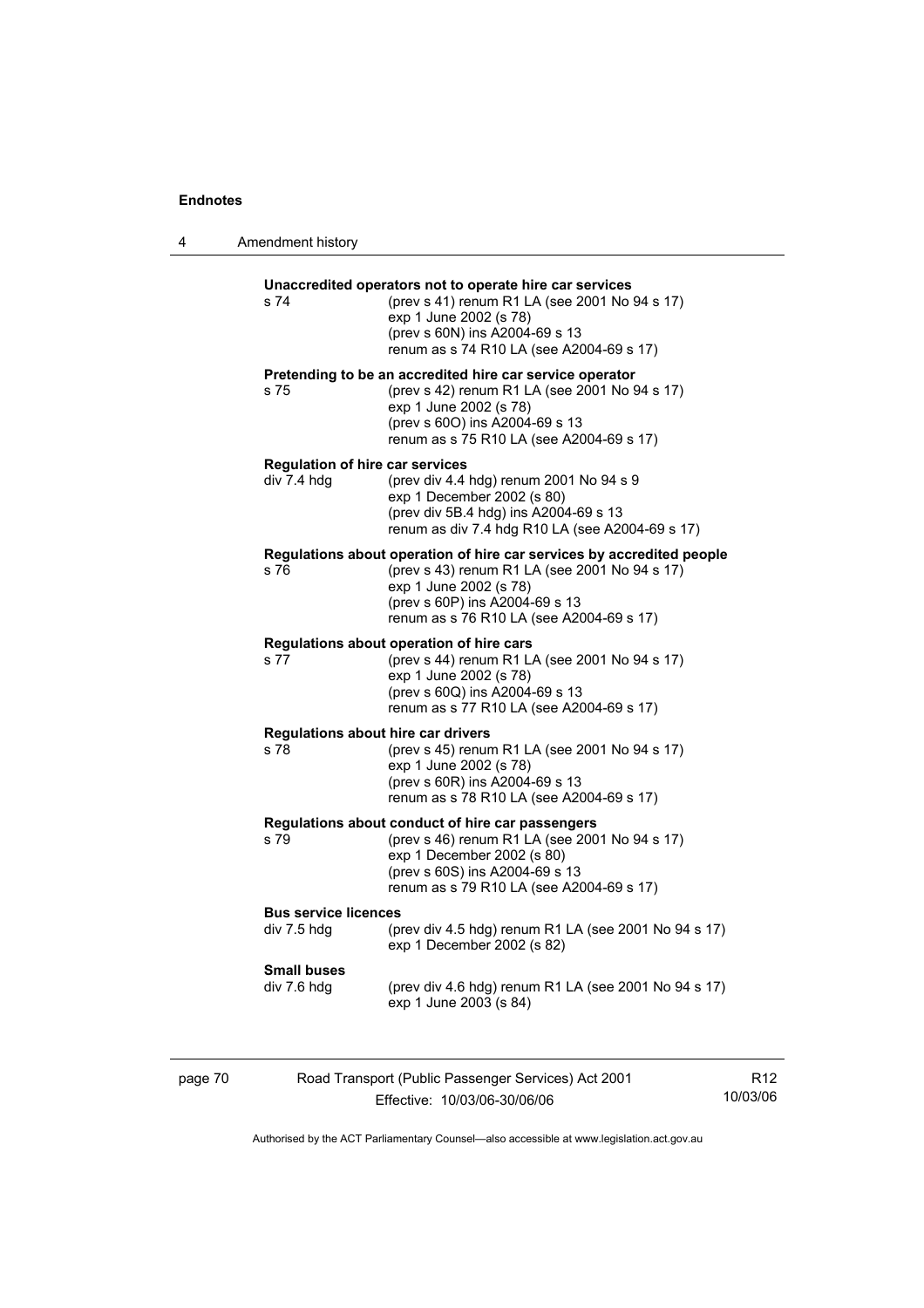| Amendment history |  |  |
|-------------------|--|--|
|-------------------|--|--|

| Taxis                                        |                                                                                                                                                                                                                                                     |  |  |
|----------------------------------------------|-----------------------------------------------------------------------------------------------------------------------------------------------------------------------------------------------------------------------------------------------------|--|--|
| div 7.7 hdg                                  | ins 2001 No 94 s 11<br>exp 2 March 2003 (s 92)                                                                                                                                                                                                      |  |  |
| <b>Miscellaneous</b>                         |                                                                                                                                                                                                                                                     |  |  |
| pt 8 hdg                                     | (prev pt 6 hdg) ins 2001 No 94 s 8<br>renum as pt 8 hdg R10 LA (see A2004-69 s 17)                                                                                                                                                                  |  |  |
| s 80                                         | Unauthorised public passenger services<br>(prev s 47) renum R1 LA (see 2001 No 94 s 17)<br>sub 2002 No 30 amdt 3.753<br>exp 1 December 2002 (s 80)<br>(prev s 60T) ins A2004-69 s 14<br>renum as s 80 R10 LA (see A2004-69 s 17)                    |  |  |
| <b>Regulation-making power</b>               |                                                                                                                                                                                                                                                     |  |  |
| s 81 hdg<br>s 81                             | bracketed note exp 30 June 2002 (s 4 (3))<br>(prev s 48) renum R1 LA (see 2001 No 94 s 17)<br>exp 1 December 2002 (s 82)<br>(prev s 32) sub 2001 No 94 s 8<br>renum as s 61 R1 LA (see 2001 No 94 s 17)<br>renum as s 81 R10 LA (see A2004-69 s 17) |  |  |
|                                              | Regulations may apply certain laws and instruments                                                                                                                                                                                                  |  |  |
| s 82                                         | (prev s 32A) ins 2001 No 94 s 8<br>renum as s 62 R1 LA (see 2001 No 94 s 17)<br>sub 2002 No 30 amdt 3.750<br>renum as s 82 R10 LA (see A2004-69 s 17)                                                                                               |  |  |
|                                              |                                                                                                                                                                                                                                                     |  |  |
| <b>Regulations about enforcement</b><br>s 83 | (prev s 50) renum R1 LA (see 2001 No 94 s 17)<br>exp 1 June 2003 (s 84)<br>(prev s 32B) ins 2001 No 94 s 8<br>renum as s 63 R1 LA (see 2001 No 94 s 17)<br>renum as s 83 R10 LA (see A2004-69 s 17)                                                 |  |  |
|                                              | Minister may exempt vehicles and people from Act                                                                                                                                                                                                    |  |  |
| s 84                                         | (prev s 51) renum R1 LA (see 2001 No 94 s 17)<br>sub 2002 No 30 amdt 3.755<br>exp 1 June 2003 (s 84)<br>(prev s 32C) ins 2001 No 94 s 8<br>renum as s 64 R1 LA (see 2001 No 94 s 17)<br>renum as s 84 R10 LA (see A2004-69 s 17)                    |  |  |
|                                              | Regulations may exempt vehicles and people from Act                                                                                                                                                                                                 |  |  |
| s 85 hdg<br>s 85                             | bracketed note exp 30 June 2002 (s 4 (3))<br>(prev s 51A) ins 2001 No 94 s 11<br>renum R1 LA (see 2001 No 94 s 17)<br>exp 2 March 2003 (s 92)                                                                                                       |  |  |

R12 10/03/06 Road Transport (Public Passenger Services) Act 2001 Effective: 10/03/06-30/06/06

page 71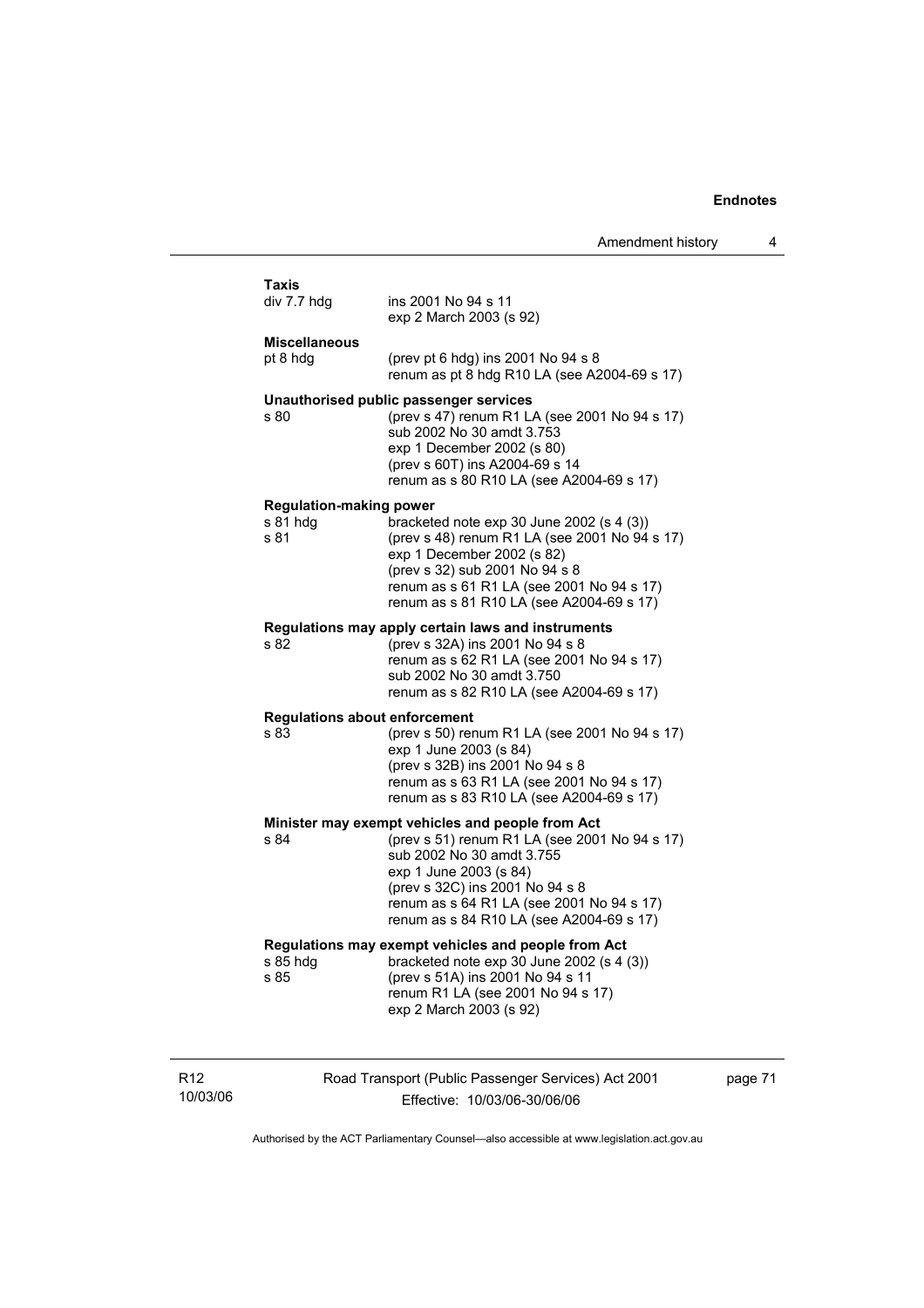| 4 | Amendment history |
|---|-------------------|
|---|-------------------|

 (prev s 32D) ins 2001 No 94 s 8 renum as s 65 R1 LA (see 2001 No 94 s 17) renum as s 85 R10 LA (see A2004-69 s 17)

# **References to Motor Traffic Act, Traffic Act etc**

(prev s 51B) ins 2001 No 94 s 11 renum R1 LA (see 2001 No 94 s 17) exp 2 March 2003 (s 92) (prev s 65A) ins A2004-69 s 15 renum as s 86 R10 LA (see A2004-69 s 17)

#### **Transitional provisions**

| pt 9 hda | (prev pt 4 hdg) renum $2001$ No $94$ s $9$   |
|----------|----------------------------------------------|
|          | om R9 LA                                     |
|          | (prev pt 7 hdg) ins A2004-69 s 16            |
|          | renum as pt 9 hdg R10 LA (see A2004-69 s 17) |
|          | exp 9 March 2006 (s 93)                      |
|          |                                              |

# **Definitions for pt 9**

| renum R1 LA (see 2001 No 94 s 17)<br>exp 2 March 2003 (s 92)<br>(prev s 66) ins A2004-69 s 16<br>A2004-69 s 16<br>def commencement ins A2004-69 s 16<br>def General Act ins A2004-69 s 16<br>renum as s 87 R10 LA (see A2004-69 s 17)<br>exp 9 March 2006 (s 93) | s 87 | (prev s 51C) ins 2001 No 94 s 11                   |
|------------------------------------------------------------------------------------------------------------------------------------------------------------------------------------------------------------------------------------------------------------------|------|----------------------------------------------------|
|                                                                                                                                                                                                                                                                  |      |                                                    |
|                                                                                                                                                                                                                                                                  |      |                                                    |
|                                                                                                                                                                                                                                                                  |      |                                                    |
|                                                                                                                                                                                                                                                                  |      | def annual weddings and school formals licence ins |
|                                                                                                                                                                                                                                                                  |      |                                                    |
|                                                                                                                                                                                                                                                                  |      |                                                    |
|                                                                                                                                                                                                                                                                  |      |                                                    |
|                                                                                                                                                                                                                                                                  |      |                                                    |

#### **Transitional regulations**

| s 88 | (prev s 51D) ins 2001 No 94 s 11                                    |
|------|---------------------------------------------------------------------|
|      | renum R1 LA (see 2001 No 94 s 17)                                   |
|      | exp 2 March 2003 (s 92)                                             |
|      | (prev s 67) ins A2004-69 s 16                                       |
|      | renum as s 88 R10 LA (see A2004-69 s 17)<br>exp 9 March 2006 (s 93) |
|      |                                                                     |

# **Modification of pt 9's operation**<br>**s** 89 (prev s 51F) in

s 89 (prev s 51E) ins 2001 No 94 s 11 renum R1 LA (see 2001 No 94 s 17) exp 2 March 2003 (s 92) (prev s 68) ins A2004-69 s 16 renum as s 89 R10 LA (see A2004-69 s 17) exp 9 March 2006 (s 93)

# page 72 Road Transport (Public Passenger Services) Act 2001 Effective: 10/03/06-30/06/06

R12 10/03/06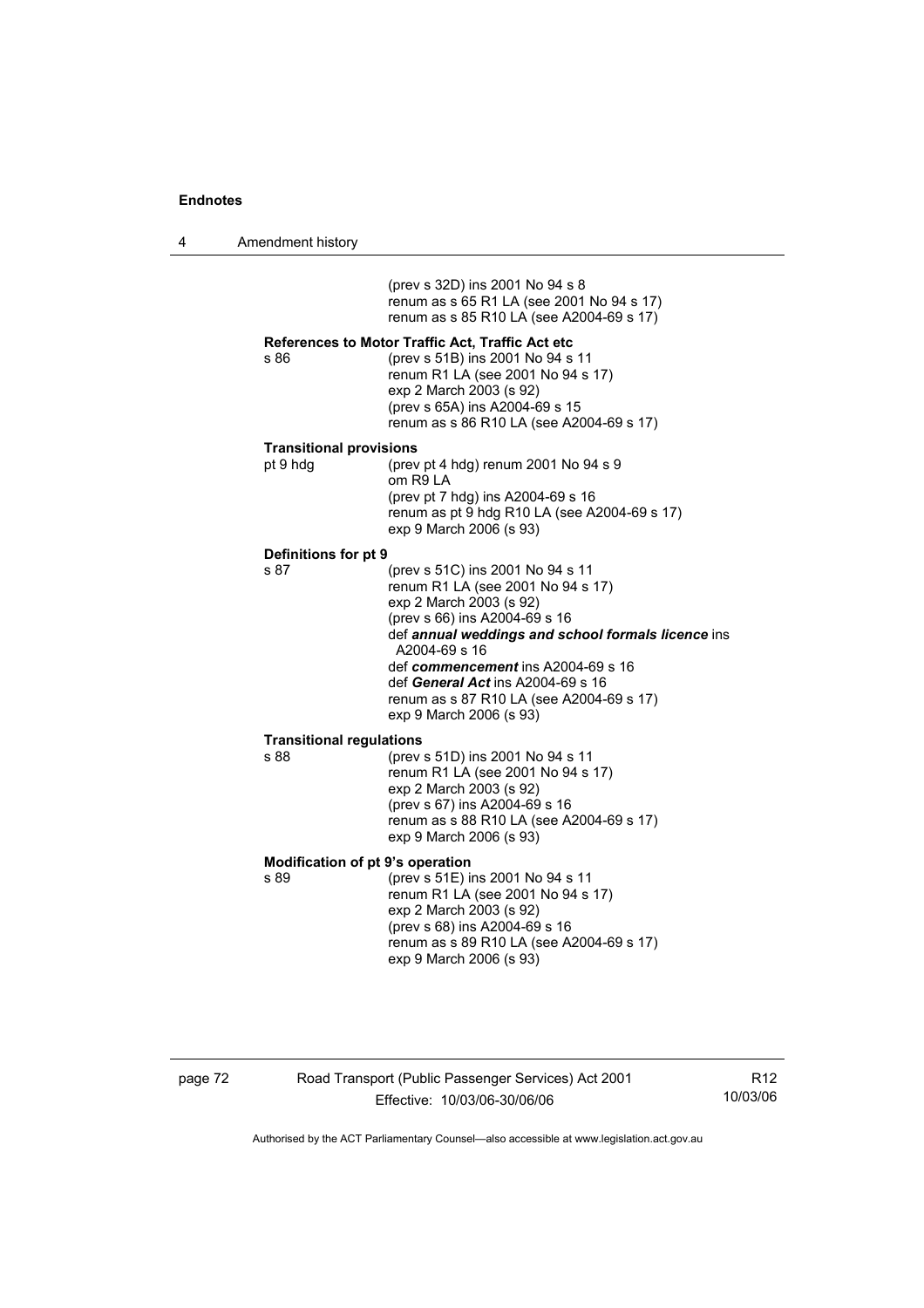| <b>Continuation of hire car licences</b><br>s 90 | (prev s 51F) ins 2001 No 94 s 11<br>renum R1 LA (see 2001 No 94 s 17)<br>exp 2 March 2003 (s 92)<br>(prev s 69) ins A2004-69 s 16<br>renum as s 90 R10 LA (see A2004-69 s 17)<br>mod SL2002-3 s 246 (as am by SL2005-4 s 12)<br>exp 9 March 2006 (s 93)                                                                                                                                                                                                                                                                                                                                                                                                                                                                                     |
|--------------------------------------------------|---------------------------------------------------------------------------------------------------------------------------------------------------------------------------------------------------------------------------------------------------------------------------------------------------------------------------------------------------------------------------------------------------------------------------------------------------------------------------------------------------------------------------------------------------------------------------------------------------------------------------------------------------------------------------------------------------------------------------------------------|
| s 91                                             | Interim accreditation of existing hire car operators<br>(prev s 51G) ins 2001 No 94 s 11<br>renum R1 LA (see 2001 No 94 s 17)<br>exp 2 March 2003 (s 92)<br>(prev s 70) ins A2004-69 s 16<br>renum as s 91 R10 LA (see A2004-69 s 17)<br>exp 9 March 2006 (s 93)                                                                                                                                                                                                                                                                                                                                                                                                                                                                            |
| s 92                                             | Interim accreditation of tour and charter service operators<br>(prev s 51H) ins 2001 No 94 s 11<br>renum R1 LA (see 2001 No 94 s 17)<br>sub 2002 No 30 amdt 3.756<br>exp 2 March 2003 (s 92)<br>(prev s 71) ins A2004-69 s 16<br>renum as s 92 R10 LA (see A2004-69 s 17)<br>exp 9 March 2006 (s 93)                                                                                                                                                                                                                                                                                                                                                                                                                                        |
| Expiry of pt 9<br>s 93                           | (prev s 72) ins A2004-69 s 16<br>renum as s 93 R10 LA (see A2004-69 s 17)<br>exp 9 March 2006 (s 93)                                                                                                                                                                                                                                                                                                                                                                                                                                                                                                                                                                                                                                        |
| <b>Dictionary</b><br>dict                        | am 2002 No 30 amdt 3.757<br>def accredited sub 2001 No 94 s 12<br>def accredited bus operators register om 2001 No 94 s 14<br>def accredited hire car service operator ins A2004-69 s 18<br>def accredited taxi network provider ins 2001 No 94 s 13<br>def accredited taxi service operator ins 2001 No 94 s 13<br>def <i>affiliated</i> ins 2001 No 94 s 13<br>def bus sub A2005-20 amdt 3.373<br>def <i>function</i> om 2002 No 30 amdt 3.758<br>def <i>hire car</i> ins A2004-69 s 18<br>def <i>hire car licence</i> ins A2004-69 s 18<br>def <i>hire car service</i> ins A2004-69 s 18<br>def <i>holder</i> sub 2001 No 94 s 12; A2004-69 s 19<br>om A2005-20 amdt 3.374<br>def <i>licence</i> ins 2001 No 94 s 13<br>om A2004-69 s 20 |

R12 10/03/06 Road Transport (Public Passenger Services) Act 2001 Effective: 10/03/06-30/06/06

page 73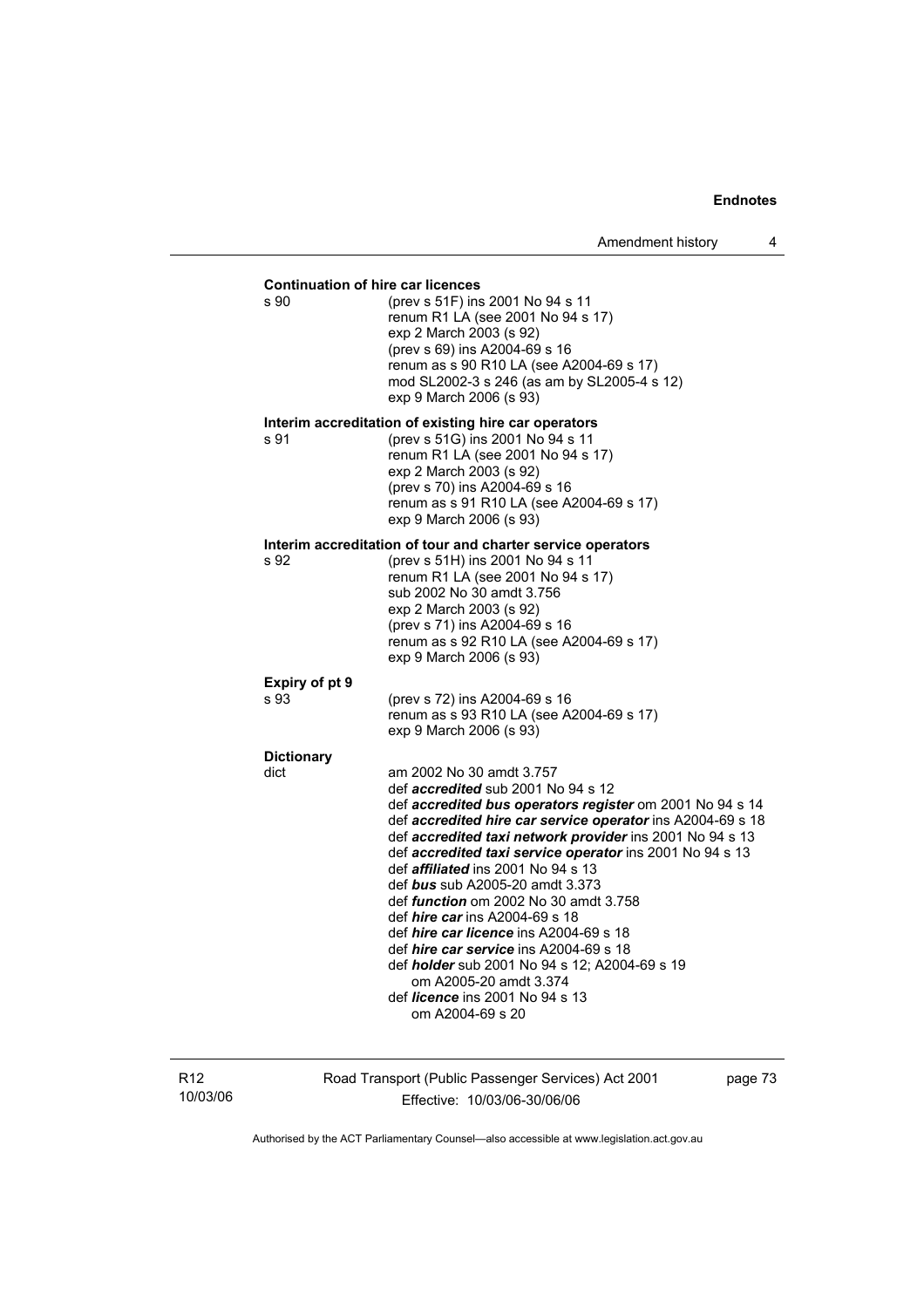5 Earlier republications

```
 def public bus sub A2005-20 amdt 3.375 
def public passenger vehicle sub 2001 No 94 s 12; 
 A2004-69 s 21
def public vehicle licence ins 2001 No 94 s 13 
def restricted hire car ins A2004-69 s 22 
def restricted hire car licence ins A2004-69 s 22 
def restricted hire car service ins A2004-69 s 22 
def restricted taxi ins 2001 No 94 s 13 
 def restricted taxi licence ins 2001 No 94 s 13 
def restricted taxi service ins 2001 No 94 s 13 
def road am 2002 No 30 amdt 3.759, amdt 3.760 
 def road related area am 2002 No 30 amdt 3.759, amdt 3.760 
 def taxi ins 2001 No 94 s 13 
def taxi booking service ins 2001 No 94 s 13 
def taxi driver ins 2001 No 94 s 13 
def taxi licence ins 2001 No 94 s 13
def taxi network ins 2001 No 94 s 13 
 def taxi service ins 2001 No 94 s 13 
def taxi zone ins 2001 No 94 s 13
```
**Consequential amendments** 

sch 1 om R1 LA (s 89 (3)) but see s 54

**5 Earlier republications** 

Some earlier republications were not numbered. The number in column 1 refers to the publication order.

Since 12 September 2001 every authorised republication has been published in electronic pdf format on the ACT legislation register. A selection of authorised republications have also been published in printed format. These republications are marked with an asterisk (\*) in column 1. Electronic and printed versions of an authorised republication are identical.

| <b>Republication No Amendments to</b> |                | <b>Republication date</b> |
|---------------------------------------|----------------|---------------------------|
| 1                                     | Act 2001 No 94 | 1 December 2001           |
| 2                                     | Act 2001 No 94 | 1 March 2002              |
| 3                                     | Act 2001 No 94 | 3 June 2002               |
| 4                                     | Act 2001 No 94 | 1 July 2002               |
| 5                                     | Act 2002 No 30 | 3 October 2002            |
| 6                                     | Act 2002 No 30 | 2 December 2002           |
|                                       | Act 2002 No 49 | 17 January 2003           |
|                                       |                |                           |

page 74 Road Transport (Public Passenger Services) Act 2001 Effective: 10/03/06-30/06/06

R12 10/03/06